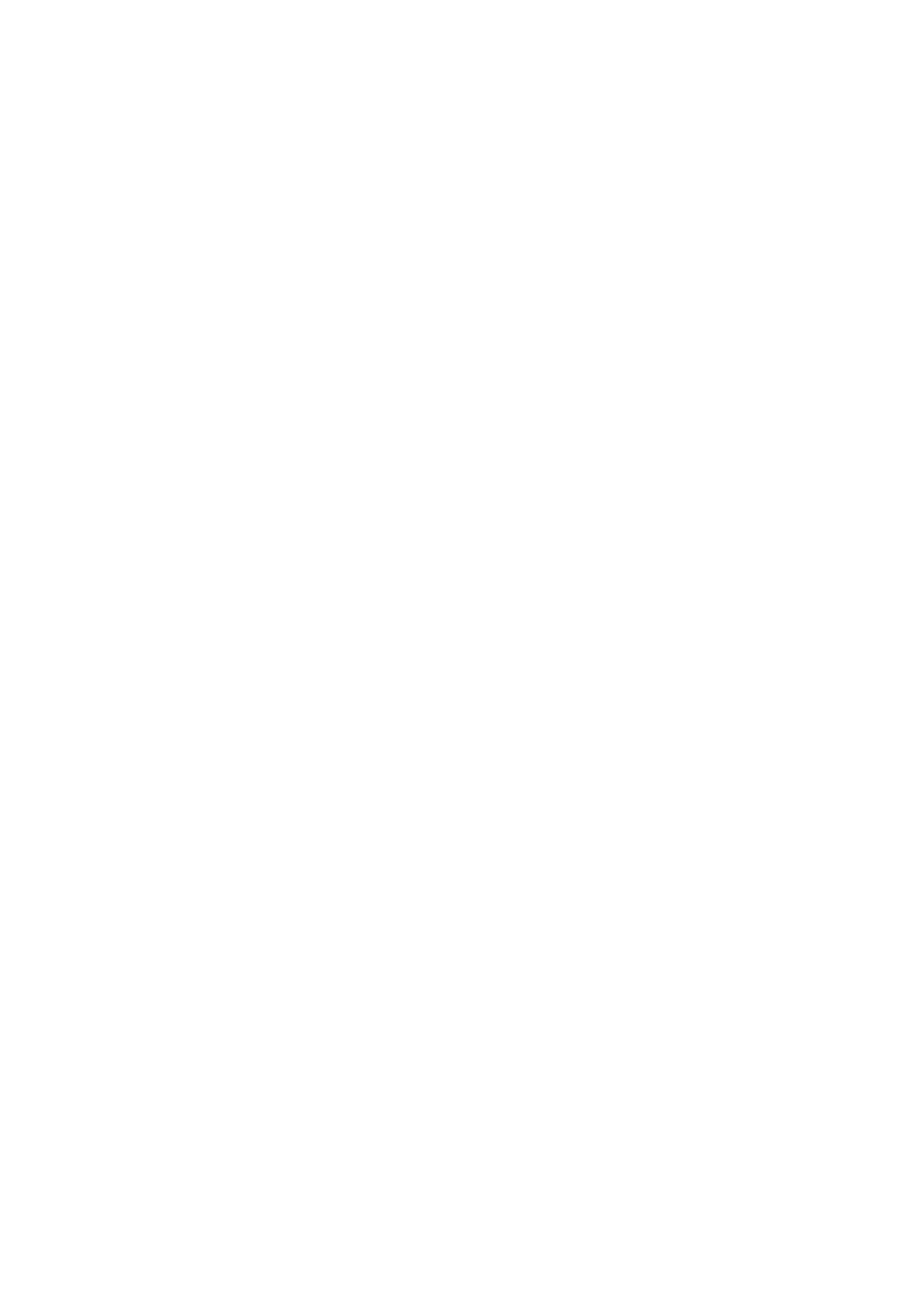# Contents

| 1        | Introduction                                                                                                                                                                                                                                                                                                              | 5                                                                                                         |
|----------|---------------------------------------------------------------------------------------------------------------------------------------------------------------------------------------------------------------------------------------------------------------------------------------------------------------------------|-----------------------------------------------------------------------------------------------------------|
| $\bf{2}$ | Region Algebra<br>2.1<br>2.2<br>2.2.1<br>2.2.2<br>2.2.3<br>2.2.4<br>2.2.5<br>2.2.6<br>2.2.7<br>2.2.8<br>Comparison of Different Region Algebra Data Models and Properties<br>2.3                                                                                                                                          | $\overline{7}$<br>$\overline{7}$<br>$\overline{7}$<br>$8\,$<br>8<br>9<br>10<br>10<br>10<br>11<br>11<br>12 |
| 3        | <b>XML</b> and Relational Databases<br>3.1<br>$3.2\,$<br>3.3                                                                                                                                                                                                                                                              | 13<br>13<br>14<br>17                                                                                      |
| 4        | Our Region Algebra<br>4.1<br>Plain region algebra<br>4.2<br>4.2.1<br>4.2.2<br>Operators $\sqsubset$ and $\not\sqsubset \ldots \ldots \ldots \ldots \ldots \ldots \ldots \ldots \ldots \ldots \ldots$<br>4.2.3<br>4.2.4<br>4.2.5<br>Special cases of associativity and distributivity $\ldots \ldots \ldots \ldots \ldots$ | 17<br>18<br>20<br>20<br>20<br>21<br>21<br>22                                                              |
| 5        | <b>Understanding IR</b><br>5.1<br>5.2<br>5.3<br>5.3.1<br>5.3.2<br>5.3.3<br>Region algebra and SRA operators $\dots \dots \dots \dots \dots \dots \dots \dots \dots \dots \dots$<br>5.4                                                                                                                                    | 23<br>24<br>24<br>26<br>26<br>27<br>27<br>29                                                              |
| 6        | A Possible Instantiation of Retrieval Functions                                                                                                                                                                                                                                                                           | 30                                                                                                        |
| $7\,$    | <b>Conclusions and Future Work</b>                                                                                                                                                                                                                                                                                        | 31                                                                                                        |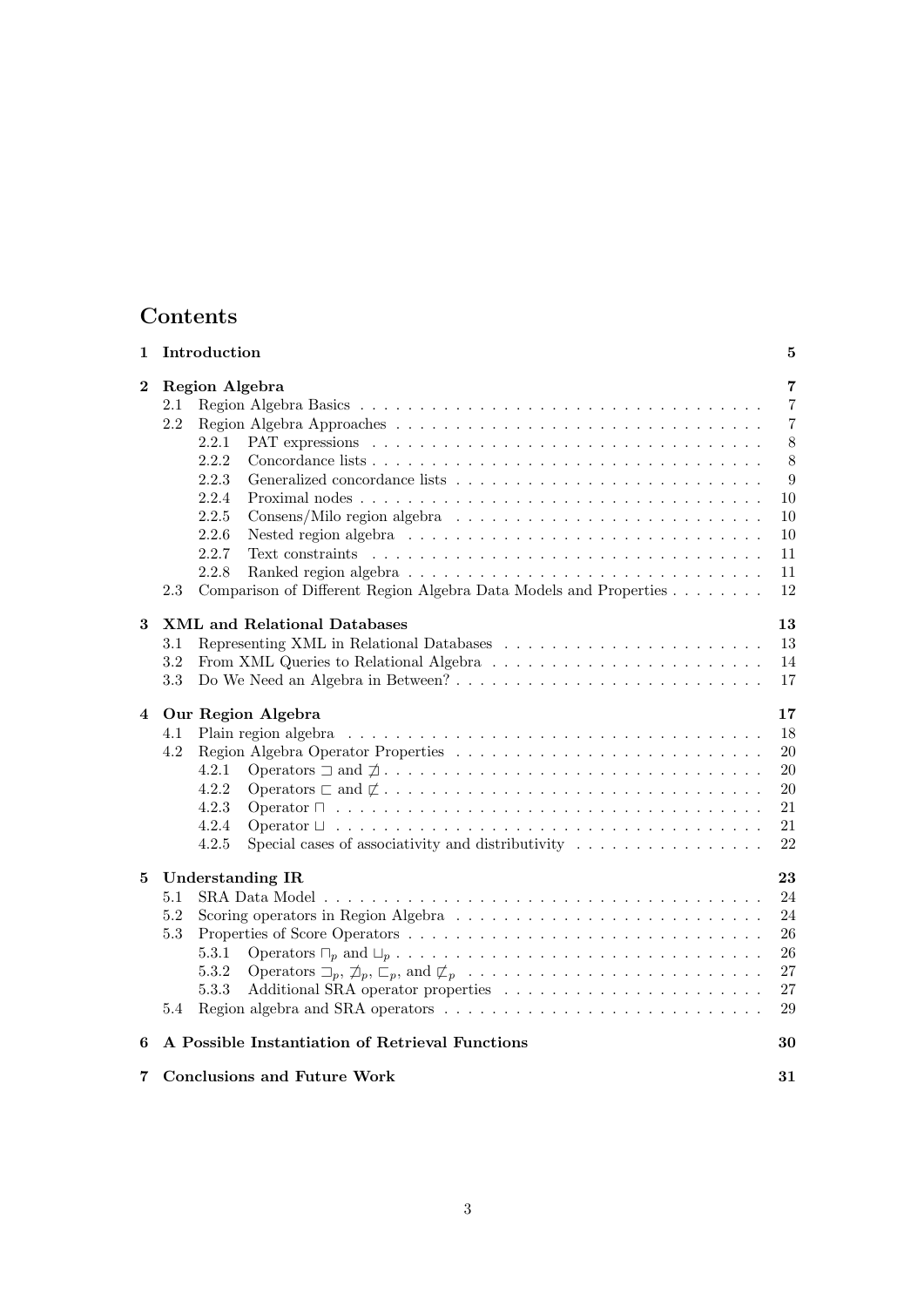|  | A Plain Region Algebra Operator Properties                                                                                                  | 36 |
|--|---------------------------------------------------------------------------------------------------------------------------------------------|----|
|  |                                                                                                                                             |    |
|  | A.2 Operators $\sqsubset$ and $\not\sqsubset \ldots \ldots \ldots \ldots \ldots \ldots \ldots \ldots \ldots \ldots \ldots \ldots \ldots$ 37 |    |
|  |                                                                                                                                             |    |
|  |                                                                                                                                             |    |
|  |                                                                                                                                             |    |
|  |                                                                                                                                             |    |
|  | B Properties of Scoring Operators in SRA                                                                                                    | 41 |
|  |                                                                                                                                             |    |
|  |                                                                                                                                             |    |
|  |                                                                                                                                             |    |
|  |                                                                                                                                             |    |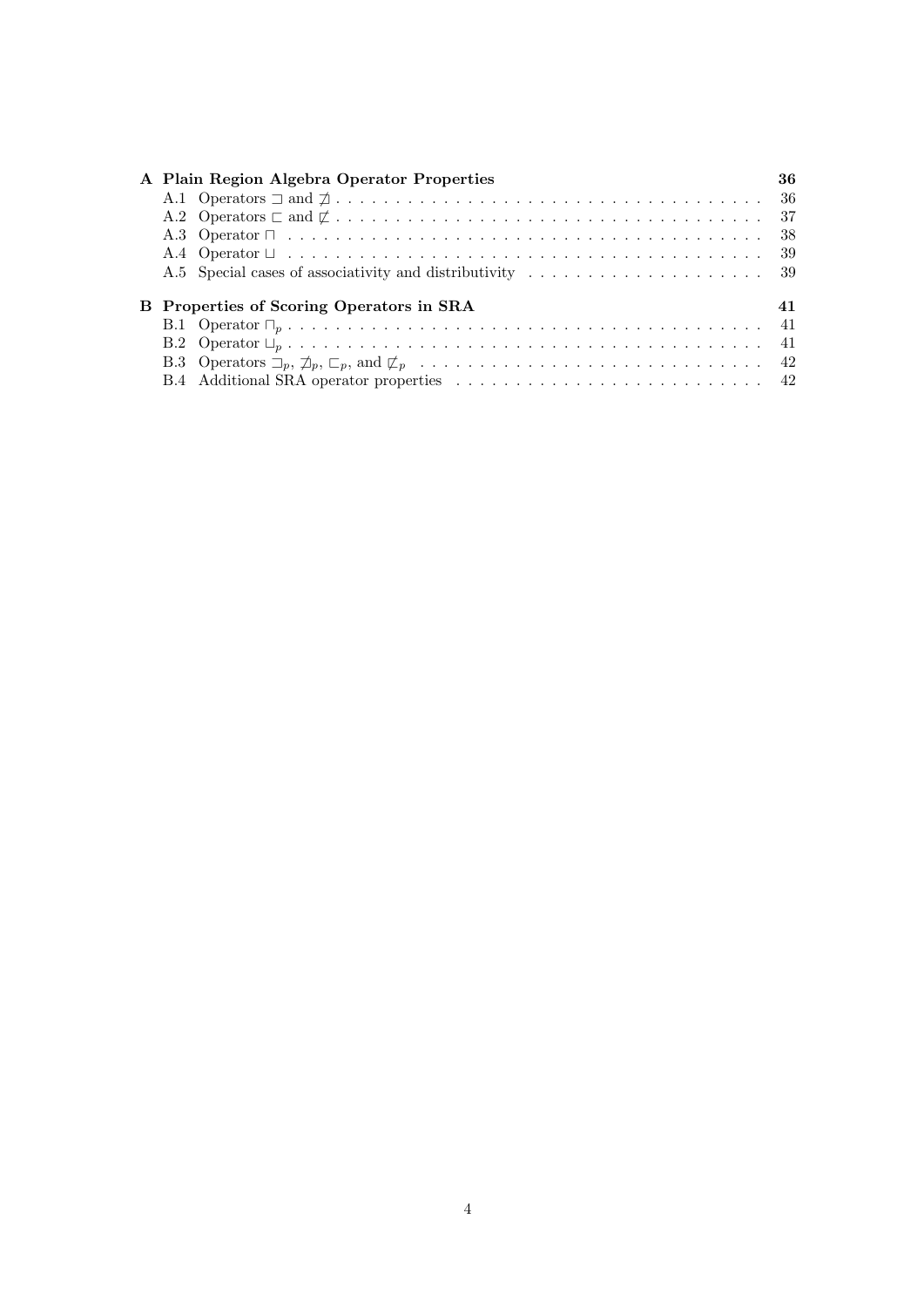# Utilizing Structural Knowledge for Information Retrieval in XML Databases

Vojkan Mihajlović Djoerd Hiemstra Henk Ernst Blok Peter M. G. Apers CTIT, University of Twente

P.O. Box 217, 7500AE Enschede, The Netherlands {v.mihajlovic, d.hiemstra, h.e.blok, p.m.g.apers}@utwente.nl

#### Abstract

In this paper we address the problem of immediate translation of eXtensible Mark-up Language (XML) information retrieval (IR) queries to relational database expressions and stress the benefits of using an intermediate XML-specific algebra over relational algebra. We show how adding an XML-specific algebra at the logical level of a DBMS enables a level of abstraction from both query languages for information retrieval in XML and the underlying physical storage and manipulation. We picked a region algebra as a basis for defining the structure aware (SA) view on XML in which we can distinguish among different XML entities, such as element nodes, text nodes, words, and determine their containment relation. Region algebras are already well established in semi-structured document processing as shown in an extensive overview of region algebra approaches in this paper. Furthermore, we propose a variant of region algebra that can support ranking operators in an elegant way while staying algebraic. As relevance scores are computed for regions in our region algebra we named it score region algebra (SRA). The benefits of introducing score region algebra are explained on a set of query examples. Besides abstracting from the query language used and the physical implementation, SRA enables a certain degree of abstraction from the retrieval model used and the opportunity to use the query optimization at the logical level of a database. Various retrieval models can be instantiated at the physical level based on the abstract specification of SRA operators. We also discuss numerous region algebra operator properties that provide a firm ground for query rewriting and optimization at the SA level, which is an important premise for the existence of such a logical view on XML.

# 1 Introduction

Despite the numerous existing systems developed for XML querying, the problem of expressing as well as executing information retrieval like (IR-like) queries over XML collections is still an open issue [2, 17]. An IR-like query (an example is given in Figure 2 in Section 3) does not specify hard conditions on XML elements, but queries the collection on elements 'about' a certain topic. For instance, an XML element that is relevant to a query for elements about "relational databases" might not contain the phrase "relational databases", or even both words "relational" and "databases". IR-like queries should result in a ranked list of XML elements, in decreasing order of some score value the system assigns to each element. The score value has to reflect the probability of relevance of the element to the IR-like query.

A promising approach to executing XPath [4] and XQuery [5] is the use of relational database technology [18, 19, 39], which can be easily extended to IR-like querying of XML [13, 25]. However, there are still some open questions, such as: what would be the most effective way to support IR-like querying in XPath and XQuery using relational database technology? The semantics of XPath and XQuery [10, 12] give rules for navigation through XML structure, but not the rules that specify how score values for XML elements should propagate and relate to one another. Similarly,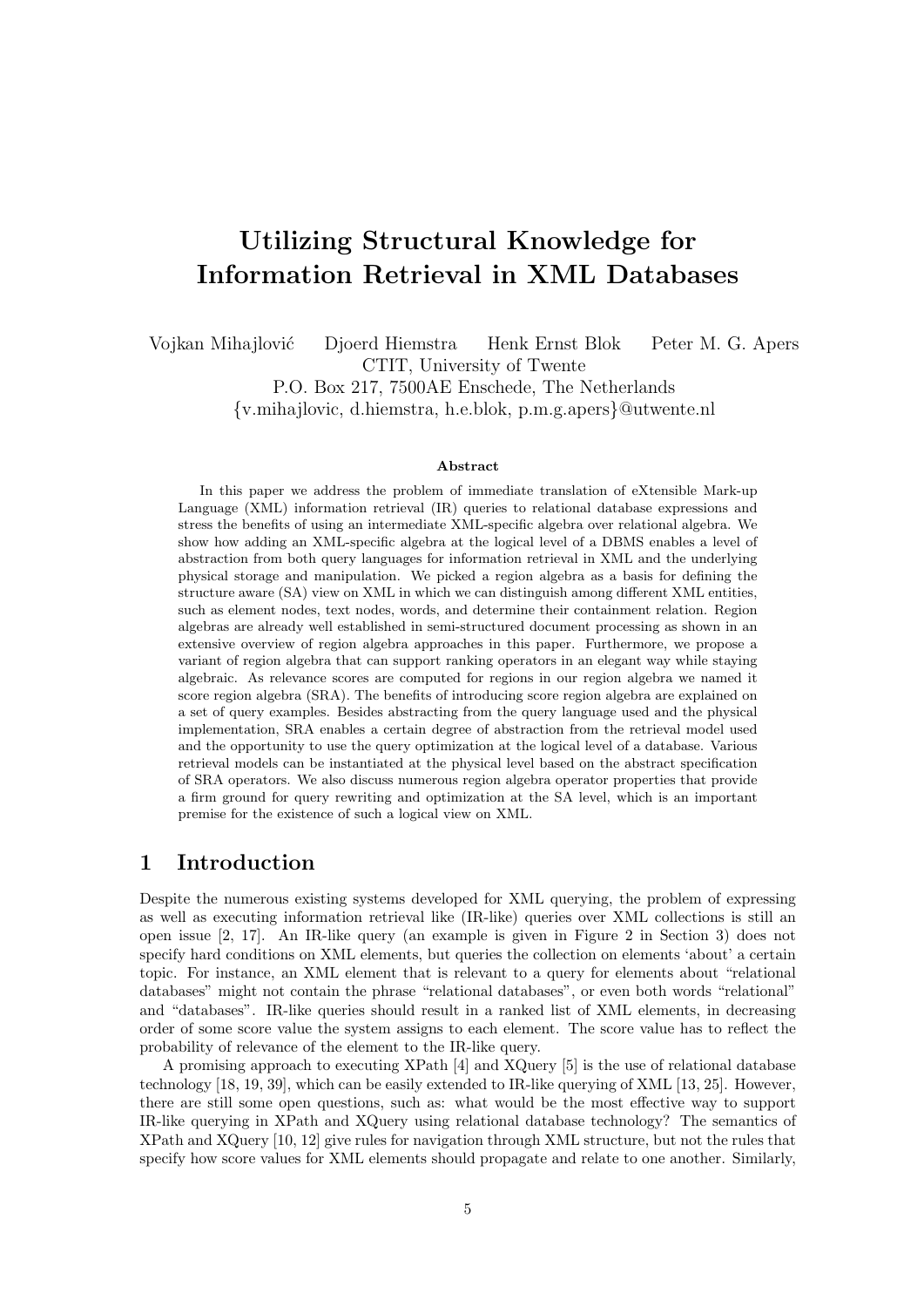the semantics of relational algebra introduce rules for manipulating relational tables that describe XML data, but again the rules for score computation and propagation cannot be derived from the relations present in the relational database.

We follow a three-level database approach for developing an XML-IR system [22, 38], consisting of conceptual, logical, and physical level. However, we specify the logical level in such a way that it is capable of capturing the structure and semantics of the specific data representation such as XML and enable ranked retrieval. We named it therefore structure aware (SA) logical level. The benefits of the usage of a multiple level database management system is that we are able to provide data independence between the storage and data representation at the physical level, structure aware algebra at the logical level that captures the properties of data representation stored into database, and the query language used at the conceptual level. Furthermore, by specifying the algebra in a right way we provide a certain level of abstraction from the information retrieval model used for ranked retrieval of XML elements.

The algebra we propose is based on so-called region algebras, for example, [6, 8, 23, 26]. We extended the region algebra approaches to model XML more precisely and to support ranked retrieval of XML fragments. To enable modeling of XML documents we introduced new attributes in the region data model. We included the name of the region (i.e., the name of XML nodes, content words, etc.), the information about the type of a region, and the information representing the relevance score of a given region. The relevance score reflects the importance of the retrieved region (XML element) to a query specified by a user. We named the algebra score region algebra  $(SRA)$ .

The advantages of SRA over other region algebra approaches is that it is closed in the domain (of SRA regions) and that it supports orthogonal definition of retrieval model with respect to the algebra operators. Unlike many approaches for ranked retrieval in XML, the algebra we define assumes the ranking is a part of the algebra and not a side effect of performing some operations on regions (like in [26]) or a separate IR module (like in many IR approaches for XML retrieval). Therefore, we follow the approach taken by Fuhr et al. [15, 16], although we base our algebra on containment model rather than path model, and do not make any restrictions on defining the retrieval model.

Score region algebra is sufficiently simple to study algebraic properties in depth and it is sufficiently powerful to express IR-like queries as those proposed in the NEXI query language used for the evaluation of XML retrieval in INEX [37]. NEXI stands for "narrowed extended XPath". It only uses the descendant axis step from XPath, and it extends XPath with a special aboutfunction that provides IR-like search (see [37] for details). However, the score region algebra can be easily extended to support other XPath axis steps with extra parent information [28]. The basic idea behind the algebra is to support as much as possible for the full-text search requirements [7] (although we consider only the core of the algebra in this paper) and it is driven by the wish to integrate XML databases and information retrieval as discussed in [2, 14].

Introducing an intermediate level with score region algebra in it allows for the usage of algebraic properties for query rewriting and optimization, specific to the data representation used, i.e., XML in our case, using all the available information in such data representations. The optimization should be achieved not only for the regular XPath/XQuery queries but for the IR-like queries as well. Therefore, by defining the algebra in such a way we have the opportunity to use the optimization methods not just for basic region algebra operators, but for the scoring region algebra operators as well. This allows for the introduction of more powerful optimization techniques concerned with speeding-up the execution of operations that compute score values for ranked retrieval. In this paper we study the usefulness of algebraic properties for query optimization and for developing and understanding IR-like extensions.

The paper is organized as follows. We provide an exhaustive overview of a number of region algebra approaches and give comparison of their features in Section 2. In Section 3 we explain how relational technology is used to process XPath (NEXI) queries. We give the translation of queries into relational algebra and discuss why we need a different intermediate level. Section 4 introduces our region algebra and discuss basic region algebra operator properties. In Section 5, we define scoring operators in SRA and their properties, and discuss the opportunities for query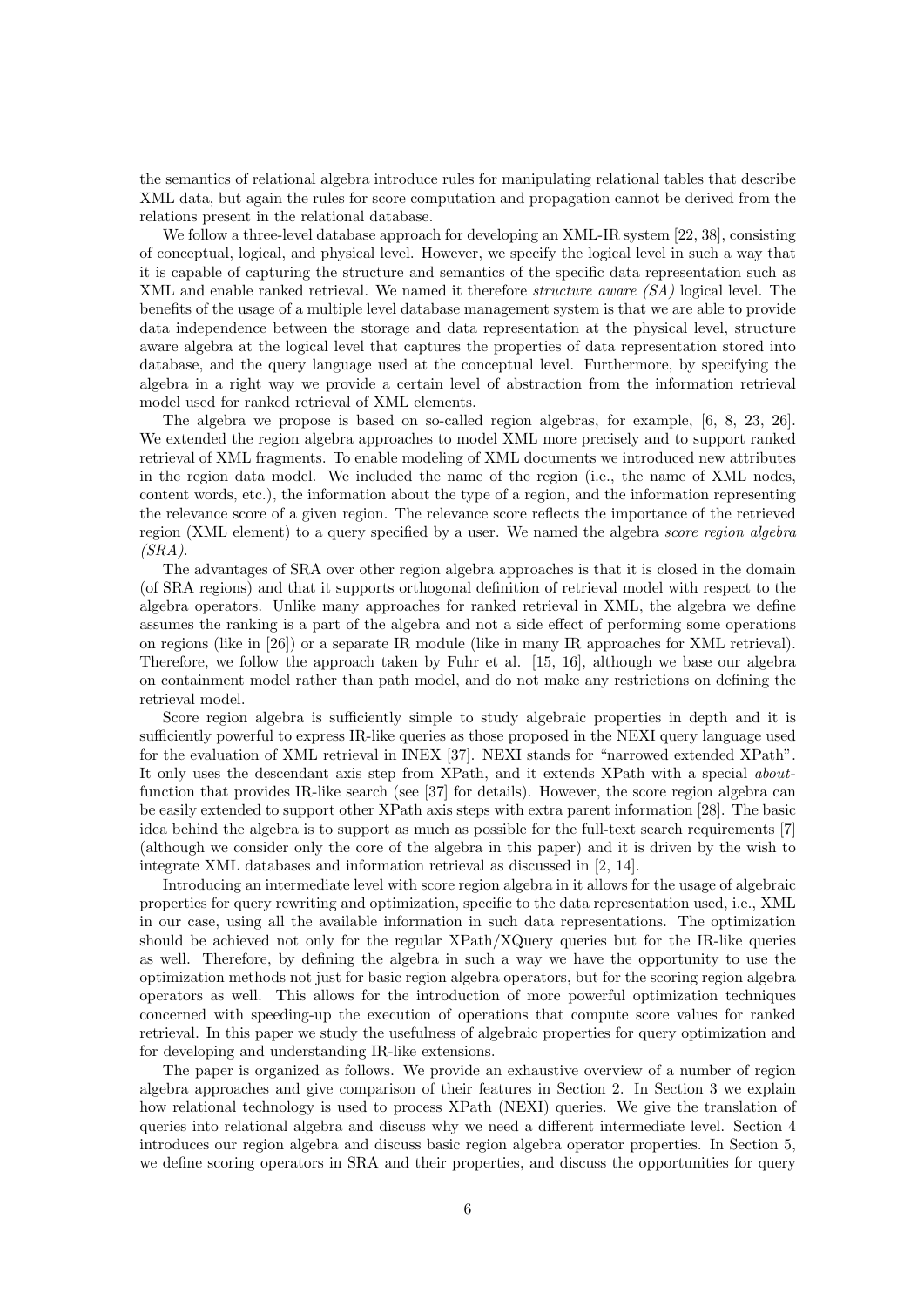optimization in our region algebra extended for ranked retrieval. Section 6 introduces a possible instantiation of a retrieval model at the physical level using SRA expressions at the logical level. We conclude the paper with a discussion and our plans for future research.

# 2 Region Algebra

We start this section by specifying some of the terms we are using in this paper. We continue by explaining characteristics and drawbacks of previous region algebra approaches, and conclude with the comparison of these region algebra approaches.

## 2.1 Region Algebra Basics

The term data model is used used to define a collection of entities (data structures) and their contained fields, along with the operations or functions that manipulate them<sup>1</sup>. The collection of entities in most of the region algebra approaches represents a set of regions, specified by starting and end position pairs for each region, denoted as s and e, where  $e \geq s$ . Region sets are organized in different concepts (such as concordance list [6] or generalized concordance list [8]) which bring some constrains on how these sets can be formed or what can be the result of the application of region algebra operators to operands.

To ease the comprehension of region algebra approaches in this section, we first stress some differences that exists in numerous region algebra approaches discussed in the following subsections. The differences are based on the formation of the initial data set on which the algebraic operators are executed, and on the specific domain on which these operators are executed.

The initial data set, following the chosen data model, is defined based on an indexing process formally specified (or described) in each region algebra paper. Firstly, the initial data set can be precomputed, i.e., the initial data set is established before any of the algebra operations is performed. In that case we say that the data set is predefined, and the algebra has to provide a fetch operator which selects a region or a number of regions form the data set, using the token as a parameter in the fetch operator (e.g.,  $fetch(token)$ ). Secondly, if the data set is not predefined it is dynamically created during the query execution. The data set is created using an explicitly defined indexing operator (e.g.,  $I(pattern)$ ), where the search string (or a character) is specified as a parameter of an indexing operator (i.e., pattern).

The initial data set in some cases defines the final (complete) data set, i.e., the domain on which all operators can be executed. The application of region algebra operators results in a set of regions which are either identified by some predefined entity (i.e., predefined region set), or consists of regions which are present in those entities (i.e., a subset of regions in a region set). As the creation of new regions is not allowed we named this data model as static data model. If the creation of new region sets (new regions) is allowed in the algebra, the operators are not closed in predefined domain of the initial data set. The application of algebraic operators on region sets can create new regions that are not in the predefined data model (if any). Thus, we named this data model as dynamic data model.

To summarize, we can distinguish between two data models if we consider the data set creation process: (1) static data models, and (2) dynamic data models. Dynamic data models can be either with the predefined (initial) data set or implicitly defined, i.e., defined during run time using an "indexing" operator. However, static data models must be predefined as the data model does not allow the creation of new entities in the algebra.

## 2.2 Region Algebra Approaches

Region algebra approaches we address in this paper are: PAT expressions, concordance lists, generalized concordance lists, proximal nodes, Consens/Milo region algebra, nested region algebra,

<sup>1</sup>Based on the definition of data model given in the W3C glossary: http://www.w3.org/TR/2002/PR-DOM-Level-2-HTML-20021108/glossary.html.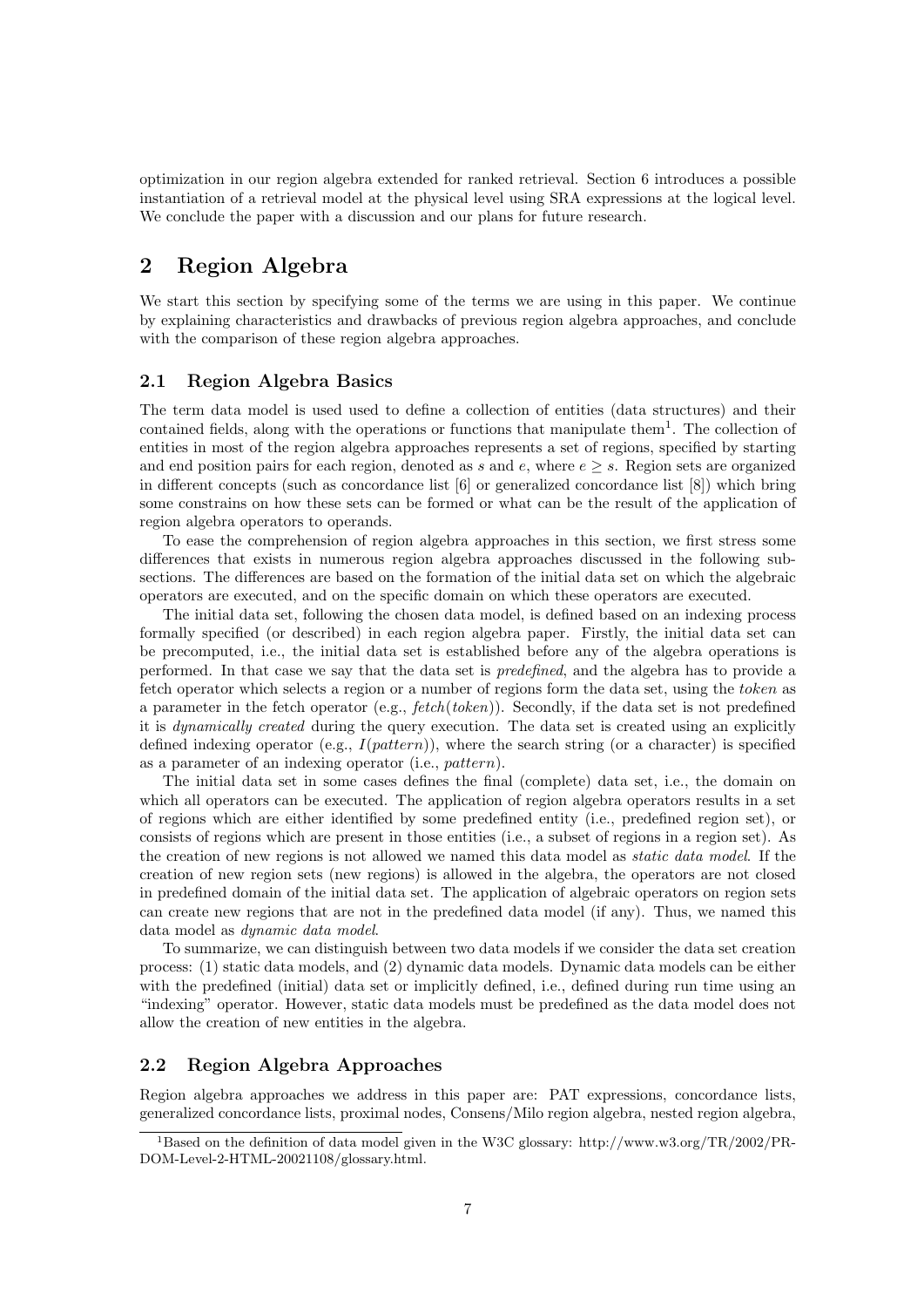text constraints, and ranked region algebra. The basic idea behind region algebra approaches is the representation of text documents as a set of 'extents', where each extent is defined by its starting and end position. The application of the idea of text extents to XML documents is straightforward. If we regard each XML document instance as a linearized string or a set of tokens (including the document text itself), each component can then be considered as a text region or a contiguous subset of the entire linearized string. This property, as well as some other present in region algebra approaches give us the reason for studying region algebra approaches for their application to ranked retrieval in XML.

#### 2.2.1 PAT expressions

The earliest work on region algebras is presented in [34]. The PAT system [34] was developed to combine traditional search techniques with a new search facilities, such as lexical search, proximity search, contextual search, and Boolean search, as well as for handling structured text documents. In PAT, the initial region set in the data model is not predefined. It can be defined by modeling text as *character string*, where each character is an elementary unit, or as an *indexed string*, where each token bounded with delimiters is considered to be an elementary unit. The result of the evaluation of any PAT expression can be either a match point set (character or pattern positions in a string) or a region set defined by a starting and end match points.

Among a number of operators PAT includes operators for expressing containment relations between regions: including, not including, within; as well as set operators for forming set union, set difference, and set intersection. Due to the distinction between match points and regions in the data model, expressions can be formed in PAT that produce unexpected results (especially if the first operand is a region set and the second one is a match point set), which can be seen in the original paper [34]. Thus, in the later region algebra approaches the distinction between match points and regions has never been incorporated into the data model.

#### 2.2.2 Concordance lists

The aim of the region algebra introduced by Burkowski [6] is to preserve the data independence in text dominated databases with hierarchical structure. Burkowski developed the containment model, which can serve as a foundation for structured text databases, as the relational model serves as the foundation for relational databases.

The algebra is defined on a text collection represented as finite sequence of words, where Burkowski identified tree basic entities: words, text elements, and contiguous extents. A text element is defined as a sequence of contiguous words that have a semantic meaning (e.g., identified with mark-up). Each sub sequence of consecutive words represents a *contiguous extent* defined by the position of the starting word in the sequence and the position of the end word in the sequence. A data model is defined on a set of contiguous extents, statically formed (predefined), which are used to denote the positions of words and text elements, specified using mark-up or another kind of document annotation.

In the algebra, two contiguous extents can be either nested or disjoint. Burkowski's model also introduces a *concordance list* as being a named list<sup>2</sup> of starting and end position pairs that specify disjoint contiguous extents. Concordance lists are used for managing positions and nesting properties of the static contiguous extents predefined in the data model.

Algebraic expressions can be specified using the so-called retrieval command string (RCS). RCS is defined as a sequence of filter operations that specify which contiguous extents should be selected or rejected based upon containment tests: select narrow (SN), select wide (SW), reject narrow (RN), and reject wide (RW). Those operations are performed on concordance lists, where the left operand represents a concordance list which is filtered by a set of concordance lists that represent the second operand. For example, a search on "chapters" that contain terms "high" or "level"

<sup>2</sup>Although the author uses the "names" for the concordance lists, those names are not identified as a part of the data model. They are used only for fetching the proper concordance list (set of contiguous extents).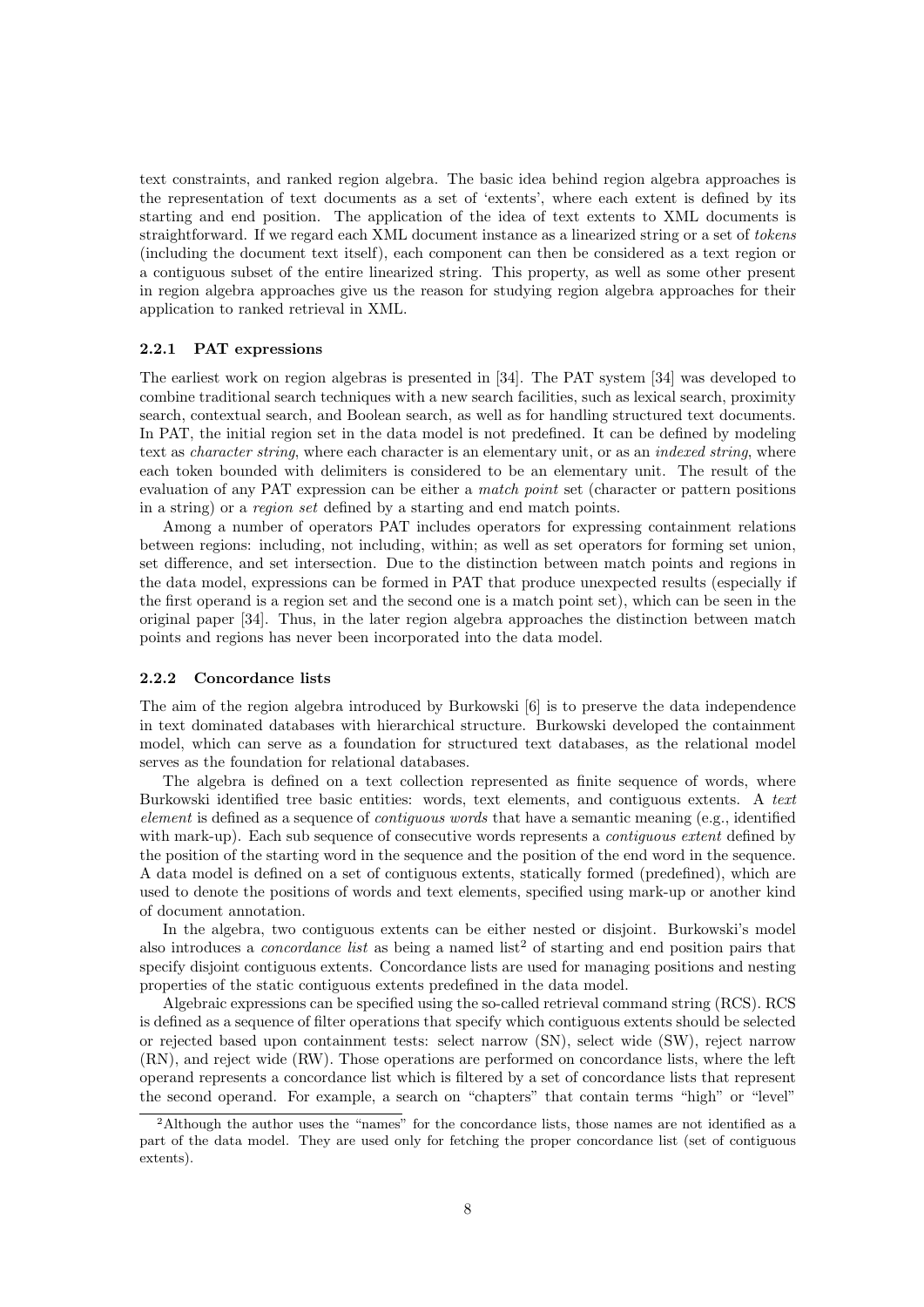can be expressed as: CHAPTER SW {''high'',''level''}. Therefore, in Burkowski's model the interpretation of the "," in the query is a Boolean OR, or a concordance list union operator in the algebra. The author does not introduce a Boolean AND (concordance list intersection) operator as the search on "chapters" that contain terms "high" and "level" can be expressed like: CHAPTER SW {''high''} SW {''level''}.

Furthermore, RCS syntax contains some additional operators for supporting relevance ranking, such as cardinality, sublist, and length operators. Relevance ranking is done on-the-fly and is based on a type of the the model (for details see [6]). Additionally, a ranking vector was introduced to store the ranking values for contiguous extents in a concordance list. The ranking vector can be used for ranked retrieval of contiguous extents. However, the binding between those vectors and contiguous extents is not clearly defined in the paper. Note that the introduced ranking operators, as well as ranking vector definition, violate the contiguous extent data model, since the result of the mentioned operators (stored in ranking vector) is not a contiguous extent, but a real or natural number.

#### 2.2.3 Generalized concordance lists

To enable expressions on overlapped contiguous extents, as well as Boolean operators and operators for proximity search, Clarke et al. [8] loosen some constrains of Burkowski's model. The data model is defined based on five alphabets: index alphabet, markup alphabet, database alphabet, text alphabet, and stop-list alphabet. The index alphabet is a union of two disjunctive alphabets, markup and database alphabet, while the database alphabet is defined as a union of two disjunctive alphabets, text and stop-list alphabet.

In an indexing process the authors made a decision to index only text alphabet and markup alphabet. To be able to distinguish between the two indexed alphabets, authors made a distinction between the result domains of indexing functions for two alphabets. The result domain of the application of indexing function on the text alphabet is the domain of positive natural numbers. Each number represents relative position of the word in a document consisting of only words that are in the text alphabet (preserving their relative order from the original document). The result domain of the application of indexing function on the markup alphabet is the domain of positive rational numbers and the number is assigned in such a way that the mark-up alphabet symbols, denoting the beginning and the end of a structured element that begins and ends on the same word from text alphabet, can be clearly identified. For example, <speaker>witch</speaker> is indexed as:  $\langle$  speaker>(n), with (n),  $\langle$ ypeaker>(n+1/2). For more details see [8].

The algebra is defined on a set of extents specified using starting and end positions, called generalized concordance list (GC-list). The initial GC-list is obtained after indexing, and it defines extent bounds. A GC-list is introduced to model the non-nested extents, while the overlapping of extents in a GC-list is not allowed in the model. The algebra preserves the four basic operators from the original model of Burkowski, which are in the paper termed contained in, containing, not contained in, not containing, and explicitly introduces two combination operators, "both of"and "one of", similar to Boolean AND and OR operators, and an ordering operator "followed by". The result GC-list of the application of "one of" operator is a set of non-nested extents that contain either extents from the first or extents from the second operand, while the result GC-list of the application of "both of" operator is a set of non-nested extents that contain at least one extent from both operands (i.e., GC-lists). The "followed by" operator is defined as a concatenation of the closest extents in two operands.

Although the model is similar to the model presented in [6], there is an elementary difference between them. The difference is in the formation of concordance lists, since in Burkowski's approach the data model consists of (1) "real" regions in which the starting position is different from the end position (text elements) and (2) "fake" regions where those two positions are the same (words). In the former case the predefined data model consists only of "fake" regions. This decision made the introduction of ordering operator a necessity, as this was the only way to define the "real" regions in the algebra. As a consequence, this made the creation of arbitrary extents possible in the algebra.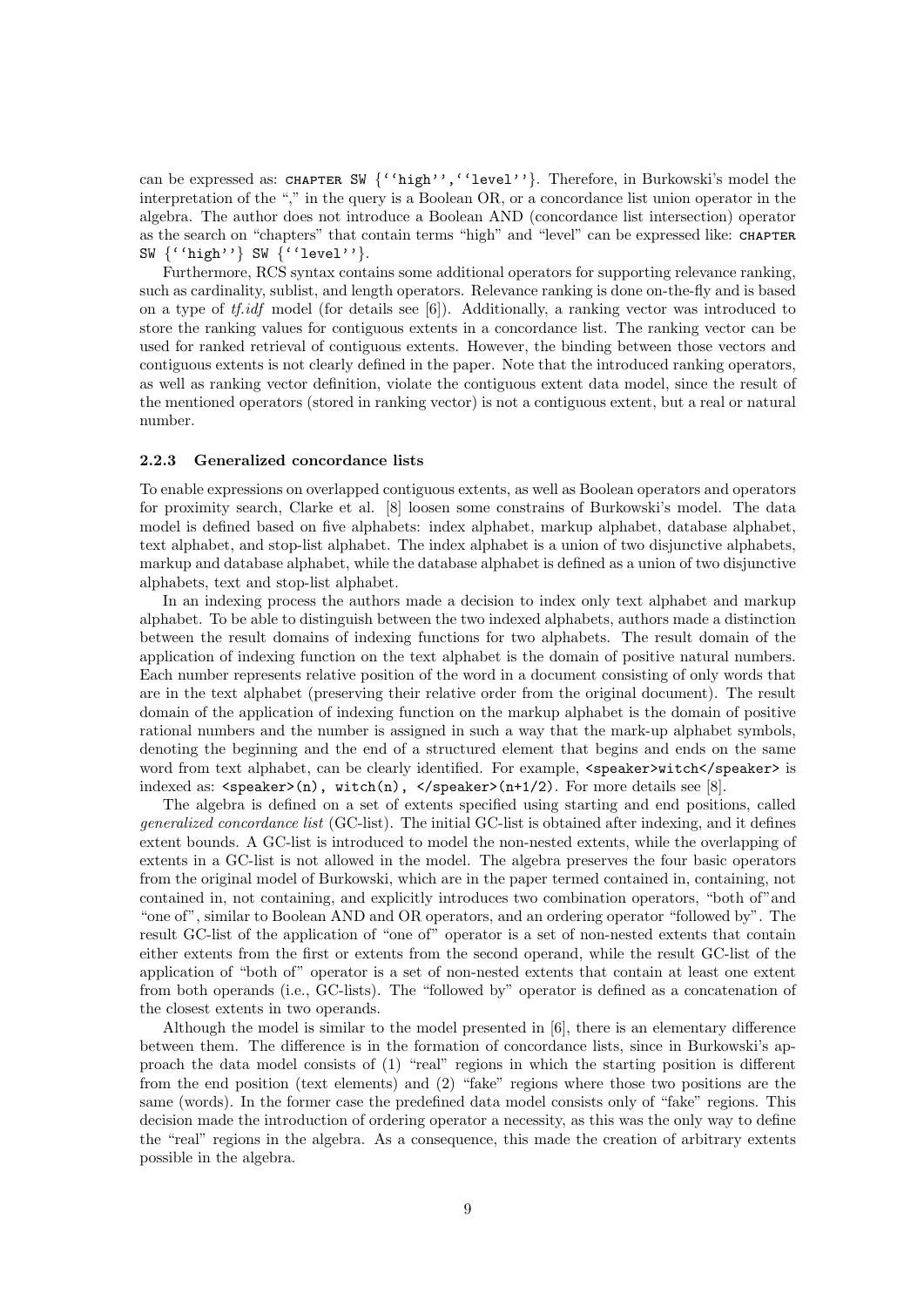#### 2.2.4 Proximal nodes

A proximal node region algebra was introduced by Navarro and Baeza-Yates [3]. Algebra is defined on a set of nodes that represents either symbols (i.e. words or characters) or structured elements organized in a set of independent hierarchies. The data model is formed of a view (tree structure of a document), specified using a set of constructors (node types in the three structure) and associated segments for each constructor (a pair of numbers representing contiguous portion of underlying text). Additionally, the data model has a specific text view composed of text constructors that have a flat structure.

The algebra supports operators for expressing inclusion (including direct inclusion, and positional inclusion), positional operators (i.e before, after), and set manipulation operators. Although the model is very expressive, it can not support overlap in result sets, as well as the combination of nodes from different views. In the paper [3] authors also explained how the operators can be efficiently implemented.

#### 2.2.5 Consens/Milo region algebra

Consens and Milo [9] studied characteristics of region algebra approaches in the scope of capturing the important structural properties of structured text documents (i.e. nesting and ordering) and investigate the difficulty level in query optimization process. Consens and Milo used modified PAT algebra [34] as a basic model for their approach. They simplified the PAT approach by keeping only the core functionality of the algebra to be able to compare it with the approaches previously described in this section. Such an algebra was used as a basic model for their studies.

Consens and Milo created the relationship between the region algebra and the first order monadic theory of finite binary trees which they used for proving some of the properties in the algebra. Authors especially outlined two properties:

- region algebra approaches are incapable of expressing direct inclusion for nested regions, and
- region algebra approaches are incapable of expressing both included expression, i.e., the containment relation between a region, and two regions which have to be in a specified order.

As these two properties are useful for many applications, authors proposed the extension of the algebra as a programming language embedding, where these two properties can be supported.

#### 2.2.6 Nested region algebra

The application of region algebra for search in nested text regions was presented by Jaakkola and Kilpelainen [23, 24]. The data model is defined on a set of regions where each region represents a contiguous non-empty interval of positions. The data set is dynamically created as authors assume that there exist an indexing function  $I(p)$  that returns a region set consisting of all the regions that bound the text pattern p occurring in a queried text. They assume that the numbering is formed on a character basis, instead of a word basis.

Operators are defined based on conditions of relative containment and ordering (start and end position orders) of regions. In the operator set all containment operators from the model presented in [8] are preserved, except that the Boolean AND and OR operators are now replaced with the set operators which have similar functionality. Furthermore, additional operators are introduced for expressing set difference (Boolean NOT operator) and for coping with nested properties of data model: (1) binary operator quote for producing disjoint "followed by" regions, (2) unary operator hull for producing minimal set of regions that covers the regions in an original region set, and (3) binary operator *extracting* for removing nested regions.

Jaakkola and Kilpelainen showed that the nested region algebra queries can be evaluated in practice in linear time. They have proven that their nested region algebra is capable of expressing "both included" relation (although the expression is somewhat complex [24]). The "direct inclusion" relation, however, cannot be expressed in their algebra.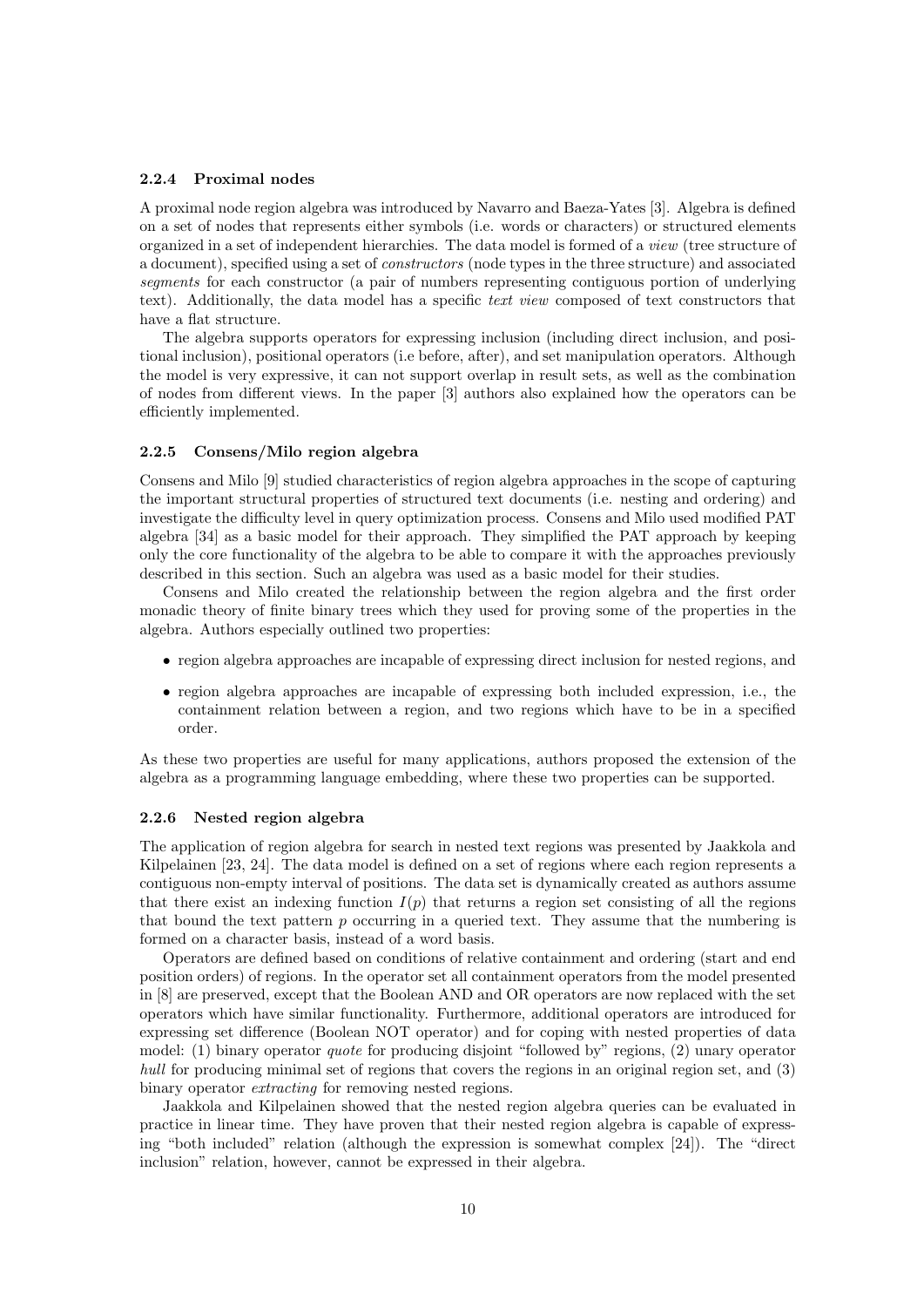#### 2.2.7 Text constraints

Another region algebra approach for arbitrary text regions is described in [30, 31], where Miller et al. based their algebra on the language for specifying text structure, called text constraints (TC). Similarly to a region definition in [24], authors defined the data model on a character basis. The indexing is again performed dynamically using three different primitive expressions: (1) literals for matching all occurrences of a string in a data model, (2) regular expressions for matching regions that satisfy regular expression specification, and (3) identifiers that refer to predefined named regions (e.g., tag in HTML).

The operator set consists of the same operators as defined in [24], except the hull and extracting operators. The operator set also introduces new operators, such as concatenation operator which is used for defining adjacent regions. Furthermore, Miller [30] showed that many more operators can be defined using the iterator operator in combination with the basic region operators. The operator specification is based on a subset of Allen's 13 interval relations [1], namely before, after, in, contains, overlaps-start, overlaps-end<sup>3</sup>. The algebra allows the usage of unary relational operators, which are actually binary operators with the implicit operand that represents the union of all regions in the data set.

It is interesting to note that in the implementation Miller et al. [30, 31] used the region interval formed from dense region sets. A region interval defines a set of regions whose start and end positions are given by intervals rather than with positions. Authors transformed the region interval space into two dimensional plane and used a variant of R-tree to evaluate the region algebra expressions [31]. Furthermore, authors showed that with the usage of tandem tree traversal the complexity of the relational expressions will be linear in the worst case. In [30] an extensive research was conducted, both empirical and mathematical, for defining the complexity of region algebra expression evaluation.

#### 2.2.8 Ranked region algebra

An attempt for adapting region algebra to ranked retrieval was presented in [26, 27]. The algebra is based on the region algebra presented in [8] (i.e., nesting is prohibited for regions). However, the approach cannot be considered as a fully algebraic approach since the ranking is not defined in the scope of algebraic operators but rather as a side effect of the application of algebraic operators (similarly to approach presented in [6]).

In this approach, query is decomposed into a series of subqueries, each representing a subtree of a query tree. Therefore, each subquery represents the region algebra operation evaluated on two region sets that are obtained after the execution of child subqueries in a query tree. The algebra operators are defined as in [8].

To enable ranked retrieval Masuda et al. [26, 27] extended the definition of operators in a way that each operator produces scores for the result regions as a side effect. For score computation they considered each extent to be a keyword, and treated it like keyword in traditional IR systems. Using traditional IR tf.idf approach authors applied term frequency and inverse document frequency computations for extents (i.e. keywords) obtained as a result of the application of subquery on the data model. The computed scores are used to define a document vector and a query vector. The document vector represents the vector of term frequencies computed for the results of each subquery, while the query vector represents inverse document frequency kind of measure for each subquery (for details see [27]). The final score is computed as a cosine measure between the document vector and the query vector.

In order to incorporate the structural information in the retrieval model authors proposed several mappings (i.e., coefficients) that can be used to define the query vector. Besides the simple idf measure, two other coefficients are proposed. The *structure coefficient* takes into account the rareness of the structures. The *interpolated coefficient* is the *idf* score of the query itself, combined with the weighted average *idf* scores of its subqueries.

<sup>3</sup>Miller has shown that the set of relations is complete and that the other seven possible relations can be defined as a union or intersection of the basic six relations.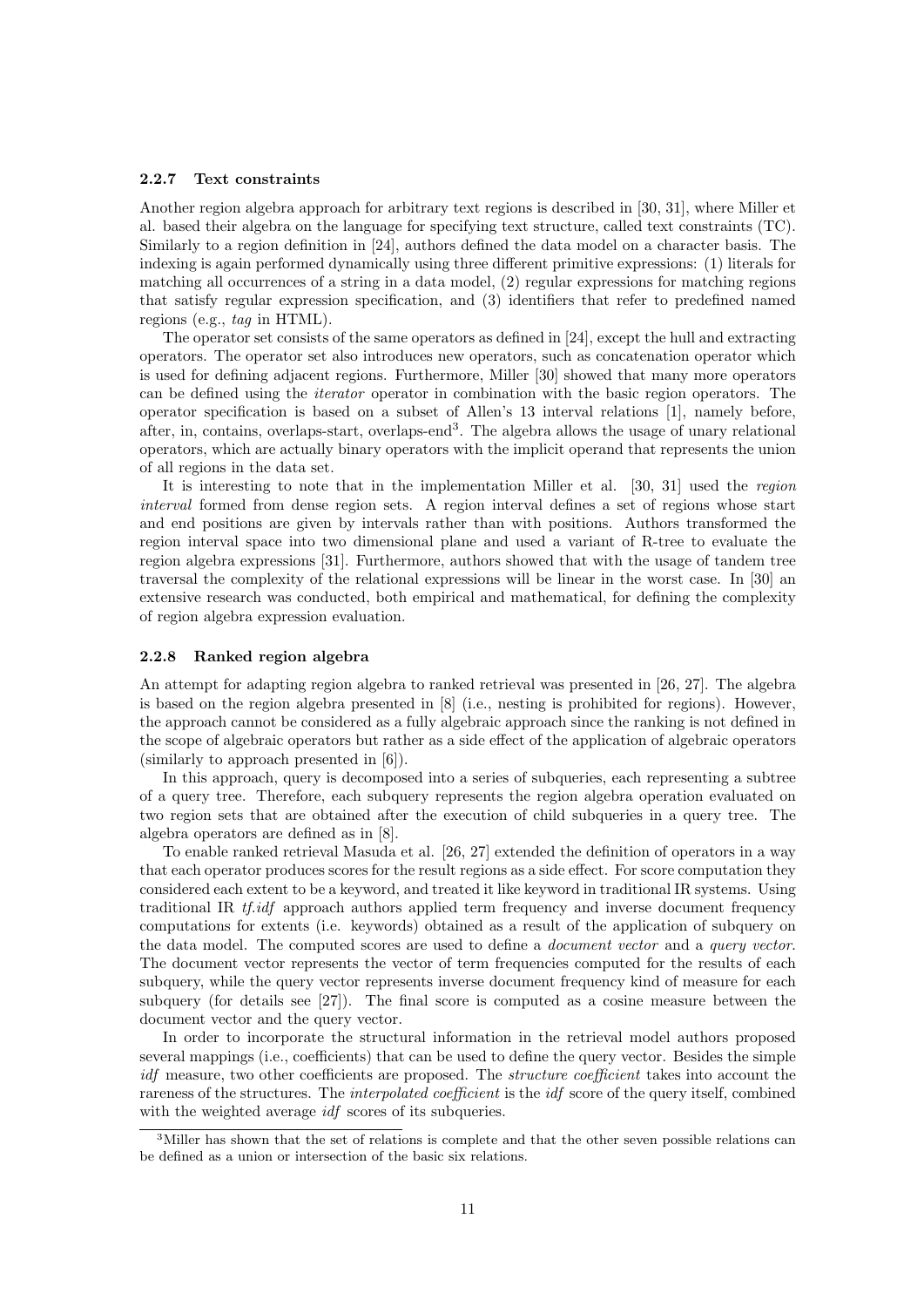# 2.3 Comparison of Different Region Algebra Data Models and Properties

Here we emphasize several differences in region algebra approaches. Although region algebra approaches share the same nucleus, as we already saw, region algebra can be formalized differently considering the original data model and the creation of data set on which algebra operators are defined. Table 1 presents comparison of different region algebra approaches considering the features of region algebras discussed below.

| Approach         | model base | predefined | dynamic      | nesting      | overlap | set ops.     | rank ops. |
|------------------|------------|------------|--------------|--------------|---------|--------------|-----------|
| <b>PAT</b>       | both       | no         | yes          | $\mathbf{n}$ | no      | all          | no        |
| concordance list | string     | yes        | $\mathbf{n}$ | $\mathbf{n}$ | no      | union        | yes       |
| GC-list          | string     | ves        | yes          | $\mathbf{n}$ | yes     | $\mathbf{n}$ | no        |
| proximal nodes   | both       | ves        | yes          | yes          | no      | all          | no        |
| Consens/Milo     | string     | ves        | $\mathbf{n}$ | yes          | yes     | all          | no        |
| nested regions   | character  | no         | yes          | yes          | yes     | all          | no        |
| text constrains  | character  | no         | yes          | yes          | yes     | all          | no        |
| ranked algebra   | string     | ves        | yes          | $\mathbf{n}$ | yes     | $\mathbf{n}$ | yes       |

Table 1: Comparison of different region algebra approaches.

First distinction is based on the content modeling aspect in the region algebra data model (model base column in Table 1). One way is to view document text as a character string and index each character in a string with its relative position with respect to the beginning of a document. Although this approach is beneficial for regular expression and substring search, it yields many problems with respect to large document collections  $(>100MB)$ , especially if we consider the way that each data unit and its id must be defined in a database data model. In that case each character, along with its index  $(id)$ , should be stored in the database, resulting in an enormous storage overhead. The other solution would be to index the characters dynamically in a database using the existing database operators which would result in a very inefficient query execution.

Therefore, in many approaches the text is viewed as an indexed string (the name is taken from [34]), where string consists of indexed elements (i.e. tokens or words) and delimiters (e.g., white space, line feed, etc.). Although this approach introduces some problems in distinguishing between elements and delimiters (e.g., if "." is considered as a delimiter then the string "27.01" would be divided in two elements, "27" and "01" and search for the term "27.01" would fail), the indexed string manipulation and storage from a database point of view are much more seamless.

Furthermore, we can distinguish between two approaches in generating the data set for the region algebra (as we stated in the Section 2.1): (1) region algebras where the data set on which the algebraic operators can be performed is predefined (static region algebra approach) and (2) region algebras where regions are dynamically created during algebra expression evaluation (dynamic region algebra approach). In the former case the fetching operator  $(fetch(token))$  should only select a specified token that is defined (indexed) in the data set. In the latter case an indexing operator exists  $(I(\text{pattern}))$  that creates a region (specifies its starting and end positions) based on a pattern specification and its relative position in the document. In case of the character based approach where the pattern is actually a sequence of characters, the region is created dynamically, using the begin and end position of the characters of a pattern matched in a document. This distinction is depicted in the column dynamic in Table 1.

The region algebra approaches also differ in the way how tagging information (e.g., markup) is treated in the indexing process. In case of character based indexing, mark-up regions are dynamically created by recognizing the character sequences used to denote the begin and the end delimiters of a tagged data sequence, e.g., "<" and ">" for the start tag in XML. To avoid the repetition of complex expressions for defining opening and closing tags Jaakkola and Kilpelainen [24] used macros that can be considered as complex operators for finding regions that define tags. In the indexed string approach, meta data has to be somehow distinguished from the document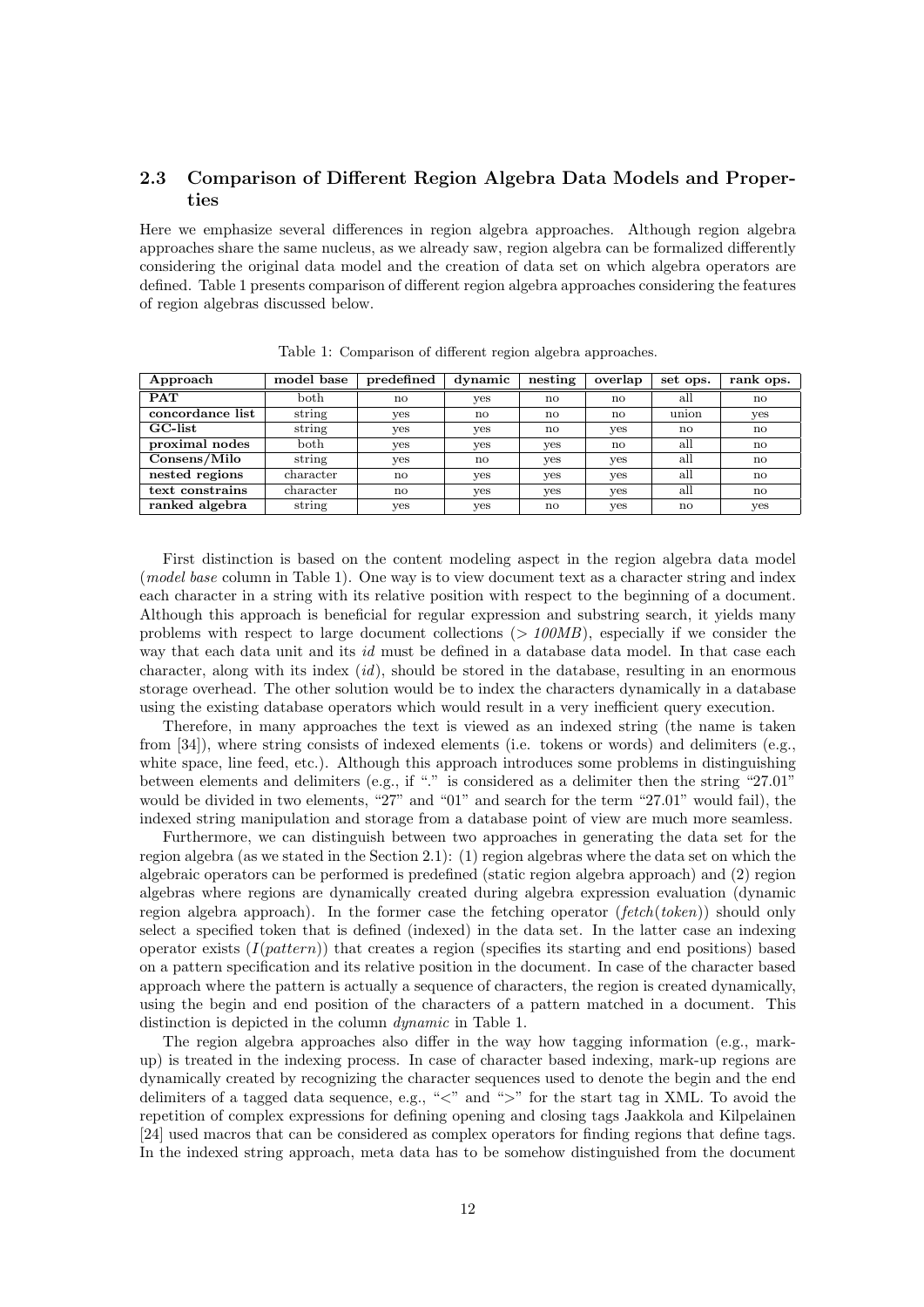content. Therefore, Clarke et al. [8] used real numbers to index mark-up and Burkowski [6] used "naming" for concordance lists that is predefined (defined during the database load). This distinction is listed in the predefined column in Table 1.

Table 1 also points out the expressiveness of different region algebra approaches by specifying what kind of operators they support besides the basic containment operators. Column *nesting* specifies whether a particular region algebra approach supports operators that manipulate nested regions, while overlap column depicts whether region algebra approaches allow overlapping between regions. The last two columns, set ops. and rank ops. distinguish between approaches that support or do not support set operators, namely union, intersection, and difference, and approaches that support ranking of regions in the algebra respectively.

# 3 XML and Relational Databases

In this section we explain the formation of the initial XML data set and discuss some issues on the indexing of XML documents. The relational storage of such documents is also discussed, along with the relational algebra expressions for two NEXI query examples. The section is concluded with the discussion on relational approaches for XML retrieval and a rationale is given for the introduction of the new structure aware (SA) logical level in a DBMS.

# 3.1 Representing XML in Relational Databases

Most of the database approaches to XML choose to index XML documents before storing them into relational tables. The rationale for this is the structural organization of XML documents and the benefits that can be achieved when querying such an indexed relational representation of XML documents. Furthermore, the structural information can also be used on higher levels in a DBMS for optimization and rewriting. For an illustration we refer to [20] where the authors used the pre-post and stretched pre-post indexing scheme for the relational storage of XML documents. In our approach we used a variant of the stretched pre-post indexing<sup>4</sup> scheme that also indexes each word in XML text nodes. Note that the indexing also produces the initial data set for the data model that we define in Section 4.

```
<article lang=''en'' date=''10/02/04''>
   <title>Region algebra</title>
   <bdy>
       <sec>
          <p>Structured documents ...</p>
          <p>Text search ...</p>
      \langle/sec\rangle...
   </bdy>
   ...
</article>
```
Figure 1: Example XML document.

The data set creation, i.e., the formation of the initial data set from XML documents (in a plain text format) can be explained through the usage of a two step indexing process<sup>5</sup>. The indexing process is explained using an example XML document given in Figure 1. In the first

<sup>4</sup>Note that the term indexing differs from the concept of indexing as defined in the traditional database systems. It denotes the method used for creation of the initial data set stored in a database.

<sup>&</sup>lt;sup>5</sup>Although XML documents are actually graphs we simplify the XML structure and treat these entities as if they were organized as a hierarchical (tree-like) structure.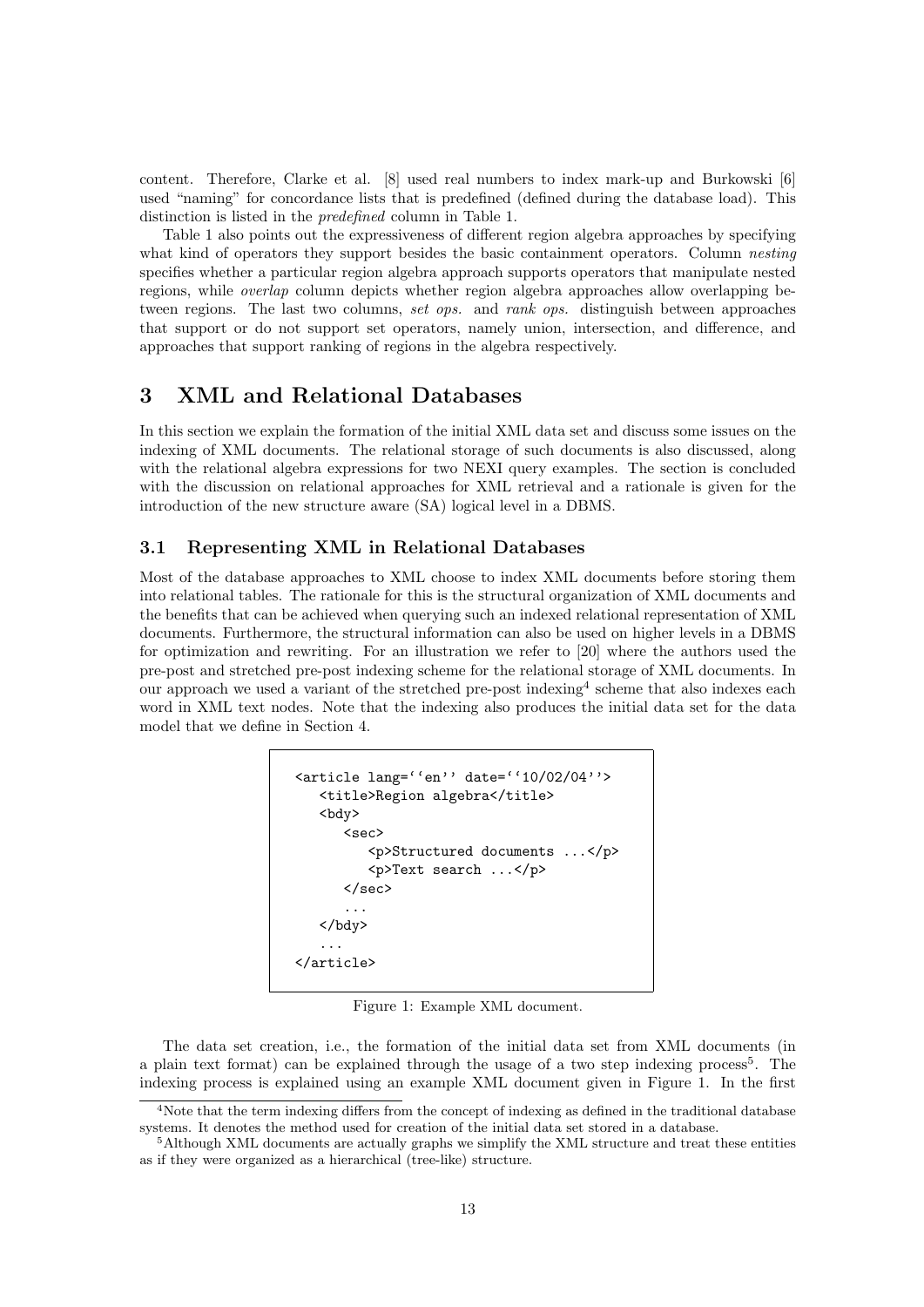step each token in the XML document (denoted with  $D$ ) is indexed regarding its relative position with respect to its beginning and its type:  $I_1 : \mathcal{D} \to \mathcal{X}$ . As a result we obtain a set of elements:  $x \in \mathcal{X}$ , uniquely identified by their position in the XML document. Each element has the form of  $x = \{position, token, token\_type\}$  as shown in Table 2.

Table 2: Intermediate index structure  $(\mathcal{X})$  obtained after initial indexing  $(I_1)$  of XML document depicted in Figure 1.

| position       | token                    | token_type      |
|----------------|--------------------------|-----------------|
| 0              | <article></article>      | start tag       |
| $\mathbf{1}$   | lang                     | attribute name  |
| $\overline{2}$ | $\overline{\cdots_{en}}$ | attribute value |
| 3              | date                     | attribute name  |
| $\overline{4}$ | (10/02/04)               | attribute value |
| $\overline{5}$ | <title></title>          | start tag       |
| 6              | region                   | term            |
| $\overline{7}$ | algebra                  | term            |
| 8              |                          | end tag         |
| 9              | <bdy></bdy>              | start tag       |
| 10             | <sec></sec>              | start tag       |
| 11             | < p >                    | start tag       |
| 12             | structured               | term            |
| 13             | documents                | term            |
| .              |                          |                 |
| 54             | $\langle$ /p>            | end tag         |
|                |                          |                 |
| 576            | $\langle$ /sec>          | end tag         |
| .              |                          |                 |
| 9876           |                          | end tag         |
|                |                          |                 |
| 10034          |                          | end tag         |

The second step produces regions that can be considered as the initial data set. These regions are produced by pairing corresponding tokens that represent opening and closing tags, attribute names and values, etc., and by removing mark-up delimiters from the tokens:  $I_2 : \mathcal{X} \to \mathcal{C}$ . This results in a data set like the one presented in Table 3. Thus, the initial data set construction can be defined as a composition of two indexing procedures:  $I = I_1 \circ I_2$ . Although the indexing is a two step process it can be implemented as a single walk through an XML document using the SAX parser and stack structures (see e.g., [20]).

An indexed XML collection (document), however, is not stored in one relational table since this table would be huge and in most cases (on most platforms) hard to process. In many relational approaches to XML different fragmentations of this basic table are used. The fragmentation can be horizontal, based only on type of XML nodes (like in [20] and [25]), vertical based on a name and/or type of XML elements, e.g., [13], or based on paths to XML nodes in an XML tree structure (like in [32]). For illustrative purpose we use horizontal fragmentation of XML data as presented in [25]. Consequently, different relational tables are defined for the XML element nodes and attribute nodes and the word table is defined for the words in the XML text nodes. This is depicted in Table 4. In further discussion we will not consider the attribute table since it is not important for the issues that we are discussing in this paper.

#### 3.2 From XML Queries to Relational Algebra

The two example queries given in Figure 2 will be used as our leading examples in the following sections. As query language we use the NEXI query language which has officially been adopted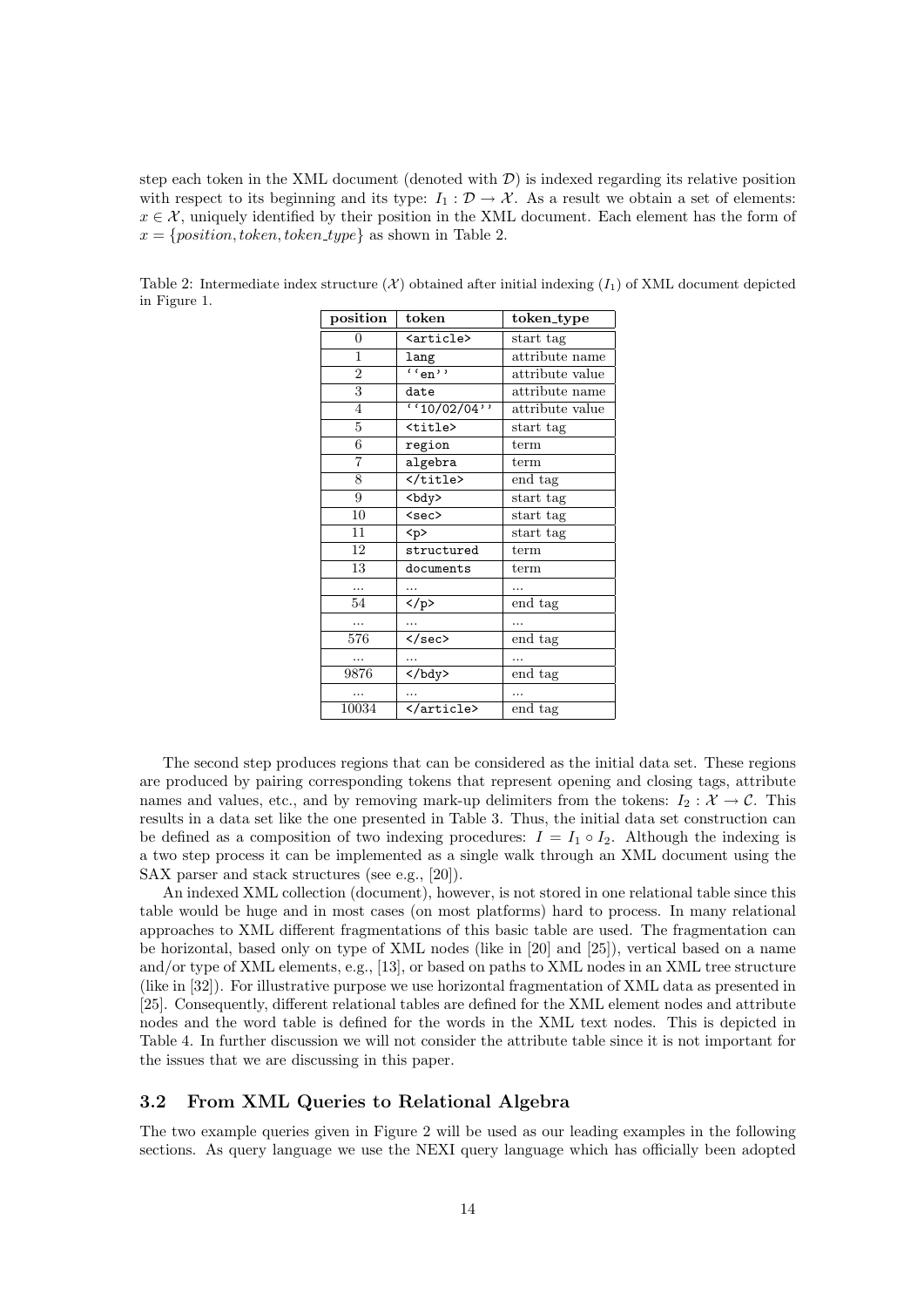| start          | end            | name       | type                     |
|----------------|----------------|------------|--------------------------|
| 0              | 10034          | article    | node                     |
| 1              | 2              | lang       | attr_name                |
| $\overline{2}$ | $\overline{2}$ | en         | attr_value               |
| 3              | $\overline{4}$ | date       | $_{\text{attr_name}}$    |
| 4              | $\overline{4}$ | 10/02/04   | attr_value               |
| 5              | 8              | title      | node                     |
| 6              | 7              |            | $text{text}$             |
| 6              | 6              | region     | term                     |
| $\overline{7}$ | 7              | algebra    | term                     |
| 9              | 9876           | bdy        | node                     |
| 10             | 576            | sec        | node                     |
| 11             | 54             | p          | $\mathop{\mathrm{node}}$ |
| 12             | 53             |            | text                     |
| 12             | 12             | structured | term                     |
| 13             | 13             | documents  | term                     |
|                |                |            |                          |

Table 3: Data model for XML document presented in Figure 1 obtained after the composition of initial indexing  $(I_1)$  and final indexing  $(I_2)$ .

Table 4: Relational data model for storing XML document presented in Figure 1. Node table  $N$ 

| $_{\rm start}$ | end   | name    | type |
|----------------|-------|---------|------|
|                | 10034 | article | node |
| 5              | 8     | title   | node |
| 6              | 8     |         | text |
| 9              | 9876  | bdy     | node |
| 10             | 576   | sec     | node |
| 11             | 54    | p       | node |
| 12             | 53    |         | text |
|                |       |         |      |

Word table  $\mathcal W$ start | name 6 region 7 algebra 12 structured 13 documents .... ....

| Attribute table A |       |          |       |  |
|-------------------|-------|----------|-------|--|
| start             | owner | name     | type  |  |
|                   |       | lang     | name  |  |
|                   |       | en       | value |  |
|                   |       | date     | name  |  |
|                   |       | 10/02/04 | value |  |
|                   |       |          |       |  |

for INEX 2004<sup>6</sup>. Its detailed description can be found in [37]. For now we consider that the *about* condition inside queries is strict (corresponds to a Boolean search, i.e., about behaves the same as XPath contains expression). Later on in this paper we elaborate more on the use of the about clause for ranking.

For the chosen storage model, composed of  $N$  and  $W$ , we can directly transform any NEXI expression into relational algebra expression. For NEXI example query 1 depicted in Figure 2, possible relational algebra expressions could be specified as given in Figure 3. We disregard the type attribute in the relational expressions for brevity.

Note that there is a frequent usage of a group of expressions consisting of join and projection

<sup>6</sup>http://inex.is.informatik.uni-duisburg.de:2004/.

Figure 2: NEXI queries.

| Example NEXI query 1:                                                      |
|----------------------------------------------------------------------------|
| //article//bdy[about(.//sec, structured) and about(.//sec, documents)]     |
| Example NEXI query 2:                                                      |
| //article//bdy[about(., region) and about(., algebra)][about(.//sec, XML)] |
| //p[about(., information) and about(., retrieval)]                         |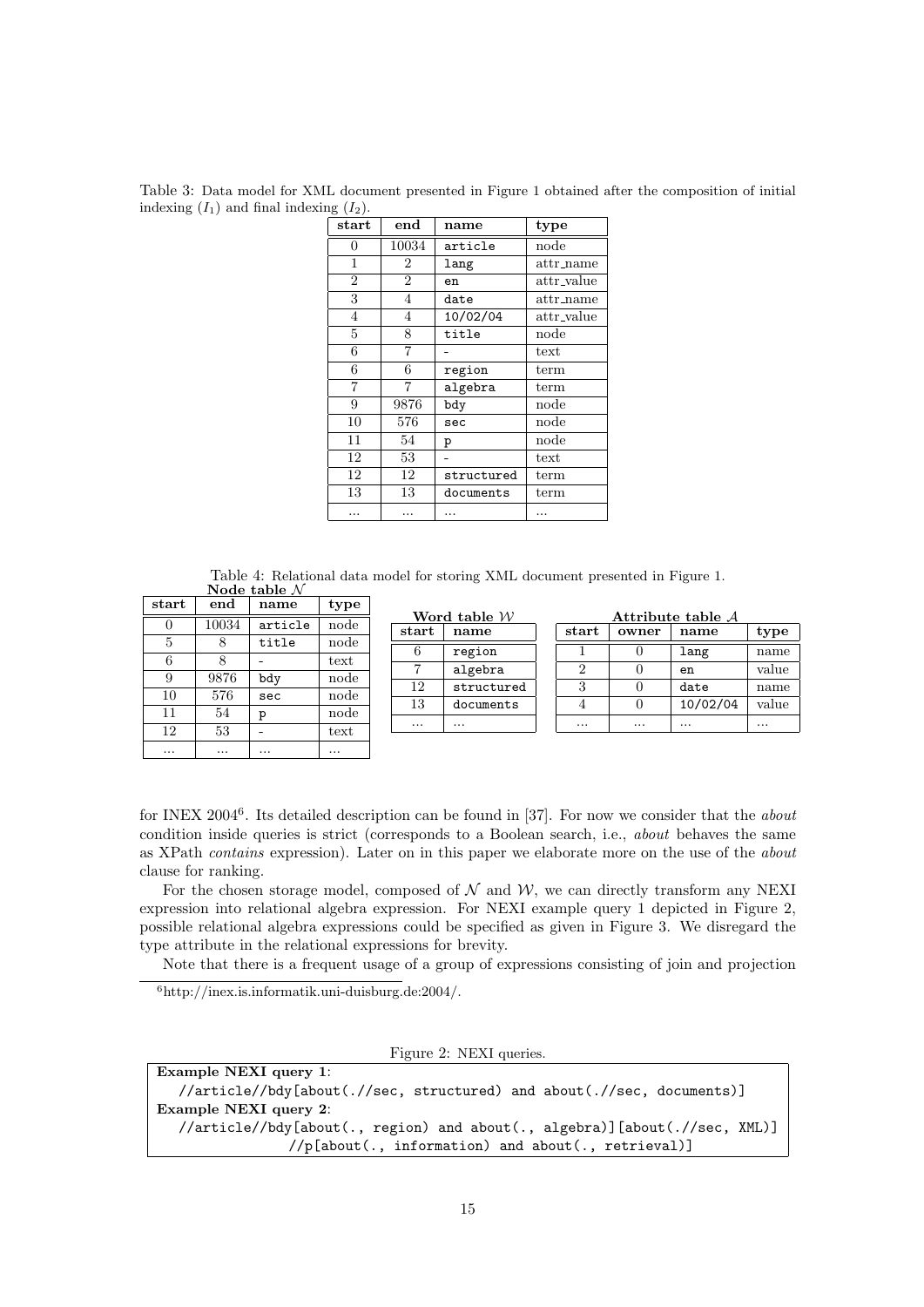operations that simulate the XPath descendant/ancestor step. This group of expressions actually represents the bottleneck for XPath query processing, since its naive execution in relational DBMS is extremely slow. A number of techniques have been proposed to speed up the execution of XPath descendant and ancestor steps, such as multi-predicate merge join [39], staircase join [20], containment join [25], etc. Using such abstract join operators, denoted with  $\bowtie_{\square}$  (for expression types  $R_7$ ,  $R_8$  and  $R_{10}$  in Figure 3) and  $\mathbb{M}_{\square}$  (for expression type  $R_6$  in Figure 3), the query plan for NEXI query example 2 can be expressed as shown in Figure  $4^7$ .

Figure 3: Relational query plan for example query 1 given in Figure 2.

$$
R_1 = \sigma_{n=}^{\circ} \text{article}^{\circ}(\mathcal{N})
$$
  
\n
$$
R_2 = \sigma_{n=}^{\circ} \text{bdy}^{\circ}(\mathcal{N})
$$
  
\n
$$
R_3 = \sigma_{n=}^{\circ} \text{sec}^{\circ}(\mathcal{N})
$$
  
\n
$$
R_4 = \sigma_{n=}^{\circ} \text{structured}^{\circ}(\mathcal{W})
$$
  
\n
$$
R_5 = \sigma_{n=}^{\circ} \text{documents}^{\circ}(\mathcal{W})
$$
  
\n
$$
R_6 = \pi_{start_2, end_2, name_2} (R_2 \bowtie_{start_2 > start_1, end_2 < end_1} R_1)
$$
  
\n
$$
R_7 = \pi_{start_3, end_3, name_3} (R_3 \bowtie_{start_3 < start_4, end_3 > end_4} R_4)
$$
  
\n
$$
R_8 = \pi_{start_3, end_3, name_3} (R_3 \bowtie_{start_3 < start_5, end_3 > end_5} R_5)
$$
  
\n
$$
R_9 = R_7 \cap R_8
$$
  
\n
$$
R_{10} = \pi_{start_6, end_6, name_6} (R_6 \bowtie_{start_6 < start_9, end_6 > end_9} R_9)
$$

Figure 4: Relational query plan for example query 2 given in Figure 2.

$$
R_1 = \sigma_{name="article}^{\circ}(N)
$$
  
\n
$$
R_2 = \sigma_{name="bdy}^{\circ}(N)
$$
  
\n
$$
R_3 = \sigma_{name="sec}^{\circ}(N)
$$
  
\n
$$
R_4 = \sigma_{name="pc}^{\circ}(N)
$$
  
\n
$$
R_5 = \sigma_{name="region}^{\circ}(N)
$$
  
\n
$$
R_6 = \sigma_{name="neg}(N)
$$
  
\n
$$
R_7 = \sigma_{name="Algebra}^{\circ}(N)
$$
  
\n
$$
R_8 = \sigma_{name="Alufy}(N)
$$
  
\n
$$
R_8 = \sigma_{name="information}^{\circ}(N)
$$
  
\n
$$
R_9 = \sigma_{name="irification}^{\circ}(N)
$$
  
\n
$$
R_9 = \sigma_{name="retrieval}^{\circ}(N)
$$
  
\n
$$
R_{10} = R_2 \Join_{\square} R_1
$$
  
\n
$$
R_{11} = ((R_{10} \Join_{\square} R_5) \cap (R_{10} \Join_{\square} R_6)) \Join_{\square} (R_3 \Join_{\square} R_7)
$$
  
\n
$$
R_{12} = R_4 \Join_{\square} R_{11}
$$
  
\n
$$
R_{13} = (R_{12} \Join_{\square} R_8) \cap (R_{12} \Join_{\square} R_9)
$$

<sup>7</sup>This abstract join operator can be considered as a step towards (higher level) structure aware algebra operator, see Section 4.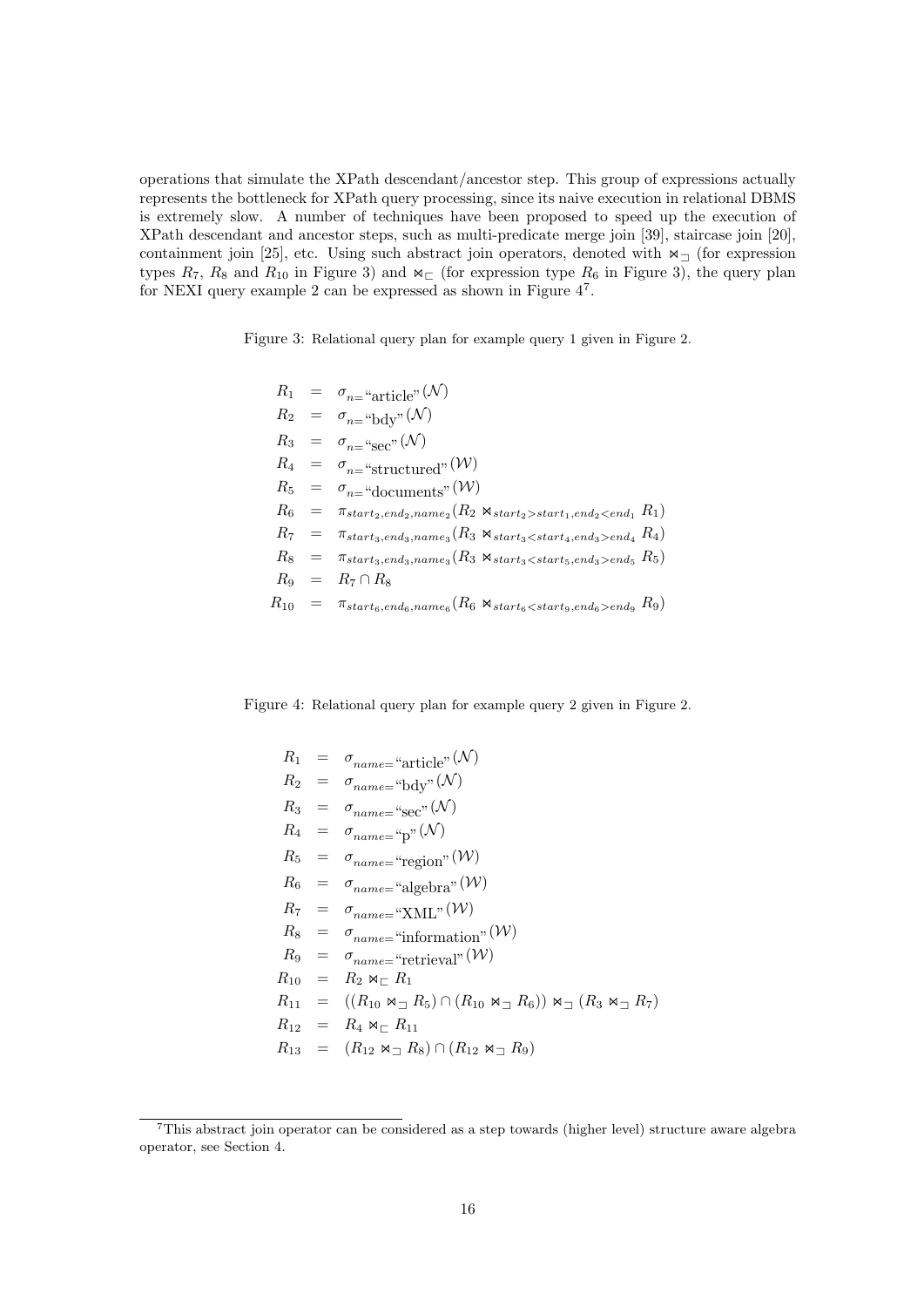# 3.3 Do We Need an Algebra in Between?

There might be a number of reasons to define an intermediate algebra that differs from relational algebra. First we give two most important points that reflects the drawbacks of using relational algebra for XML IR.

- 1. As we saw in the previous sections, to be able to express XPath+IR (NEXI) queries in relational databases we need new operators for the efficient execution of XPath+IR subexpressions, such as descendant and ancestor steps, vague containment conditions, etc. The exact technique how we implement the subexpression is defined at the physical level, and it does not have to be unique, i.e., we can have multiple variants of relational expressions for the same XPath+IR subexpressions. Therefore, the execution times for distinct implementations can differ regarding the relational storage of the XML data, parameters of the relational tables, and index structures used for accelerating the execution of relational expressions.
- 2. Another important issue concerning immediate translation of XPath+IR expressions into relational algebra is that the relational algebra expressions are highly dependent on the relational schema chosen for the storage of XML data. If we change the relational storage, the relational algebra expressions for each query have to be rewritten according to the chosen relational schema. This is especially the case for large collection of XML data, since usually huge relational tables, that have more than a million entries, are typically broken into a number of smaller ones using one of the fragmentation methods mentioned in Section 3.1.

A new logical level that is able to reason about containment relation among XML entities, i.e., element nodes, text nodes, words, etc., and provide the framework for XML elements relevance score computation, would be more appropriate for XML IR for number of reasons:

- 1. Having a structure aware level with the algebra defined in it would provide the right level of abstraction considering different XPath+IR queries formed at the conceptual level and the storage structure and access algorithms chosen at the physical level. In such a way we provide the needed data independence at the SA logical level.
- 2. Furthermore, the reasoning that can be done on the SA level can be useful for query rewriting and optimization. Using knowledge about the size of the operands and the cost of the execution of different operators at the physical level we are able to generate different logical query plans, achieving faster execution times and lower memory usage when executing.
- 3. A final but important reason for defining an algebra at the logical level is to allow the expression of IR-like queries (about in NEXI), i.e., score computation and ranking of XML elements. Therefore, the algebra should provide a specific level of IR understanding that is based on the retrieval model used for score computation. Thus, we should be able to implement different retrieval models at the SA level, and compare their performance with respect to their effectiveness and efficiency, without altering the logical algebra.

These features cannot be clearly specified in the relational algebra, as relational algebra is not capable of capturing ranked retrieval, and therefore blurs the opportunity for query rewriting and optimization with score computations in ranked retrieval. On the contrary, algebra at the SA level should provide clear rules for query rewriting and optimizations, where not only plain but scoring operators should adhere certain operator properties that can be used for query optimization. The exact way of how we use region algebra operator properties on the SA level and how we extend the region algebra to support ranked retrieval is explained in the following two sections.

# 4 Our Region Algebra

For defining the intermediate logical level we have chosen the region algebra approach, because it is already well established in the area of structured document retrieval (see Section 2), and because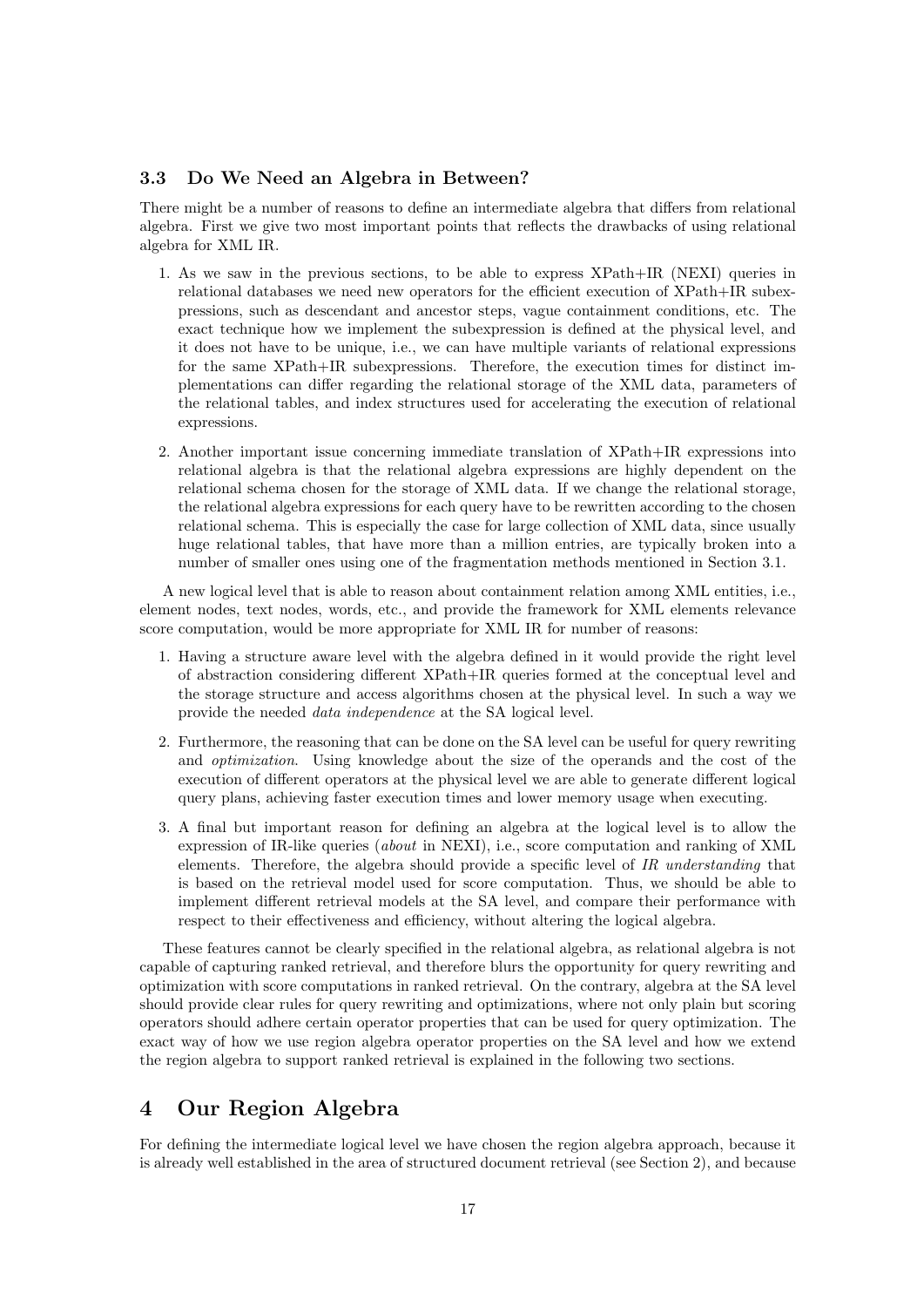| Operator                         | Operator definition                                                              |
|----------------------------------|----------------------------------------------------------------------------------|
| $\sigma_{n = name, t = type}(R)$ | $\{r r \in R \wedge n = name \wedge t = type\}$                                  |
| $R_1 \supset R_2$                | ${r_1 r_1 \in R_1 \land \exists r_2 \in R_2 \land s_1 < s_2 \land e_1 > e_2}$    |
| $R_1 \not\sqsupset R_2$          | ${r_1 r_1 \in R_1 \land \nexists r_2 \in R_2 \land s_1 \lt s_2 \land e_1 > e_2}$ |
| $R_1 \sqsubset R_2$              | ${r_1 r_1 \in R_1 \land \exists r_2 \in R_2 \land s_1 > s_2 \land e_1 < e_2}$    |
| $R_1 \not\sqsubset R_2$          | ${r_1 r_1 \in R_1 \land \nexists r_2 \in R_2 \land s_1 > s_2 \land e_1 < e_2}$   |
| $R_1 \sqcap R_2$                 | $\{r r \in R_1 \wedge r \in R_2\}$                                               |
| $R_1 \sqcup R_2$                 | $\{r r \in R_1 \vee r \in R_2\}$                                                 |

Table 5: Basic score region algebra operators.

of the numerous useful properties of region algebra operators that we discuss in the remainder of the paper.

Since we focus on XML documents, we decided to use the rich information set of the XML data model [10] as a base for the definition of our region algebra data model. Furthermore, given the expressive data model we are able to distinguish between different information items in XML (see [10]) and to further extend the algebra with new operators and concepts for ranked retrieval. As we enriched the region definition with a score concept (introduced in Section 5), we named the algebra score region algebra, or SRA in short.

### 4.1 Plain region algebra

As already stated, with the specification of the region algebra data model we provide a uniform platform for defining region algebra operators. Here, we discuss the basic XML region algebra data model which can be defined using four region attributes, based on the indexed data set described in the previous section (for more details see [25]).

Our XML data model consists of element, text, comment, and processing instruction nodes, as well as attribute information and text node content. Thus we disregard some of the entities in the complete XML data model as defined in [10] since they are not relevant to the topic of this paper. We can exert that our algebra can be extended to support other XML entities such as namespaces, IDREFs, etc., without affecting the core data model. Thus, in our XML data model we simplify the XML structure and treat these entities as they are organized in a hierarchical (tree-like) structure.

**Definition 1** The plain region algebra data model is defined on the domain  $\mathcal{R}$  which represents a set of region tuples. A region tuple r  $(r \in \mathcal{R})$ ,  $r = (s, e, n, t)$ , is defined by these four attributes: region start attribute - s, region end attribute - e, region name attribute - n, and region type attribute - t. The region start and end attributes must satisfy ordering constraints ( $e \geq s$ ).

The semantics of region start and region end attributes are the same as in other region algebra approaches: they denote the bounds of a region. The region name attributes are used to denote node names, content words, attribute names, attribute values, etc. To be able to distinguish different node types in XML, the type information is needed.

Next, we define the basic region algebra operators. The definition of region algebra operators is based on the operators specified in the previous region algebra approaches, extended to support a specific XML structure. Table 5 defines the following seven basic region algebra operators: selection  $(\sigma)$ , containing  $(\Box)$ , not containing  $(\not\Box)$ , contained by  $(\Box)$ , not contained by  $(\not\Box)$ , region set intersection ( $\Box$ ), and region set union ( $\Box$ ). We use  $R_i$  ( $i = 1, 2, \dots$ ) to denote the region sets. their corresponding non-capitals to denote regions in these region sets  $(r_i)$ , and corresponding indexed non-capitals to denote region attributes  $(s_i, e_i, n_i, t_i)$ .

As can be noticed in Table 5, we introduce a selection operator  $(\sigma)$  instead of an interval operator used in [6, 8, 23, 26] (usually denoted with  $I(token)$ ). The interval operator is actually not a real region algebra operator but rather specifies the indexing function applied to a specified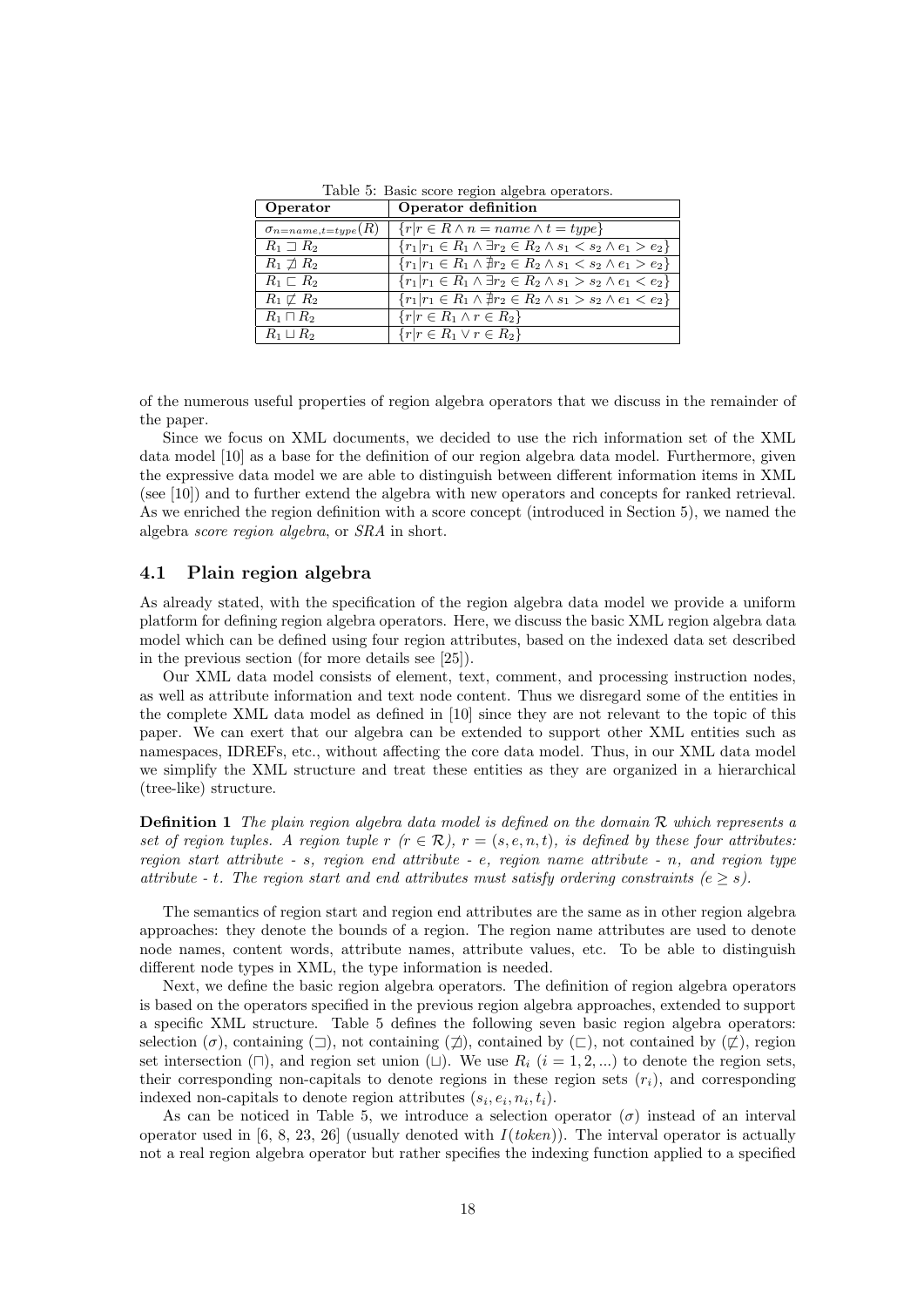Figure 5: Region algebra query plan for example query 1 given in Figure 2.

ARTICE 
$$
= \sigma_{n} = \text{article}^{\circ}, t = node(C)
$$
  
\n
$$
BDY = \sigma_{n} = \text{"bdy"}, t = node(C)
$$
  
\n
$$
SEC = \sigma_{n} = \text{``sec''}, t = node(C)
$$
  
\n
$$
STATETURED = \sigma_{n} = \text{``structured''}, t = term(C)
$$
  
\n
$$
DOCUMENTS = \sigma_{n} = \text{``documents''}, t = term(C)
$$
  
\n
$$
R_1 = (\text{SEC } \sqsupset \text{ STRUCTURED}) \sqcap (\text{SEC } \sqsupset \text{DOCIMENTS})
$$
  
\n
$$
R_2 = (\text{BDY } \sqsubset \text{ARTICE}) \sqsupset R_1
$$

Figure 6: Region algebra query plan for example query 2 given in Figure 2.

ARTICLE = 
$$
\sigma_{n=}
$$
 "article",  $t=node(C)$   
\nBDY =  $\sigma_{n=}$  "bdy",  $t=node(C)$   
\nSEC =  $\sigma_{n=}$  "sec",  $t=node(C)$   
\n  
\nP =  $\sigma_{n=}$  "p",  $t=node(C)$   
\nREGION =  $\sigma_{n=}$  "region",  $t=term(C)$   
\nALGEBRA =  $\sigma_{n=}$  "algebra",  $t=term(C)$   
\nXML =  $\sigma_{n=}$  "XML",  $t=term(C)$   
\nINFORMATION =  $\sigma_{n=}$  "information",  $t=term(C)$   
\nRETRIEVAL =  $\sigma_{n=}$  "retrieval",  $t=term(C)$   
\n  
\nR<sub>1</sub> = BDY  $\sqsubset$  ARTICLE  
\nR<sub>2</sub> = ((R<sub>1</sub>  $\sqsupset$  REGION)  $\sqcap$  (R<sub>1</sub>  $\sqsupset$  ALGEBRA))  $\sqsupset$  (SEC  $\sqsupset$  XML)  
\nR<sub>3</sub> = (P  $\sqsubset$  R<sub>2</sub>)  
\nR<sub>4</sub> = (R<sub>3</sub>  $\sqsupset$  INFORMATION)  $\sqcap$  (R<sub>3</sub>  $\sqsupset$  RETRIEVAL)

token that returns the region set of the occurrences of token in a document. The selection operator is a unary region algebra operator that operates on a region set and produces a region set as a result. It is defined to enable the selection of regions formed during the initial data set creation (explained in Section 3.1), based on name and type region attributes.

Following the query examples given in Figure 2, we give the same query execution plans defined using the region algebra operators instead of the relational ones given in Figures 3 and 4. The region algebra query plans for query examples 1 and 2 are given in Figure 5 and Figure 6. We use C to denote the initial data set of regions . We can note a great resemblance between the previous relational query plans and region algebra query plans. This exerts the simplicity of transforming region algebra expressions into relational expressions. However, any change in the relational storage will result in the change of the query plan only at the physical level, while the query plan on the SA level remains the same.

Note that in order to model XML properly, we could enrich the definition of a region with the additional information of XML references, parent, or level information, etc. For some details on extensions on region algebra approaches we refer to papers [25], [28], and [29].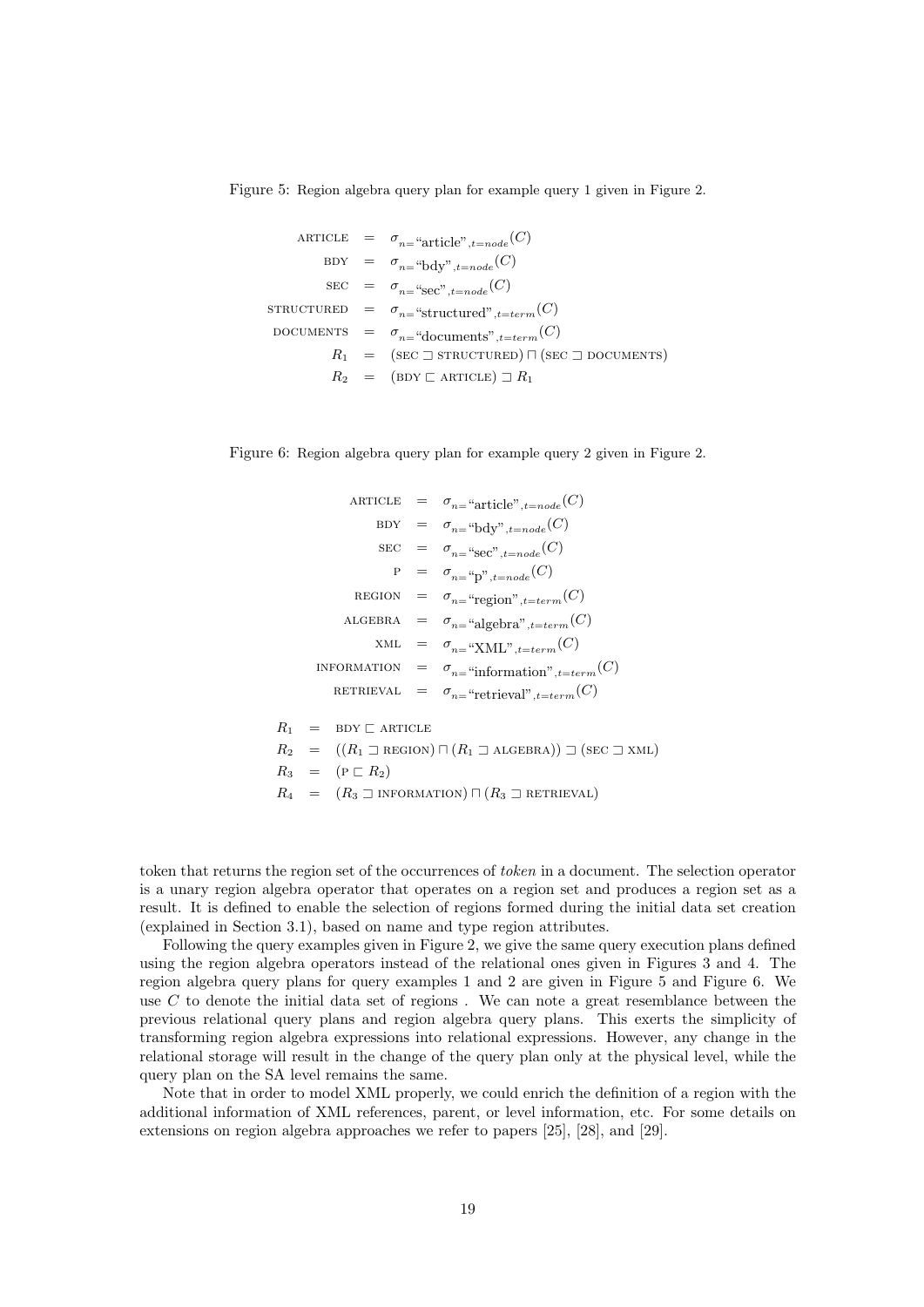# 4.2 Region Algebra Operator Properties

In this section we discuss the properties of the algebraic operators and their use for query rewriting and optimization. Some of the properties are illustrated using the examples given in Figure 5 and Figure 6. Many properties are mentioned in the papers about region algebra by Clarke et al. [8] and Jaakkola and Kilpelainen [23], but none of these papers discuss their usage. Our study on region algebra shows that there are only a few operators that have the basic operator properties such as: identity, inverse, commutativity, associativity, and distributivity. However, there is a number of region algebra specific properties that can be considered as special cases of distributivity and associativity.

Besides the unary selection operator  $(\sigma)$ , we can distinguish two classes of binary region algebra operators. The first class consists of containment operators:  $\exists$ ,  $\sharp$ ,  $\sqsubset$ ,  $\sharp$ , while the second class consists of the standard set operators:  $\Box$  and  $\Box$ . Below we discuss some of the containment and set operator properties in more detail.

#### 4.2.1 Operators  $\Box$  and  $\Box$

Operators  $\exists$  and  $\sharp$  select a subset of regions in the first operand with respect to the regions in the second operand.

Identity: For the operator  $\exists$  right identity can not be specified since regions that represent leaf nodes in XML tree do not contain other regions and the result of the application of operator  $\exists$  will always be an empty set. However, the operator  $\sharp$ , which is an inverse of the operator  $\exists$ , has two right identities, that is a collection root node -  $Root$  and an empty set -  $\emptyset$ :

$$
R \not\sqsupset \textit{Root} = R,\tag{1}
$$

$$
R \not\supset \emptyset = R. \tag{2}
$$

Inverse: Based on the above mentioned property of  $\exists$  and  $\not\exists$  operators we can conclude that the first operator has no inverse element, while the second one has a left inverse which is actually the collection root node in case the left operator is not the root node itself:

$$
Root \npreceq R = \emptyset, \ R \neq Root
$$
\n
$$
(3)
$$

**Commutativity**: Based on the definition of  $\exists$  and  $\nexists$  operators these operators do not follow the commutativity law (see Example 1 in Appendix A).

**Associativity**: Similarly, based on the left operand selective nature of  $\exists$  and  $\nexists$  they are not associative, which can be seen in Example 2 given in Appendix A.

Distributivity: It can be proven (see Examples  $3 - 6$  in Appendix A) that for most of the combinations the distributive law does not hold. It holds only in one case that can easily be proven based on the definition of operators  $\Box$  and  $\Box$ :

$$
R_1 \sqsupset (R_2 \sqcup R_3) = (R_1 \sqsupset R_2) \sqcup (R_1 \sqsupset R_3)
$$
\n(4)

#### 4.2.2 Operators  $\Box$  and  $\not\Box$

Similarly as for the previous two operators, operators  $\sqsubset$  and  $\not\sqsubset$  are defined as containment operators that select a subset of regions in a first operand.

**Identity:** For the operator  $\Gamma$  right identity can not be specified in the general case since the collection root region is not contained in any other region and the result of the application of operator  $\sqsubset$  will always be an empty set. However, if we exclude the collection root region from the data node set we can define the identity which is the same root node. The operator  $\not\sqsubset$ , which is an inverse of operator  $\sqsubset$ , has one right identity:

$$
R \sqsubset Root = R, \ R \neq Root,
$$
\n<sup>(5)</sup>

$$
R \not\sqsubset \emptyset = R. \tag{6}
$$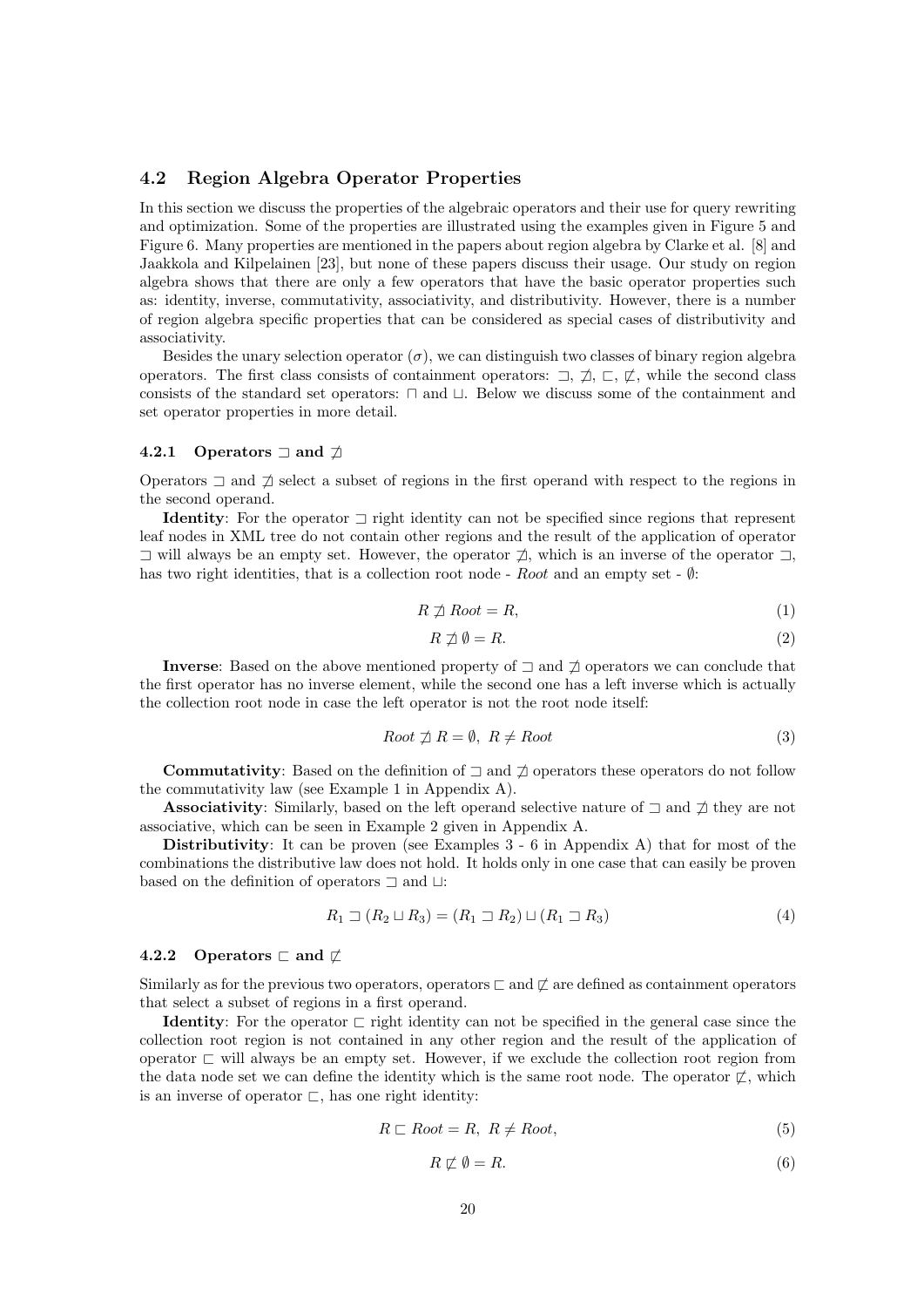Inverse: Operator  $\sqsubset$  do not have the inverse element since there is no element that can contain the collection root node. Operator  $\not\sqsubset$  do have the left inverse element:

$$
\emptyset \not\sqsubset R = \emptyset. \tag{7}
$$

**Commutativity**: Based on the definition of  $\sqsubset$  and  $\mathbb{Z}$  operators they do not follow the commutativity law (see Example 7 in Appendix A).

**Associativity**: Operators  $\sqsubset$  and  $\not\sqsubset$  are not associative as can be seen in Example 8 in Appendix A.

Distributivity: This property holds only in one case, similar as for the containing operators above (see Examples 9 - 12 in Appendix A):

$$
R_1 \sqsubset (R_2 \sqcup R_3) = (R_1 \sqsubset R_2) \sqcup (R_1 \sqsubset R_3). \tag{8}
$$

#### 4.2.3 Operator  $\Box$

Operator  $\Box$ , based on its definition, can be considered as a binary operator equal to a set intersection operator. Therefore, the properties of the  $\Box$  operator are similar to the properties of a set intersection operator.

**Identity**: In case of the  $\Box$  operator the identity element is the whole node set collection in a database - C. Furthermore, it is a two-sided identity, since it can be used as a left or right identity:

$$
R \sqcap C = R,\tag{9}
$$

$$
C \sqcap R = R. \tag{10}
$$

Inverse: Since there are no two SRA regions which can form the complete collection data set using the operator  $\Box$  (except two C regions), it does not have the inverse.

**Commutativity**: Based on the definition of the  $\Box$  operator, we can prove that the operator is commutative:

$$
R_1 \sqcap R_2 = R_2 \sqcap R_1. \tag{11}
$$

Associativity: Similarly to a set intersection operator, the  $\Box$  operator is associative:

$$
(R_1 \sqcap R_2) \sqcap R_3 = R_1 \sqcap (R_2 \sqcap R_3). \tag{12}
$$

Distributivity As operator  $\Box$ , applied on two region sets, as a result produces the set of regions that are in both operand sets, the distributivity with operators  $\Box$  and  $\Box$  does not hold (see Proof in Appendix A). Since the definition of  $\sqcap$  and  $\sqcup$  is the same as the definition of the set intersection and set union operators the distributivity of  $\Box$  over  $\Box$  holds:

$$
R_1 \sqcap (R_2 \sqcup R_3) = (R_1 \sqcap R_2) \sqcup (R_1 \sqcap R_3). \tag{13}
$$

#### 4.2.4 Operator  $\Box$

Based on the definition of operator  $\sqcup$ , it can be considered as a binary operator similar to the set union operator. Therefore, the properties of the  $\sqcup$  operator are similar to the properties of the set union operator.

**Identity:** In case of the  $\sqcup$  operator the identity element is an empty set element -  $\emptyset$ . The identity is two-sided, since it can be used as a left or right identity:

$$
R \sqcup \emptyset = R,\tag{14}
$$

$$
\emptyset \sqcup R = R. \tag{15}
$$

Inverse: Since there are no two SRA regions which can form the empty set using the operator  $\Box$  (except two  $\emptyset$  regions), it does not have the inverse element.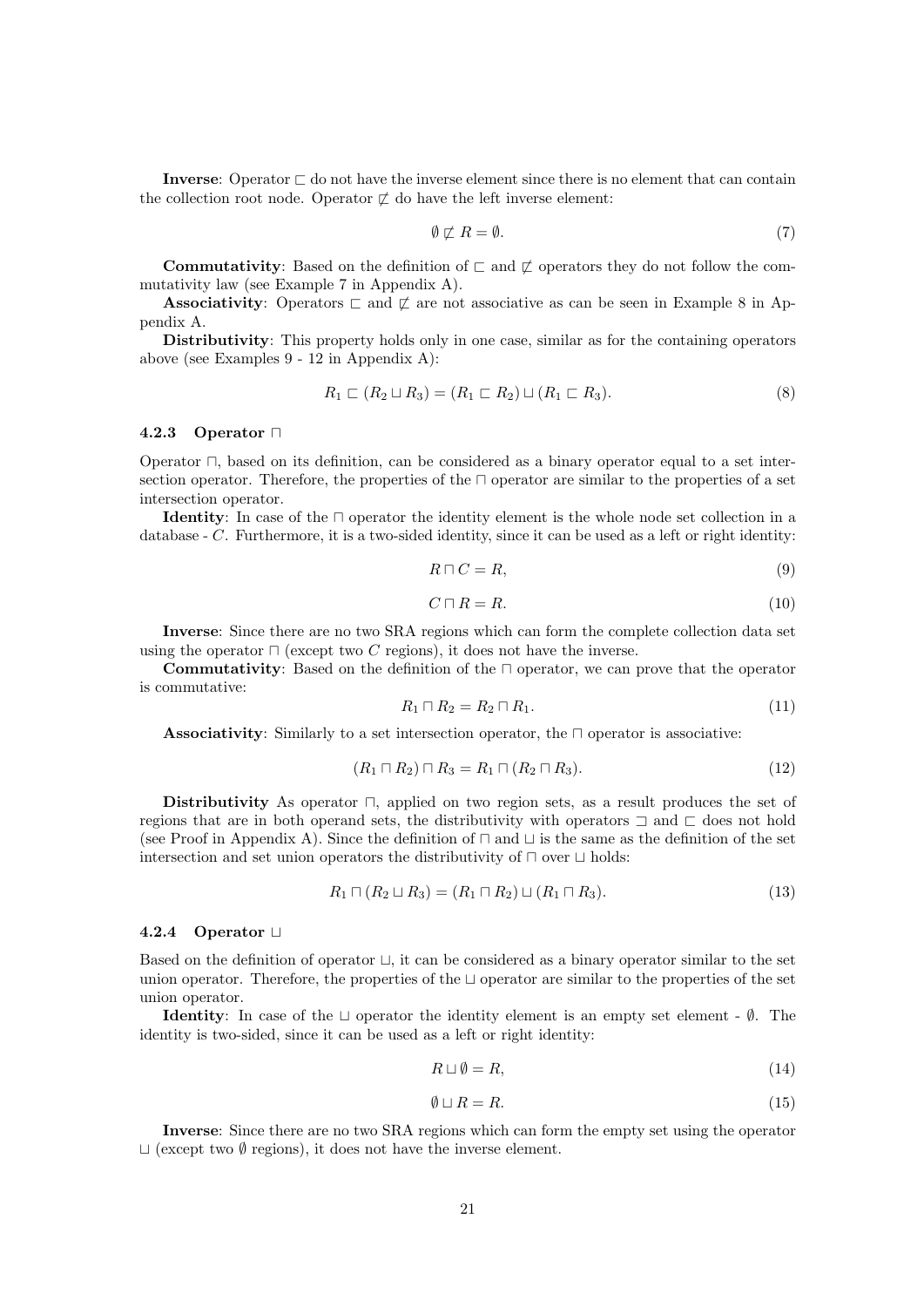**Commutativity**: Based on the definition of  $\sqcup$  operator, the operation is commutative:

$$
R_1 \sqcup R_2 = R_2 \sqcup R_1. \tag{16}
$$

Associativity: Similarly as set union operator, operator  $\sqcup$  is associative:

$$
(R_1 \sqcup R_2) \sqcup R_3 = R_1 \sqcup (R_2 \sqcup R_3). \tag{17}
$$

Distributivity Since operator  $\sqcup$  as a result produces the set of regions that are either in one or in both operand sets, the distributivity with operators  $\Box$  and  $\Box$  does not hold (see Proof in Appendix A). Since the definition of  $\sqcup$  and  $\sqcap$  is the same as the definition of the set union and set intersection operators the distributivity of  $\sqcup$  over  $\sqcap$  holds:

$$
R_1 \sqcup (R_2 \sqcap R_3) = (R_1 \sqcup R_2) \sqcap (R_1 \sqcup R_3). \tag{18}
$$

#### 4.2.5 Special cases of associativity and distributivity

There are several interesting properties of the region algebra operators which can be useful for query rewriting and optimization at the SA level of a database. Here we mention the special case of containment operator associativity (property 19), containment operator normalization (property 20), and a special case of set-containment operator distributivity (property 21). The first two properties are mentioned in papers [8] and [23]. We know of no publication on region algebras that mentions the third property. Furthermore, we explain these properties on the two query examples given in Figure 2, whose query plans are given in Figure 5 and Figure 6.

For operators  $op1 \in \{ \exists, \not\exists, \sqsubset, \not\sqsubset \}$  and  $op2 \in \{ \exists, \not\sqsupset, \sqsubset, \not\sqsubset \}$  property 19 and property 20 hold:

$$
(R_1 \text{ op1 } R_2) \text{ op2 } R_3 = (R_1 \text{ op2 } R_3) \text{ op1 } R_2,\tag{19}
$$

$$
(R_1 \text{ op1 } R_2) \text{ op2 } R_3 = (R_1 \text{ op1 } R_2) \sqcap (R_1 \text{ op2 } R_3). \tag{20}
$$

For operators  $op1 \in {\bigcap, \sqcup \}$  and  $op2 \in {\bigcup, \not\sqsupset}, \sqsubset, \not\sqsubset}$  property (21) is true:

$$
(R_1 \text{ op1 } R_2) \text{ op2 } R_3 = (R_1 \text{ op2 } R_3) \text{ op1 } (R_2 \text{ op2 } R_3). \tag{21}
$$

These properties can be easily proven based on the definition of the operators.

To illustrate property 19 and property 20 we use the region algebra expression specified for the example query 1, given in Figure 5:

$$
(BDY \sqsubset ARTICLE) \sqsupset ((SEC \sqsupset STRUCTURED) \sqcap (SEC \sqsupset DOCUMENTS))
$$

The expression may be read as follows: "Retrieve bdy-elements contained-by article-elements containing the intersection of sec-elements containing the term 'structured' and sec-elements containing the term 'documents'." Using the property 19 we can rewrite this expression into:

 $(BDY \rightrightarrows ((SEC \rightrightarrows STRUCTURED) \sqcap (SEC \rightrightarrows DOCUMENTS))) \rightrightarrows ARTICE$ 

Furthermore, using the property 20 this expression can be rewritten into:

 $(BDY \rightrightarrows ((SEC \rightrightarrows STRUCTURED) \rightrightarrows DOCUMENTS)) \rightrightarrows ARTICE$ 

and using again the property 19 to:

 $(BDY \rightrightarrows ((SEC \rightrightarrows DOCUMENTS) \rightrightarrows STRUCTURED)) \rightrightarrows ARTICE$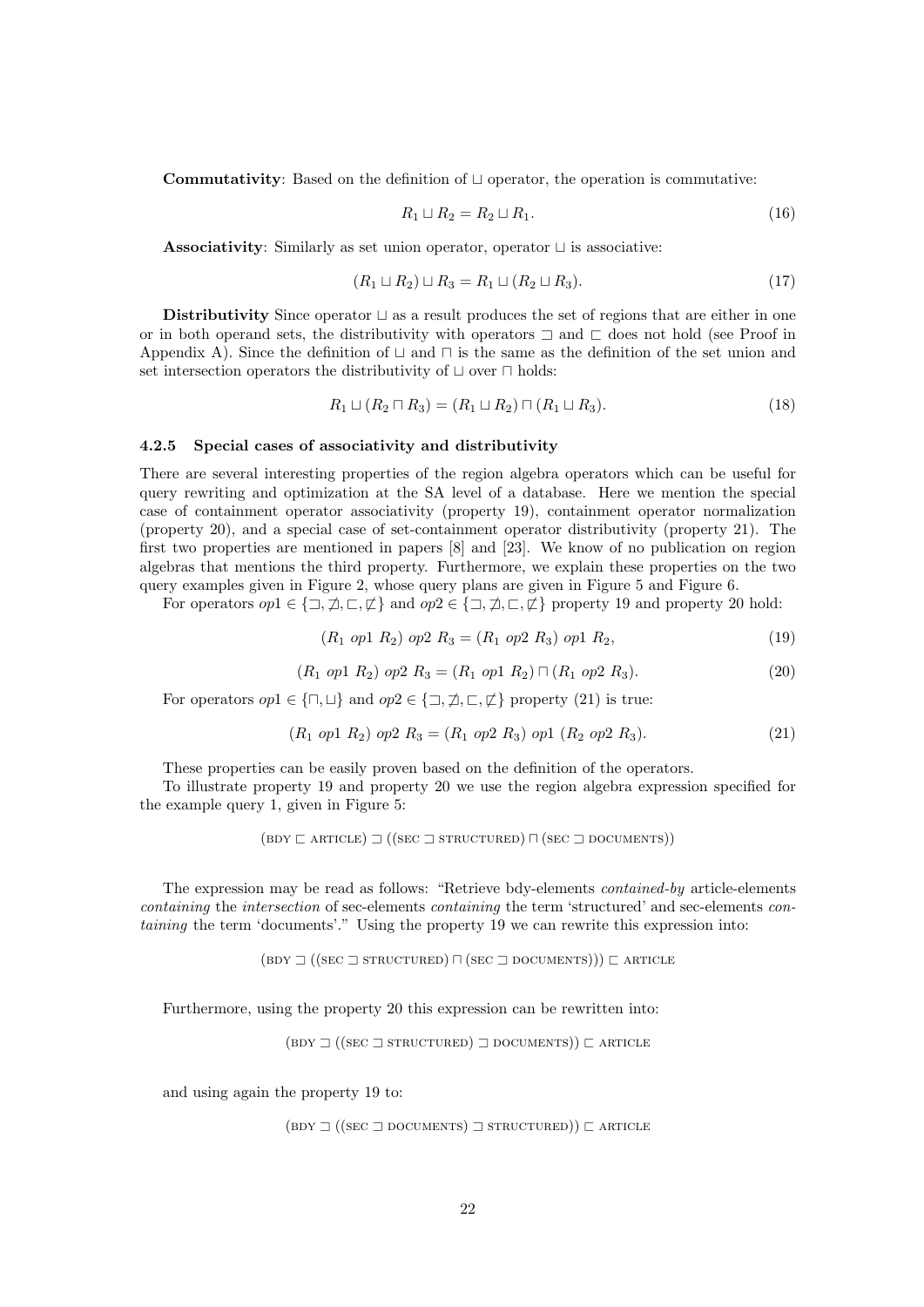Using properties 19 and 20 we are able to choose the most appropriate query plan assuming that we have the information on which subexpressions are more selective. This reasoning can be applied for choosing which subexpressions will be more selective for sec  $\supset$  DOCUMENTS or  $\text{sec} \supset \text{structure}$ , or similarly for  $\text{BDY} \supset ((\text{sec} \supset \text{DCUMENTS}) \supset \text{structure}$  and  $\text{BDY} \supset \text{ARTICE}$ expressions. For example, since usually all regions from the BDY region set are contained in the ARTICLE region set, the BDY  $\sqsubset$  ARTICLE expression should be pushed up in the query plan as it is not a selective expression. Also the formulations of the query with the  $\Box$  operator can be useful for parallel execution of two containment subqueries.

Property 21 is explained on a part of example query 2, denoted with  $R_2$  in Figure 6. Using the expression:

$$
((R_1 \sqsupset \text{region}) \sqcap (R_1 \sqsupset \text{algebra})) \sqsupset (\text{sec} \sqsupset \text{xml})
$$

where  $R_1 = BDY \sqsubset$  ARTICLE, and property 21 for operators  $\sqcap$  and  $\sqsupset$ , this expression can be rewritten into:

$$
((R_1 \sqsupset \text{REGION}) \sqsupset (\text{sec} \sqsupset \text{XML})) \sqcap ((R_1 \sqsupset \text{ALGEBRA}) \sqsupset (\text{sec} \sqsupset \text{XML}))
$$

We would obtain a similar region algebra expression for the or expression of example NEXI query 1 in Figure 2 instead of the and expression, where  $\Box$  operator will be replaced with the  $\Box$ operator. This provides an opportunity for, e.g., parallelization.

Furthermore, using property 19 next expression could be obtained from the previous one:

 $((R_1 \sqsupset (\text{sec } \sqsupset \text{XML})) \sqsupset \text{REGION}) \sqcap ((R_1 \sqsupset (\text{sec } \sqsupset \text{XML})) \sqsupset \text{ALGEBRA})$ 

and after the application of property 20 the final expression would be:

$$
((R_1 \sqsupset (\text{sec} \sqsupset \text{XML})) \sqsupset \text{region}) \sqsupset \text{ALGEBRA}.
$$

Therefore, instead of six operands and five operators we have a reduction to five operands and four operators, where the selection of the  $R_1$  regions, that contain sections that contain term "XML" is pushed down to the first subexpression (assuming it is highly selective).

A similar expression can be obtained for the or combination in the about, where the distributivity property (13) could be applied as the last step:

 $(R_1 \sqsupset (\text{sec } \sqsupset \text{XML})) \sqsupset (\text{REGION} \sqcup \text{ALGEBRA}).$ 

# 5 Understanding IR

In this section some issues about the impact of introducing relevance ranking (i.e., score computation) in region algebra are discussed. We start with the score region algebra data model and continue with the definition of score region algebra operators. This section concludes with the SRA operator properties and with the emphasis of the role of score region algebra in a database retrieval model.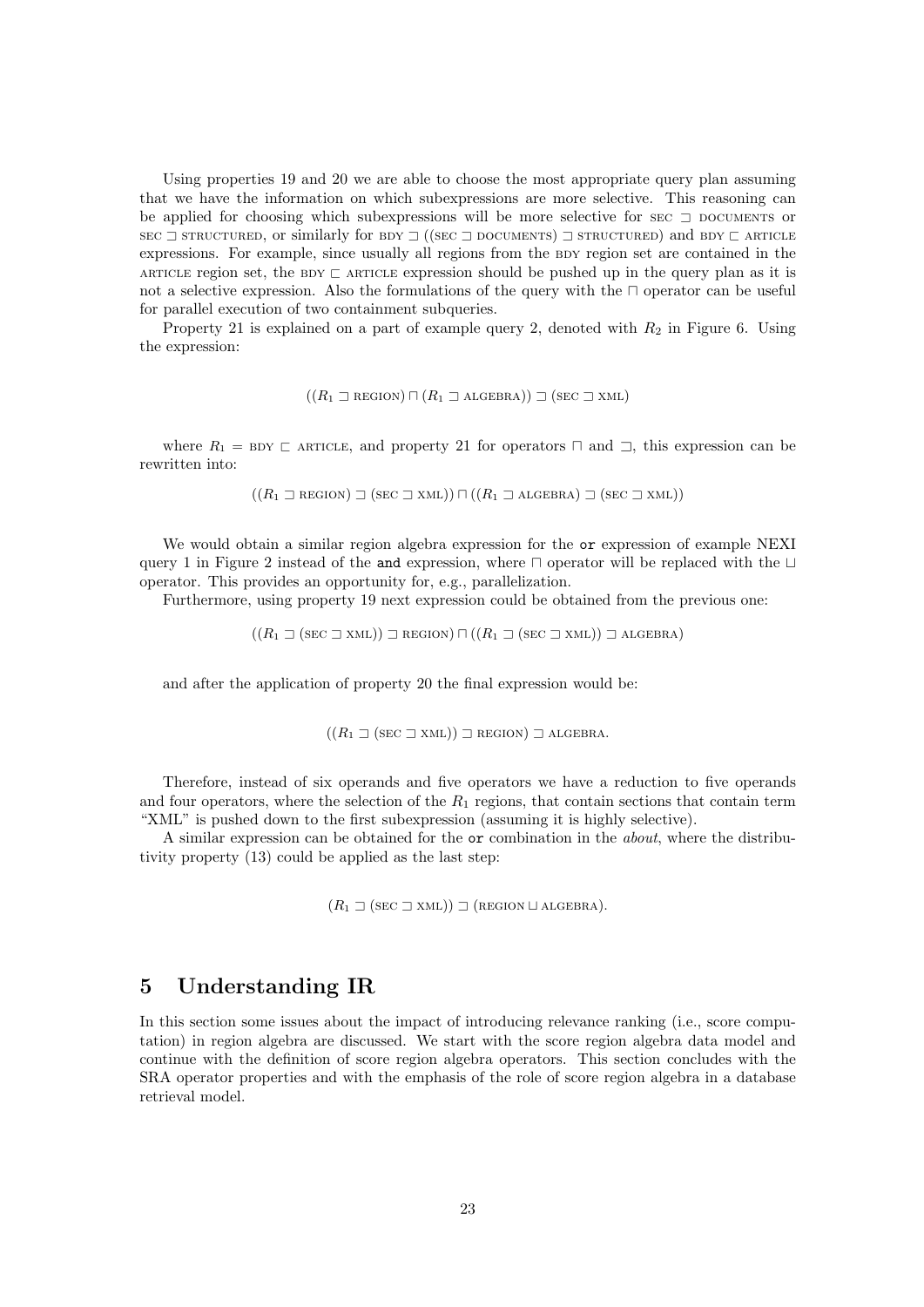| Operator                    | Operator definition                                                                                                              |
|-----------------------------|----------------------------------------------------------------------------------------------------------------------------------|
| $R_1 \sqsupset_n R_2$       | ${r r_1 \in R_1 \land (s, e, n, t) := (s_1, e_1, n_1, t_1) \land p := f_{\square}(r_1, R_2)}$                                    |
| $R_1 \not\sqsupset_R R_2$   | ${r r_1 \in R_1 \land (s, e, n, t) := (s_1, e_1, n_1, t_1) \land p := f_{\mathcal{D}}(r_1, R_2)}$                                |
| $R_1\sqsubset_{p} R_2$      | ${r r_1 \in R_1 \land (s, e, n, t) := (s_1, e_1, n_1, t_1) \land p := f_{\square}(r_1, R_2)}$                                    |
| $R_1 \not\sqsubset_{p} R_2$ | ${r r_1 \in R_1 \land (s, e, n, t) := (s_1, e_1, n_1, t_1) \land p := f_{\mathcal{L}}(r_1, R_2)}$                                |
| $R_1\sqcap_n R_2$           | ${r r_1 \in R_1 \land r_2 \in R_2 \land (s_1, e_1, n_1, t_1) = (s_2, e_2, n_2, t_1) \land (s, e, n, t) := (s_1, e_1, n_1, t_1)}$ |
|                             | $\wedge p := p_1 \otimes p_2$                                                                                                    |
| $R_1 \sqcup_p R_2$          | $\{r r_1 \in R_1 \land r_2 \in R_2 \land ((s, e, n, t) := (s_1, e_1, n_1, t_1) \lor (s, e, n, t) := (s_2, e_2, n_2, t_2))\}$     |
|                             | $\wedge p := p_1 \oplus p_2$                                                                                                     |

Table 6: Region algebra operators for score manipulation.

# 5.1 SRA Data Model

Relevance ranking cannot be explicitly expressed in the standard relational algebra. For example, to store score information an additional attribute for each entry in the relational table must be introduced. This attribute stores the ranking score values for particular XML elements during the query execution. Furthermore, a number of operators have to be defined in the relational algebra which combined should express the score computation, i.e. instead of a join operator in Figure 4 we would use a combination of relational score operators. However, the introduction of score operators in region algebra is easier and more elegant than in relational algebra since the retrieval model specification is done on the right level of abstraction (SA level) and without considering the issues of how these operators are implemented on the lower (physical) level. Furthermore, as we will see in this section, the exact retrieval model does not have to be specified completely as the structure aware framework of our score region algebra can be kept abstract with respect to the exact retrieval model used.

To be able to model XML properly for IR-like search we enriched the definition of a region with the score information which represents the relevance of each region given the query specified by a user.

**Definition 2** The SRA data model is defined on the domain  $\mathcal{R}$  which represents a set of region tuples. A region tuple r  $(r \in \mathcal{R})$ ,  $r = (s, e, n, t, p)$ , is defined by these five attributes: region start attribute  $- s$ , region end attribute  $- e$ , region name attribute  $- n$ , region type attribute  $- t$ , and region score attribute - p. Region start and end attributes must satisfy ordering constraints  $(e_i > s_i)$ .

In the SRA the result of the application of operators cannot introduce new regions, that is, regions with different region bounds (i.e., s and e values) than originally specified in the database during the creation of the initial data set (database load). Furthermore, the operators cannot change the name and type  $(n \text{ and } t)$  attributes of regions identified in the database. However, algebra operators are allowed to change the value of the region score attribute  $(p)$  for each region in the initial data set<sup>8</sup>.

## 5.2 Scoring operators in Region Algebra

For explaining the SRA operators we again use the example query expressions given in Figure 2, except that we treat the *about* clause as a vague constraint instead of the strict interpretation as in previous sections. Thus, paths and terms in the about clause do not have to be strictly matched, and the vague match is defined by the retrieval model.

To enable score computation and region ranking based on computed scores we introduce new region algebra operators. For each binary region algebra operator defined in Table 5 the probabilistic counterpart is defined. To distinguish between plain region algebra operators and score

<sup>8</sup>These restrictions were introduced to simplify the model. However, to be able to model full XPath/XQuery languages some of these restrictions may be loosen.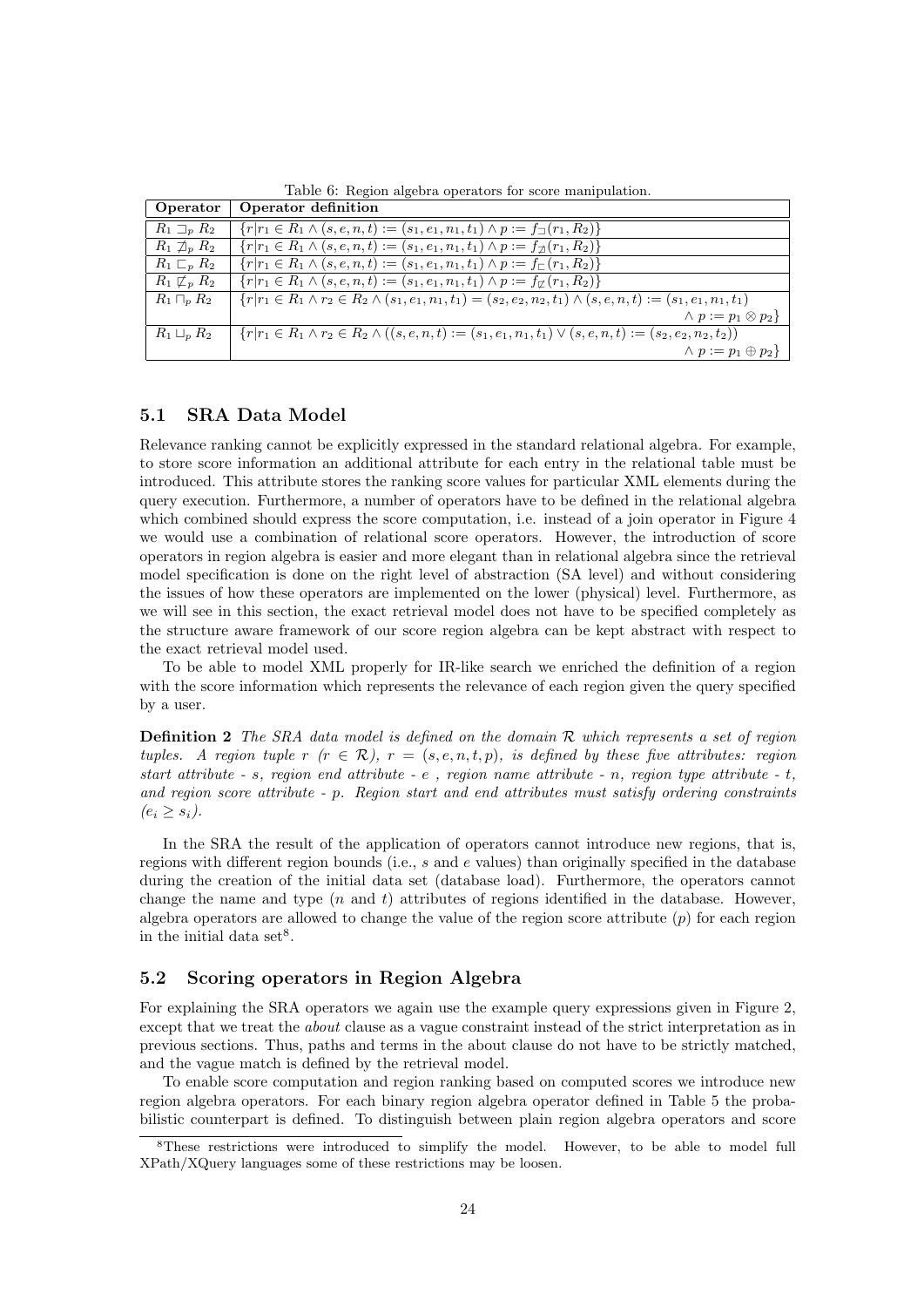region algebra operators we use the index  $_p$  for score operators. The score operators are depicted in Table 6. Note that the operators  $\Box_p$ ,  $\overline{\mathcal{A}}_p$ ,  $\overline{\mathcal{A}}_p$ , and  $\overline{\mathcal{L}}_p$  produce all regions from the first operand  $(R_1)$  as a result, i.e., the region start, end, type and name attribute values are copied from the left operand region set to the result region set, while the score attribute  $(p)$  of the result set gets its value based on the containment relation among regions in the left and regions in the right operand as well as their score values. The definition of operators  $\Box_p$  and  $\Box_p$  are similar to the definition of basic set intersection and set union operators, i.e., the result region start, end, type, and name are obtained the same way as for plain region algebra operators, except that the result score value for regions is defined based on the score values of regions in the left and right operand region sets.

In the definition of score operators we introduce four complex scoring functions,  $f_{\Box}$ ,  $f_{\Box}$ ,  $f_{\Box}$ , and  $f_{\sigma}$ , as well as two abstract operators,  $\otimes$  and  $\oplus$ , which define the retrieval model. Using the abstract definition of operators we leave their exact implementation for the physical level (for more details on this issue see [25, 29]). However, for the  $\oplus$  operator we assume that there exists a default score value (denoted with d), and in case when the region  $r_1$  is not present in the region set  $R_2$  the score is computed as  $p = p1 \oplus d$  and in case when the region  $r_2$  is not present in the region set  $R_1$  the score is computed as  $p = d \oplus p_2$ .

The functions  $f_{\square}$ ,  $f_{\square}$ ,  $f_{\square}$ , and  $f_{\square}$ , applied to a region  $r_1$  and a region set  $R_2$ , result in the numeric value that takes into account the score values of region  $r_2 \in R_2$  and the probabilistic value that reflects the structural relation between the region  $r_1$  and the region set  $R_2$ . For containing operator, taking into account the structural organization of XML documents which is a tree structure, usually many regions from the region set  $R_2$  are contained in the region  $r_1$  (e.g., section elements inside the article element). Although for the contained by operator there is a small chance that the region  $r_1$  is contained by a set of regions present in  $R_2$ , it can happen that there are nested XML elements with the same name (e.g., section elements inside other section elements denoting subsections). Therefore, one region can be contained in multiple regions with the same name. Similar reasoning can be applied for not containing and not contained by operators.

Following the previous discussion, and isolating the score values from both operands we can define complex functions as follows:

$$
f_{\square}(r,R) = p \cdot \sum_{\bar{r} \in R \sqsubset R'} (g_{\square}(\bar{r},r) \cdot \bar{p})
$$
\n(22)

$$
f_{\mathcal{D}}(r,R) = p \cdot \sum_{\bar{r} \in R \sqsubset R'} (g_{\mathcal{D}}(\bar{r},r) \cdot \bar{p})
$$
\n(23)

$$
f_{\sqsubset}(r,R) = p \cdot \sum_{\bar{r} \in R' \sqsupset R} (g_{\sqsubset}(\bar{r},r) \cdot \bar{p}) \tag{24}
$$

$$
f_{\mathcal{I}}(r,R) = p \cdot \sum_{\bar{r} \in R' \supseteq R} (g_{\mathcal{I}}(\bar{r},r) \cdot \bar{p})
$$
\n(25)

We assume that R' is the region set containing a single region r, and  $g_{\Box}(\bar{r}, r)$ ,  $g_{\Box}(\bar{r}, r)$ ,  $g_{\Box}(\bar{r}, r)$ , and  $g_{\sigma}(\bar{r},r)$  are abstract functions used to define the score propagation based on the structural relation between the region  $r$  and regions in the region set  $R$ . In the straightforward implementation functions  $g_{\Box}(\bar{r}, r)$  and  $g_{\Box}(\bar{r}, r)$  can be constant functions equal to e.g., 1. However, if we base the retrieval model on the term frequency, the first two functions can be defined as  $g_{\square}(\bar{r},r) = \frac{size(\bar{r})}{size(r)}$  and  $g_{\square}(\bar{r},r) = 1 - \frac{size(\bar{r})}{size(r)}$  $\frac{size(r)}{size(r)}$ . Similarly, other two functions can be defined as, e.g.,  $g_{\square}(\bar{r},r) = \frac{size(\bar{r})}{\sum_{\bar{r}} size(\bar{r})}$  $\frac{size(\bar{r})}{\bar{r} \, size(\bar{r})}$  and  $g_{\not\sqsubset}(\bar{r},r) = 1 - \frac{size(\bar{r})}{\sum_{\bar{r}} size(\bar{r})}$  $\frac{size(r)}{r}$  Since the exact retrieval model is not the main issue in this paper and since we want to abstract as much as possible from the real implementation of retrieval model in the SRA, here we will not elaborate more on it. Later in this paper in Section 6 we give some hints how the retrieval model can be defined in the framework of SRA.

The abstract operator ⊗ specifies how scores are combined in an and expression, while the operator ⊕ defines the score combination in an or expression inside the NEXI predicate. In the remainder of the paper we take the simple approach where ⊗ is a product of two score values, while ⊕ is the sum of scores, as it shows good behavior for retrieval. Other implementations are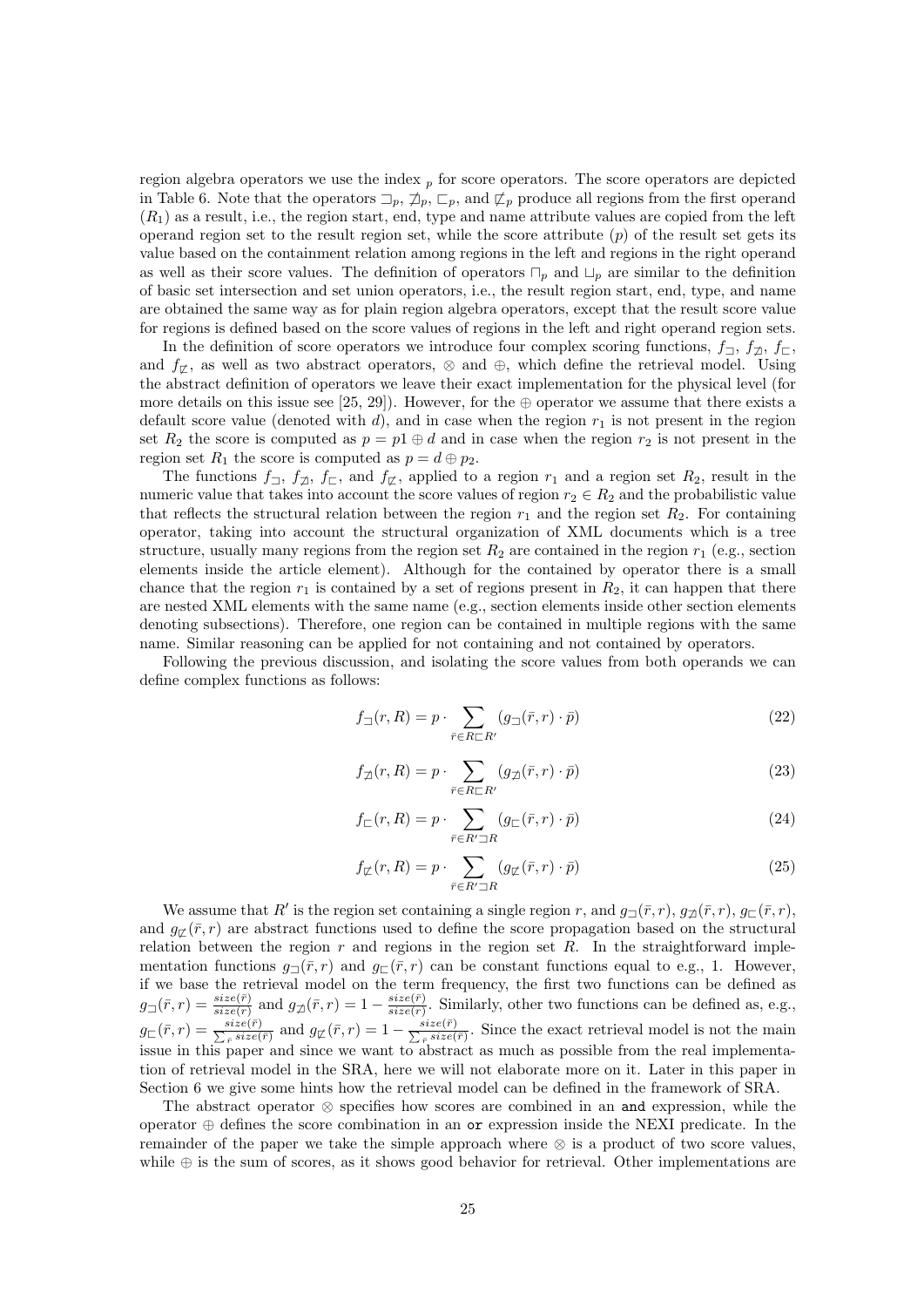possible e.g., minimum and maximum. For more detail about possible implementations of these operators and on their comparison we refer to paper [25].

To illustrate the elegance of expressing score computation in region algebra we show how we can express NEXI query 1 in score region algebra:

(BDY 
$$
\Box_p
$$
 ((SEC  $\Box_p$  STRUCTURED)  $\Box_p$  (SEC  $\Box_p$  DOCUMENTS)))  $\Box$  ARTICLE

which very much resembles the original query plan for example query 1 given in Figure 5. The last operator in this query plan is SRA operator which is equal to the plain region algebra operator as it should only perform the selection on nodes from the left operand based on the regions in the right operand (article), without any manipulation on score values of the left operand (i.e., just copying them). Therefore, the definition of this operand is the same as it is given in Table 5, except that in this case each region has additional fifth attribute which is a region score attribute. Thus, assuming that the data model is as defined for SRA, operators given in Table 5 are also valid in SRA, except that binary operators are used only for node selection based on containment relation and set intersection and union, and that unary select operator selects the specified regions based on name and type attribute, assuming the default value for score is already assigned to regions  $(e.g., 1)$ .

#### 5.3 Properties of Score Operators

Considering the properties of score operators we can exert that some of the properties follow ones defined for the region algebra without scores, some of them hold only if some conditions are satisfied (conditional properties which depend on the underlying retrieval model), and some of them are no longer valid.

#### **5.3.1** Operators  $\Box_p$  and  $\Box_p$

The  $\Box_p$  operator defines the Boolean-like AND combination of scores obtained for two regions with the same region bounds (i.e.,  $s$  and  $e$  values). It preserves the identity and inverse element properties from the  $\Box$  operator (properties 9 and 10), but only in case the default score value for all regions in the initial region set is the value which is the identity element for abstract operator ⊗, i.e., 1 for the multiplication:

$$
R \sqcap_p C = R, \text{ i.e., } p \cdot 1 = p, \forall r \in R,
$$
\n
$$
(26)
$$

$$
C \sqcap_p R = R, \text{ i.e., } 1 \cdot p = p, \forall r \in R. \tag{27}
$$

Furthermore, the  $\Box_p$  operator is commutative or associative (properties 11 and 12) if the operator ⊗ is commutative or associative, respectively, which is the case for multiplication:

$$
R_1 \sqcap_p R_2 = R_2 \sqcap_p R_1,\tag{28}
$$

i.e.,  $p_1 \cdot p_2 = p_2 \cdot p_1, \forall r_1, r_2 \in R_1 \sqcap R_2$ , and

$$
(R_1 \sqcap_p R_2) \sqcap_p R_3 = R_1 \sqcap_p (R_2 \sqcap_p R_3), \tag{29}
$$

i.e.,  $(p_1 \cdot p_2) \cdot p_3 = p_1 \cdot (p_2 \cdot p_3), \forall r_1, r_2, r_3 \in (R_1 \sqcap R_2) \sqcap R_3.$ 

An extension of the set union operator is given by the  $L_p$  operator. It defines the Boolean-like OR combination of scores for two regions. Similarly to the  $\Box_p$  operator, the  $\Box_p$  operator preserves the identity and inverse element properties from the  $\sqcup$  operator (properties 14 and 15) but only in case the default value (d) taken for the  $L_p$  operator is the value which is the identity element for the abstract operator  $\oplus$ , i.e., 0 for the summation in our case:

$$
R \sqcup_p \emptyset = R \text{ i.e., } p + 0 = p, \forall r \in R,
$$
\n
$$
(30)
$$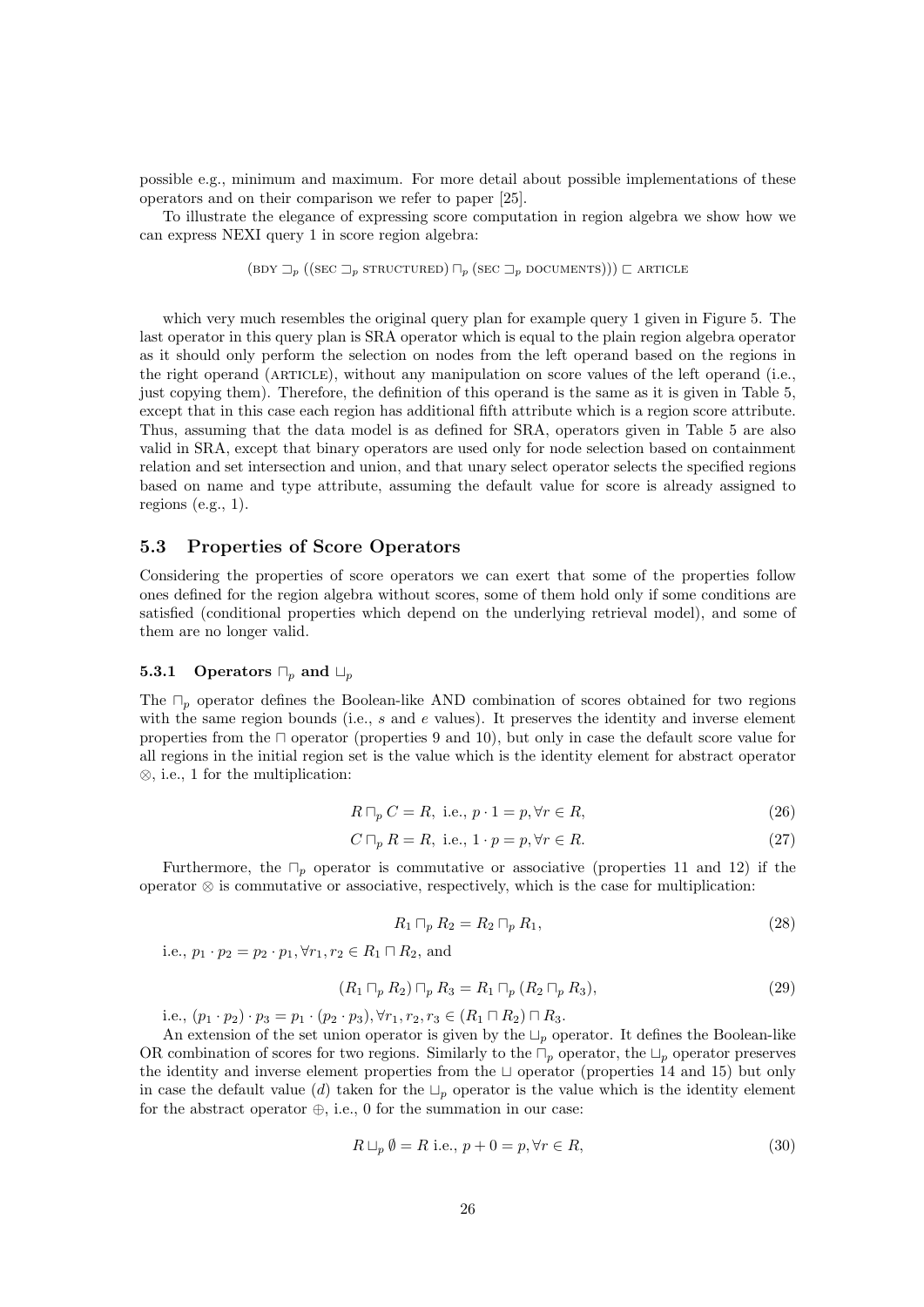$$
\emptyset \sqcap_p R = R, \text{ i.e., } 0 + p = p, \forall r \in R. \tag{31}
$$

As in the  $\Box_p$  operator case, commutativity and associativity properties depend on the definition of the  $\oplus$  operator. In other words, the  $\sqcup_p$  operator is commutative or associative (properties 16 and 17) if the operator ⊕ is commutative or associative respectively, which is true for the summation.

$$
R_1 \sqcup_p R_2 = R_2 \sqcup_p R_1,\tag{32}
$$

i.e.,  $p_1 + p_2 = p_2 + p_1, \forall r_1, r_2 \in R_1 \sqcup R_2$ , and

$$
(R_1 \sqcup_p R_2) \sqcup_p R_3 = R_1 \sqcup_p (R_2 \sqcup_p R_3), \tag{33}
$$

i.e.,  $(p_1 + p_2) + p_3 = p_1 + (p_2 + p_3), \forall r_1, r_2, r_3 \in (R_1 \sqcup R_2) \sqcup R_3.$ 

Furthermore, the  $\Box_p$  operator distributes over the  $\Box_p$  operator, since '·' distributes over '+' (property 13). Vice versa is not the case (property 18).

$$
R_1 \sqcap_p (R_2 \sqcup_p R_3) = (R_1 \sqcap_p R_2) \sqcup_p (R_1 \sqcap_p R_3)
$$
\n(34)

Following the reasoning above and the fact that each region can equally likely be the right answer to a user query, we consider that the default value for region score in the initial data set  $C$  is 1, from now on, and that the default value for score  $d$  of a region not present in the region set for operator  $\Box_p$  is 0. Thus, in our case properties 30 and 31 do not hold.

# **5.3.2** Operators  $\Box_p$ ,  $\Box_p$ ,  $\Box_p$ , and  $\Box_p$

The operators  $\Box_p$ ,  $\Box_p$ ,  $\Box_p$ , and  $\not\sqsubset_p$  are modified versions of operators  $\Box$ ,  $\not\Box$ ,  $\Box$ , and  $\not\subset$ , that do not change the bounds of the regions and name and type attributes of the left operand but change the score attribute  $p$  according to the containment relation on the operands and their score values, defined by complex functions  $f_{\Box}$ ,  $f_{\Box}$ ,  $f_{\Box}$ , and  $f_{\Box}$ . Since the instantiation of these operators is not unique, i.e., they can implement distinct retrieval models, the exact operator properties can be determined only (after their instantiation) on the physical level.

Note that even if we define the additional operators as Boolean operators that return 0 or 1, indicating that the left operand contains or does not contain regions from the right operand, the properties of the operators  $\Box_p$ ,  $\Box_p$ ,  $\Box_p$ , and  $\not\sqsubset_p$  will not strictly follow the properties of the operators  $\exists$ ,  $\sharp$ ,  $\sqsubset$ , and  $\sharp$ . The same holds if the operators are defined based only on a number of regions in the second operand that are (not) contained in or (not) contained by the first operand.

Therefore, the operators  $\Box_p$ ,  $\Box_p$ ,  $\Box_p$ , and  $\not\sqsubset_p$  do not have identity and inverse elements and are not commutative and associative. The reason for the lack of algebraic properties for these operators can be found in their purpose. These operators define the basic retrieval model (e.g., language model) of a DB IR system aimed at finding the score of an XML node (element node) region that contains a term region (region containing only one term). In most of the cases, these operators include foreground and background statistics (e.g., as defined in language model approach [21]). Furthermore, the definition of the operators  $\Box_p$ ,  $\Box_p$ ,  $\Box_p$ , and  $\not\sqsubset_p$ , along with the definition of other operators for score manipulation define the domain of region score attribute (e.g. what are the restrictions that the score manipulation operators must follow).

Based on the definition of the operators using the region frequency it can be proven that the operators  $\Box_p$ ,  $\Box_p$ ,  $\Box_p$ , and  $\not\sqsubset_p$  do not distribute over the operator  $\Box_p$  in general case (properties 4 and 8).

#### 5.3.3 Additional SRA operator properties

There are some additional (conditional) properties of score operators which can be of interest for the optimization. If we assume that the functions  $f_{\Box}(r, R)$ ,  $f_{\Box}(r, R)$ ,  $f_{\Box}(r, R)$  and  $f_{\Box}(r, R)$  are defined as in Equations  $22 - 25$  and that abstract functions  $(g)$  are not dependent on the score value of region  $\bar{r}$  (i.e.,  $g_{\Box}(\bar{r},r) = g_{\Box}(\bar{s},\bar{t},\bar{n},r),$   $g_{\Box}(\bar{r},r) = g_{\Box}(\bar{s},\bar{t},\bar{n},r),$   $g_{\Box}(\bar{r},r) = g_{\Box}(\bar{s},\bar{t},\bar{n},r),$  and  $g_{\not\sqsubset}(\bar{r}, r) = g_{\not\sqsubset}(\bar{s}, \bar{t}, \bar{n}, r)$ , property 19 holds for  $op1_p \in \{\Box_p, \not\sqsupset_p, \Box_p, \not\sqsubset_p\}$  and  $op2_p \in \{\Box_p, \not\sqsupset_p, \Box_p\}$  $, \not\sqsubset_{p}$ :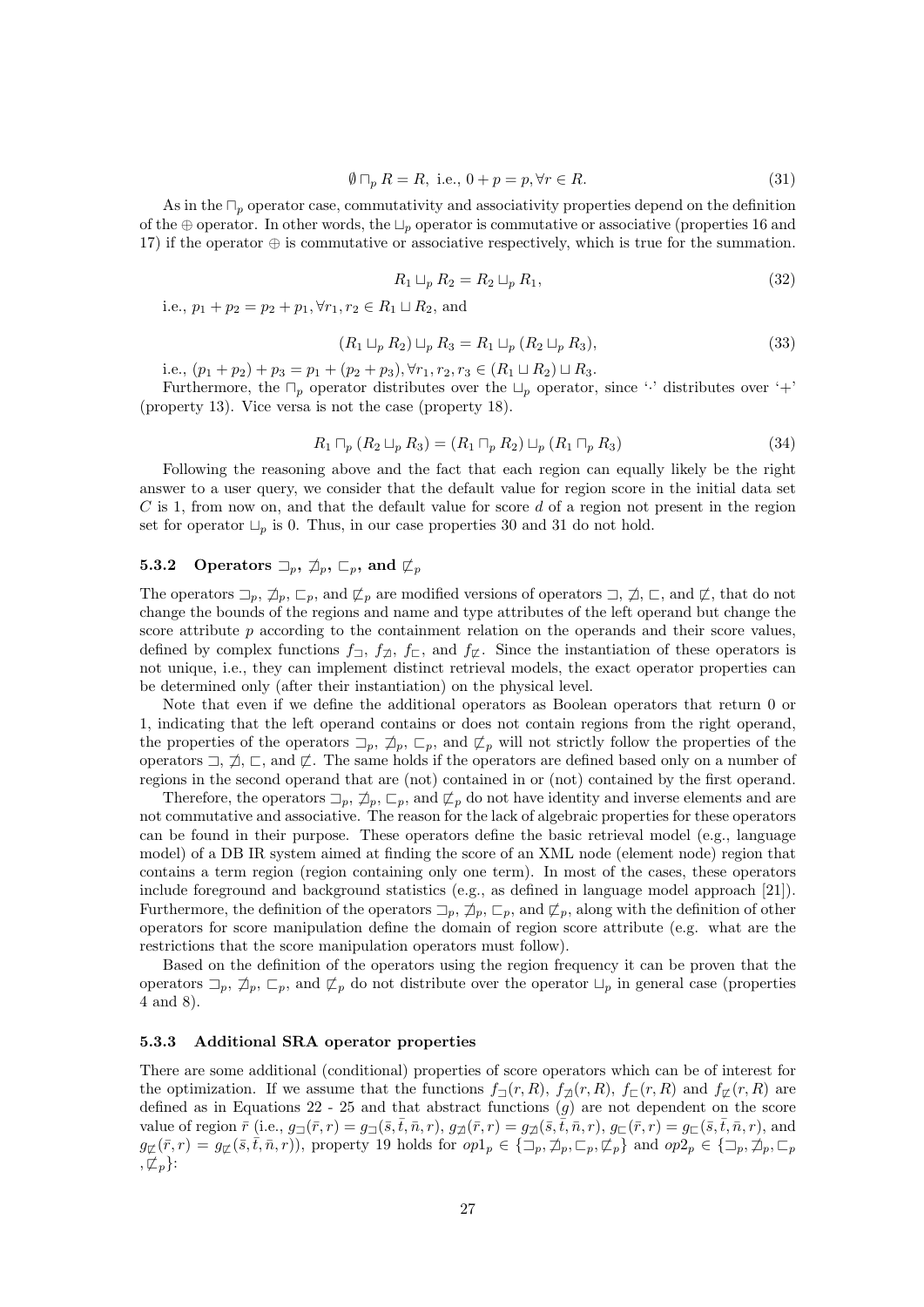$$
(R_1 \text{ op1}_p R_2) \text{ op2}_p R_3 = (R_1 \text{ op2}_p R_3) \text{ op1}_p R_2. \tag{35}
$$

In other words the score for each region in the result region set, denoted with  $p$ , is computed as:

$$
p = (p_1 \cdot \sum_{\bar{r}_2} (g(\bar{r}_2, r_1) \cdot \bar{p}_2)) \cdot \sum_{\bar{r}_3} (g(\bar{r}_3, r_1) \cdot \bar{p}_3)
$$
  
= 
$$
(p_1 \cdot \sum_{\bar{r}_3} (g(\bar{r}_3, r_1) \cdot \bar{p}_3)) \cdot \sum_{\bar{r}_2} (g(\bar{r}_2, r_1) \cdot \bar{p}_2),
$$

We use  $g(\bar{r},r)$  to denote one of the functions  $g_{\Box}(\bar{r},r)$ ,  $g_{\Box}(\bar{r},r)$ ,  $g_{\Box}(\bar{r},r)$ , or  $g_{\Box}(\bar{r},r)$ , and  $\bar{r} \in R \sqsupset R', \bar{r} \in R \nsupseteq R', \bar{r} \in R' \sqsubset R$ , or  $\bar{r} \in R' \not\sqsubset R$  based on the type of operators  $op1_p$  and  $op2_p$ .

Furthermore, if the score value for all regions in the first operand  $R_1$  is equal to 1 (default value for all regions), and we assume that the regions in each operand,  $R_2$  and  $R_3$ , have the same score value, denoted with  $p_2$  and  $p_3$ , property 20 holds:

$$
(R_1 \text{ op1}_p R_2) \text{ op2}_p R_3 = (R_1 \text{ op1}_p R_2) \sqcap_p (R_1 \text{ op2}_p R_3), \tag{36}
$$

i.e., for every region in the result set we obtain score p:

$$
p = (1 \cdot \sum_{\bar{r}_2} (g(\bar{r}_2, r_1) \cdot \bar{p}_2) \cdot \sum_{\bar{r}_3} (g(\bar{r}_3, r_1) \cdot \bar{p}_3)
$$
  
= 
$$
(1 \cdot \sum_{\bar{r}_2} (g(\bar{r}_2, r_1) \cdot \bar{p}_2) \cdot (1 \cdot \sum_{\bar{r}_3} (g(\bar{r}_3, r_1) \cdot \bar{p}_3)).
$$

If we consider the expression  $R_4$  in the NEXI query 2 we can come up with two query plans shown below.

$$
((P \sqsubset_{p} R_{2}) \sqsupset_{p} \text{INFORMATION}) \sqcap_{p} ((P \sqsubset_{p} R_{2}) \sqsupset_{p} \text{RETRIEVAL})
$$

and

$$
((P \sqsupset_{p} \text{ INFORMATION}) \sqcap_{p} (P \sqsupset_{p} \text{RETRUEVAL})) \sqsubset_{p} R_2
$$

Although they are almost the same we could not apply property 36 to the first query plan since the scores of regions in the result of the expression  $P \nightharpoonup_{p} R_2$  are not equal to 1 in general case. For the second query plan the score value for all regions in p is 1 and the property can be applied. Thus, at the end we can come up with the query plan as shown below:

$$
((P \sqsupset_{p} \text{INFORMATION}) \sqsupset_{p} \text{RETRIEVAL}) \sqsubset_{p} R_2
$$

The scoring version of property 21 for score operators  $\Box_p$  and  $\Box_p$  does not hold in general. For example, next equation is not true:

$$
(R_1 \sqcap_p R_2) \sqsupset_p R_3 = (R_1 \sqsupset_p R_3) \sqcap_p (R_2 \sqsupset_p R_3).
$$

It will be true only if  $f_{\Box}(r_{1,2}, R_3)^9 = 1$  which is not true in general case:

<sup>&</sup>lt;sup>9</sup>We use  $r_{1,2}$  to denote the regions with the same bounds in region sets  $R_1$  and  $R_2$ .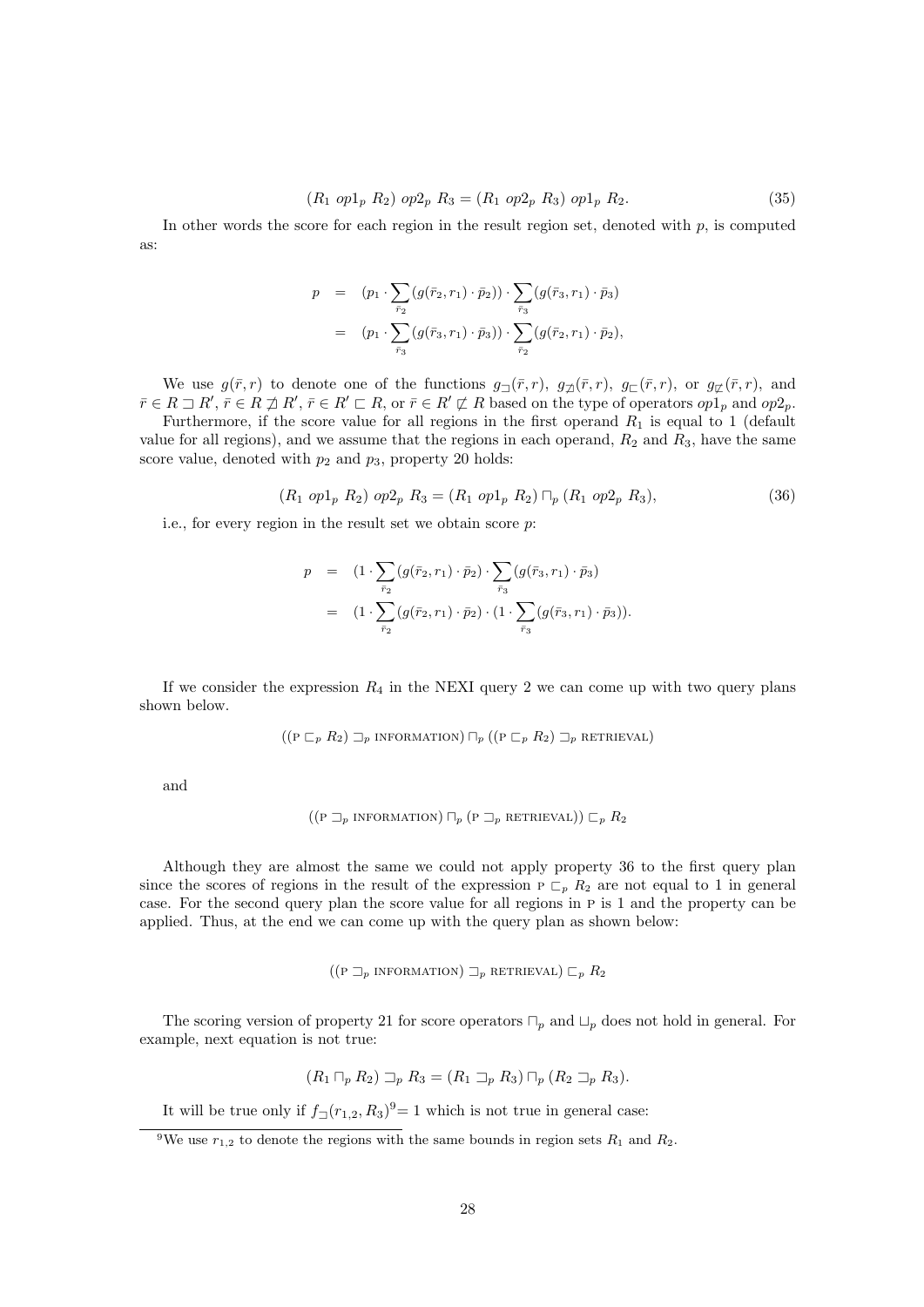$$
p = (p_1 \cdot p_2) \cdot \sum_{\bar{r}_3} (g(\bar{r}_3, r_{1,2}) \cdot \bar{p}_3)
$$
  

$$
\neq (p_1 \cdot \sum_{\bar{r}_2} (g(\bar{r}_2, r_{1,2})) \cdot \bar{p}_2) \cdot (p_2 \cdot \sum_{\bar{r}_3} (g(\bar{r}_3, r_{1,2}) \cdot \bar{p}_3)).
$$

Similarly, for  $op_p = {\mathbb{Z}_p, \mathbb{Z}_p, \mathbb{Z}_p, \mathbb{Z}_p}$  we have:

$$
(R_1 \sqcup_p R_2) op_p R_3 = (R_1 op_p R_3) \sqcup_p (R_2 op_p R_3).
$$

i.e.<sup>10</sup> ,

$$
p = (p_1 + p_2) \cdot \sum_{\bar{r}_3} (g(\bar{r}_3, r_{1|2}) \cdot \bar{p}_3)
$$
  

$$
\neq (p_1 \cdot \sum_{\bar{r}_2} (g(\bar{r}_2, r_1)) \cdot \bar{p}_2) + (p_2 \cdot \sum_{\bar{r}_3} (g(\bar{r}_3, r_2) \cdot \bar{p}_3)).
$$

## 5.4 Region algebra and SRA operators

Here we give some issues concerning the combination of score and plain region algebra operators. More elaborate discussion on issues about combining SRA and region algebra operators is left for future research. We can only exert that, as we illustrated before, these issues are highly dependent on the specification of the retrieval model, in other words, on the exact definition of complex functions  $f$  (and  $g$ ).

For the score manipulation operators the distributivity of plain operators (operators that do not change the score values of regions in the left operand) over scoring operators does not hold. This can easily be proven if we consider for example two sides of the inequality given in equation below:

$$
R_1
$$
 op1  $(R_2$  op2  $R_3$ )  $\neq$   $(R_1$  op1  $R_2$ ) op2  $(R_1$  op1  $R_3$ ),

where  $op1 = {\sqsupset}, \nexists, \sqsubset, \not\sqsubset$  and  $op2 \in {\sqsupset}$ ,  $\mathcal{D}_p$ ,  $\sqsubset_p$ ,  $\mathcal{L}_p$ . The left side,  $R_1$  op1  $(R_2$  op2  $R_3)$ , will always produce the set of regions which are actually a subset of regions in  $R_1$  with the same score values. In that case the following equation is true (when disregarding the score values):

$$
R_1 \text{ op1 } (R_2 \text{ op2 } R_3) = R_1 \text{ op1 } R_2
$$

The right side  $((R_1 \noplus R_2) \noplus (R_1 \noplus R_3))$  consists of two subexpressions each producing a subset of regions in a region set  $R_1$ . To be equal to the left side of the expression the right side of the expression should produce the same regions with the same score values as in the expression  $R_1$  op1  $R_2$  which is not the case in general (e.g., it is trivial if  $R_2 = R_3$ ). Similarly if  $op1 \in \{\Box_p, \not\sqsupset_p, \Box_p, \not\sqsubset_p\}$  and  $op2 = {\Box, \not\sqsupset, \Box, \not\sqsubset}$ , the left side of the expression will result in regions from region set  $R_1$  with modified score values, while the right side will produce a subset of  $R_1$  (with potentially different score values than on the left side).

In case of  $op2 \in {\big\{\square_p,\square_p\big\}}$  the left side will produce regions that contain (or do not contain) regions with the same region bounds as regions in  $R_2$  and  $R_3$ , while the right side will produce regions which are the same in the first and in the second subexpression of the right expression. In general these two regions are not equal. For example, if  $R_2 \square R_3 = \emptyset$  the score values of regions on the left side of the equation will be 0, and if there exist a region  $r_1 \in R_1$  that satisfies both subexpressions on the right side,  $R_1$  op1  $R_2$  and  $R_1$  op1  $R_3$ , this particular region will have the score that is different from 0.

Similar reasoning can be applied to the other combination of region algebra and SRA operators.

<sup>&</sup>lt;sup>10</sup>We use  $r_{1|2}$  to denote the regions which are present in one of the region sets,  $R_1$  or  $R_2$ .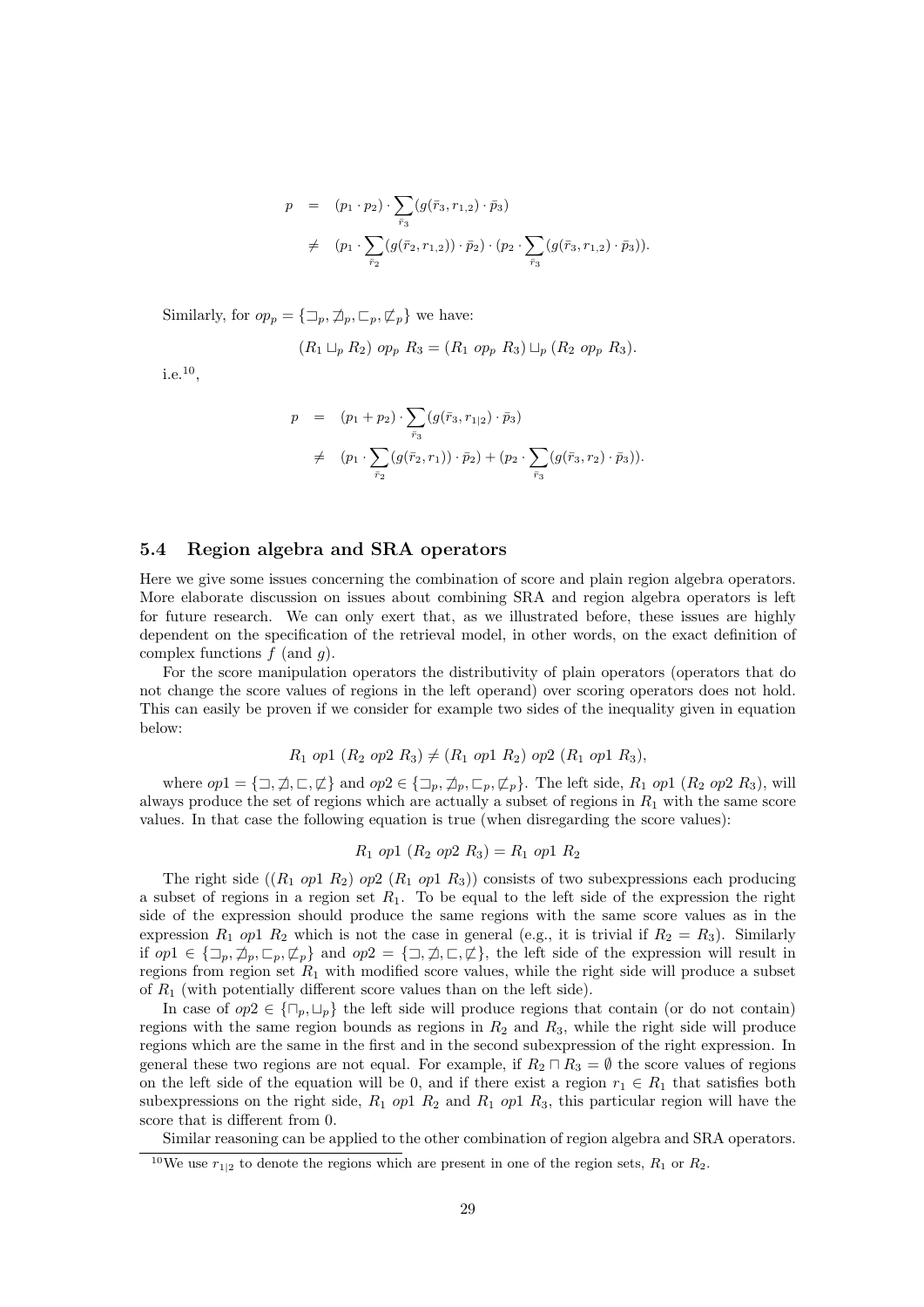# 6 A Possible Instantiation of Retrieval Functions

Here we illustrate a possible physical instantiation of information retrieval functions specified in the SRA framework based on our INEX 2003 and 2004 approaches [25, 29]. The complex scoring functions defined at the SA logical level,  $f_{\Box}(r, R)$  and  $f_{\Box}(r, R)$ , implement the about function specified in NEXI, where '-' in front of the term denote that the element containing that term should be penalized.

The context region in which we perform frequency counts is denoted by  $ctx$ . We will make a distinction between the set of term regions, denoted with  $W$ , and the set of XML element node regions, denoted with  $N$  (similar as in Section 3). Therefore, selection of terms will be specified as  $\sigma_{n=term\_name}(\mathcal{W})$  and selection of element nodes as  $\sigma_{n=element\_name}(\mathcal{N})$ . We use T to denote arbitrary term region set, e.g., for term "XML" we would have  $T = \sigma_{n=}^{\infty}$  "XML"(W).

We first introduce five auxiliary functions at the physical level, to compute the term frequency -  $tf (ctx, T)$ , the 'surrounding document' term frequency -  $tf'(ctx, T)$ , the collection frequency  $cf(T)$ , the document frequency -  $df(T)$ , and the length prior -  $lp(ctx)$ . The surrounding document term frequency is used in the model as it shows good behavior for retrieval (see [36]). Variable  $\lambda$ represents the smoothing parameter for the inclusion of background statistics and  $\mu$  is the mean value (i.e., logarithm of the desired size for the element) and  $\rho$  is the variance (in our case set to 1) for the log-normal prior.

These auxiliary functions can be implemented using two physical operators: the size operator  $size(ctx)$  returns the size of a selected region  $ctx$  (i.e., the number of terms in a region  $ctx)$ , while count operator  $|T|$  returns the number of regions (terms) in a (term) region set T.

Function  $tf (ctx, T)$  computes the term frequency of term regions in T given the context element node ctx. It is computed as:

$$
tf(ctx, T) = \frac{|T \Join_{\sqsubset} ctx|}{size(ctx)},
$$

where  $\bowtie_{\sqsubset}$  can be considered as the physical equivalent of the  $\sqsubset$  operator on logical level.

The function  $cf(T)$  computes the collection frequency of a (term) region set T as follows:

$$
cf(T) = \frac{|T|}{size(Root)},
$$

where Root represents the region that is not contained by any other region in the collection (i.e., the root region of the entire XML collection).

The document frequency function results in a document frequency for a term present in the region set  $T$ . We used *article* XML elements as a representation of XML documents<sup>11</sup>. The document frequency function is computed as:

$$
df(T) = \frac{|\sigma_{n=}\text{``article''}}{|\sigma_{n=}\text{``article''}}( \mathcal{N}) \bowtie_{\square} T|.
$$

To define the length prior of the region ctx we can use the size of the element,  $lp(ctx) = size(ctx)$ . the standard element prior,  $lp(ctx) = log(size(ctx))$ , or the log-normal distribution,

$$
lp(ctx) = \frac{e^{-((\log(size(ctx)) - \mu)^2/2\rho^2)}}{size(ctx)\rho\sqrt{2\pi}}.
$$

Finally, the function  $tf'(ctx, T)$  computes the term frequency in a surrounding document:

$$
tf'(ctx, T) = \frac{|T \Join_{\sqsubset} (\sigma_{n = "article''}(N) \Join_{\sqsupset} ctx)|}{size(\sigma_{n = "article''}(N) \Join_{\sqsupset} ctx)}.
$$

<sup>&</sup>lt;sup>11</sup>This is due to the organization of the INEX XML collection consisting of IEEE articles that most resemble the notion of a document in traditional information retrieval.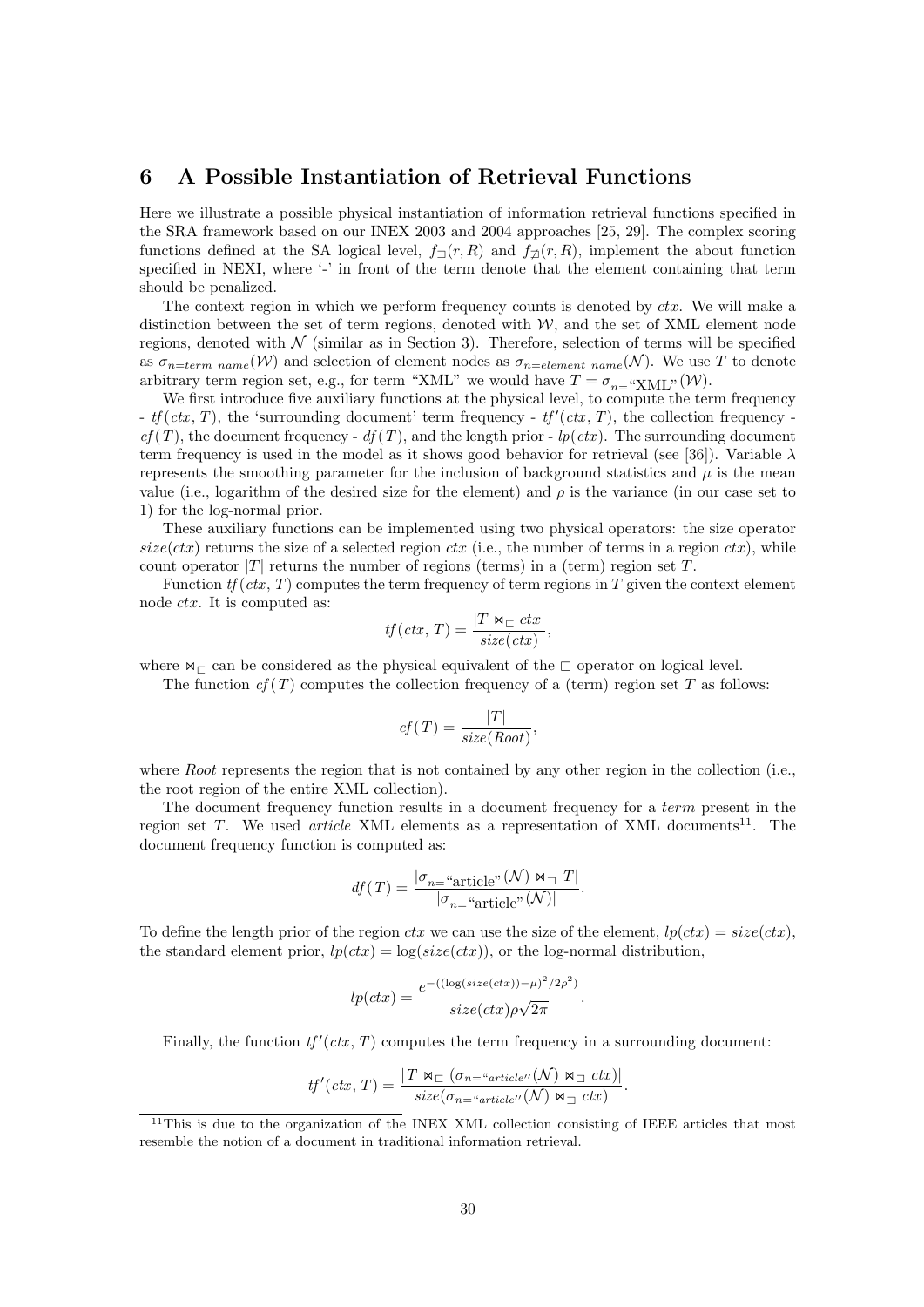The complex scoring functions  $(g)$  defined at the logical level can now be implemented through the combination function  $h$ , which is defined in terms of these auxiliary functions and mentioned parameters:

$$
g_{\square,\lambda,\alpha,\mu} = h_{\square,\lambda,\alpha,\mu}(tf(\mathit{ctx}, T), tf'(\mathit{ctx}, T), cf(T), df(T), lp(\mathit{ctx})),
$$
  

$$
g_{\square,\lambda,\alpha,\mu} = h_{\square,\lambda,\alpha,\mu}(tf(\mathit{ctx}, T), tf'(\mathit{ctx}, T), cf(T), df(T), lp(\mathit{ctx})).
$$

We can now implement different retrieval models, as ones based on the statistical language model approach [21], at the physical level, by instantiating combination function h with the right auxiliary functions. We implemented different variants of retrieval model, using different background statistics and different length priors, as well as using a "fuzzy" and "probabilistic" combination of scores as can be seen in [25]. Therefore, the instantiation of the combination functions determines the actual retrieval model used. Note that some retrieval models may require extension of the logical and/or physical level with new auxiliary functions, e.g., to support other frequency measures.

In [25, 29] we also defined variants of the functions  $f_{\Box}(r, R)$  and  $f_{\Box}(r, R)$ , denoted with  $f_{\blacktriangleright}(r, R)$ and  $f_{\blacktriangleleft}(r, R)$ , that are based on region containment operators and the operators size and count. These functions specify the propagation of scores among regions based on their containment relation. Therefore, a variant of  $f_{\neg}(r, R)$  is defined based on the expression  $R \sqsubset r$ , while a variant of  $f_{\square}(r, R)$  is based on  $R \square r$ . For example, the complex scoring function  $f_{\square}(r, R)$  can be defined as a product of scores in region  $r$  and weighted sum of scores for regions  $R$  contained in  $r$ , normalized by the region size. The function  $f_{\square}(r, R)$  can be defined as sum of a product of scores for regions  $R$  containing region  $r$  and the score of region  $r$ :

$$
f_{\square}(r_1, R_2) = p_1 \cdot \frac{\sum_{r_i \in R_2 \bowtie_{\square} r_1} (size(r_i) * p_i)}{\sum_{r_i \in R_2 \bowtie_{\square} R} size(r_i)},
$$

$$
f_{\square}(r_1, R_2) = p_1 \cdot \sum_{r_i \in R_2 \bowtie_{\square} r_1} p_i.
$$

For more details on the implementation of SA algebra on physical level we refer to [25, 29].

# 7 Conclusions and Future Work

In this paper we point out that looking from the database point of view and from the XML querying point of view there is something missing in modeling XML information retrieval. Our premise is that the missing part is the structure aware (SA) view on XML and we try to justify it throughout the paper. We address the problem of translating and executing IR-like queries over XML documents stored in relational databases. We stress the usefulness of the intermediate SA logical level, for which we choose region algebra based on its successful history in the area of search in semi-structured documents as shown in the paper.

Region algebra provides a number of properties that can be used for query optimization at the structure aware logical level of a database. Furthermore, the score region algebra (SRA) we introduced can support score operators for ranked retrieval as an integral part of the algebra and not as a side effect, enabling query optimization not only for plain (non-score) but for scoring region algebra operators as well. The expressiveness considering ranked retrieval in our region algebra is far richer than in other region algebra approaches that support ranked retrieval, such as [6] and [26].

An important property of our region algebra is that expressing query plans using the operators,  $\sigma$ ,  $\Box$ ,  $\Box$ ,  $\Box$ ,  $\Box$ ,  $\Box$ ,  $\Box$ ,  $\Box$ ,  $\Box$ ,  $\Box$ ,  $\Box$ ,  $\Box$ , defined in Table 5 and 6, preserves data independence between the conceptual level, the structure aware logical level, and the underlying physical level of a database. Furthermore, with the abstract specification these operators enable the separation between the structural query processing and the underlying probabilistic model used for ranked retrieval: a design property termed content independence in [11]. Data and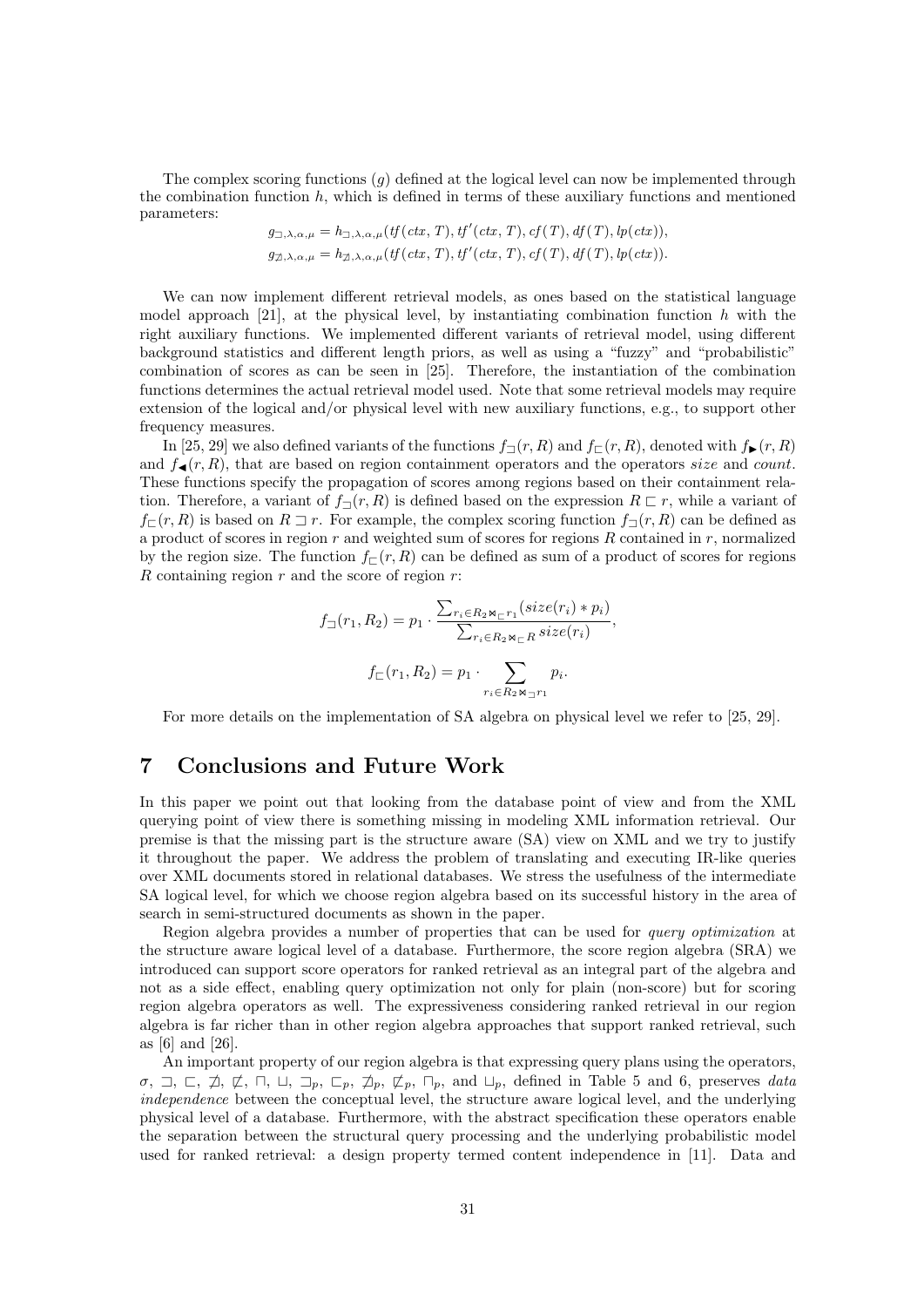content independence also allow extensions on conceptual level that can be supported on logical and physical level, enabling the application of three-level architecture with the region algebra at the SA level for other XML query languages (e.g., XPath/XQuery full-text search extension [2]) and richer representation of XML data models (e.g., including ID/IDREFs [10]).

An important aspect of introducing SA level in XML DBMS is that we would like to experimentally evaluate the benefits of intermediate level, both in terms of effectiveness and efficiency of such a system. We will work on more advanced retrieval models that incorporate the structure and semantics of XML and can be defined in the framework of score region algebra. Furthermore, capturing our ad hoc approach for score manipulation in region algebra in a well-defined framework (e.g., probability theory), would provide a more elegant way for defining score operators and for the exact specification of SRA operator properties.

We are also planning to further explore the potential usage of region algebra operator properties. This will involve further study on the influence of the definition of score operators (score functions and abstract operators) on score operator properties. Our future research is also concerned with the effects of modifying or changing the retrieval model used, by using different retrieval models as a base (e.g., tf.idf [35], BM25 [33]), by adding different background statistics (i.e., document frequency, element frequency), or by adapting the model for phrase search (see [29]), etc.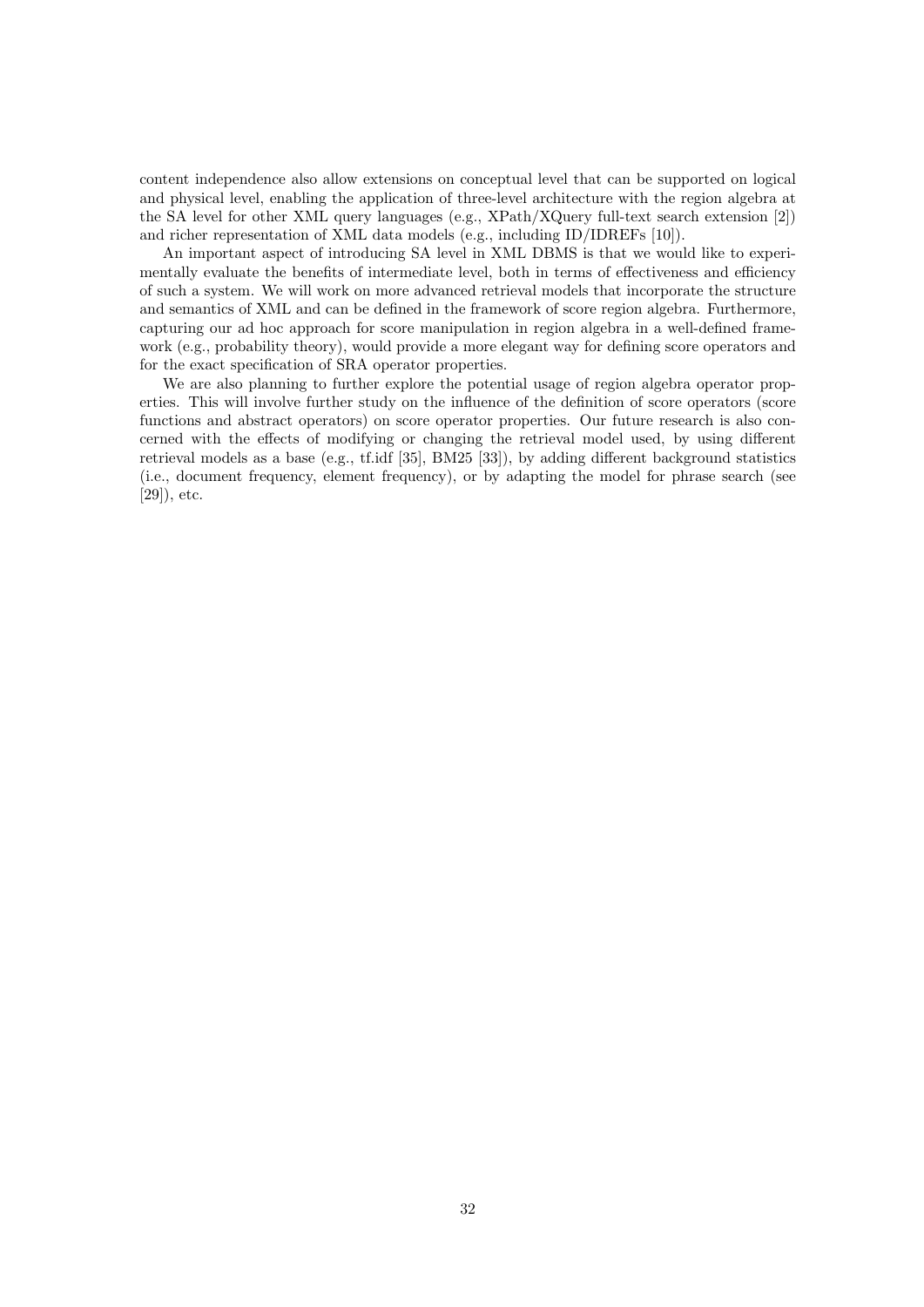# References

- [1] J. Allen. Time Intervals. In Communication of the ACM, volume 26, pages 832–843, 1983.
- [2] S. Amer-Yahia, C. Botev, and J. Shanmugasundaram. TeXQuery: A Full-Text Search Extension to XQuery. In Proceedings of the 13th conference on World Wide Web, pages 583–594, 2004.
- [3] R. Baeza-Yates and G. Navarro. Proximal Nodes: A Model to Query Document Databases by Content and Structure. In ACM Transactions on Information Systems 15  $(4)$ , volume 15, pages 401–435, 1997.
- [4] A. Berglund, S. Boag, D. Chamberlin, M. Fernández, M. Kay, J. Robie, and J. Siméon. XML Path Language (XPath) 2.0. Technical report, W3C, 2004.
- [5] S. Boag, D. Chamberlin, M. Fernández, D. Florescu, J. Robie, and J. Siméon. XQuery 1.0: An XML Query Language. Technical report, W3C, 2004.
- [6] F.J. Burkowski. Retrieval Activities in a Database Consisting of Heterogeneous Collections of Structured Texts. In Proceedings of the 15th ACM SIGIR Conference on Research and Development in Information Retrieval, pages 112–125, 1992.
- [7] S. Buxton and M. Rys. XQuery and XPath Full-Text Requirements. Technical report, W3C, 2003.
- [8] C.L.A. Clarke, G.V. Cormack, and F.J. Burkowski. An Algebra for Structured Text Search and a Framework for its Implementation. The Computer Journal, 38(1):43–56, 1995.
- [9] M. Consens and T. Milo. Algebras for Querying Text Regions. In Proceedings of the ACM Conference on Principles of Distributed Systems, pages 11–22, 1995.
- [10] John Cowan and Richard Tobin. XML Information Set (Second Edition). Technical Report REC-xml-infoset-20040204, W3C, February 2004.
- [11] A.P. de Vries. Content independence in multimedia databases. Journal of the American Society for Information Science and Technology, 52(11):954–960, September 2001.
- [12] D. Draper, P. Frankhauser, M. Fernández, A. Malhotra, K. Rose, M. Rys, J. Siméon, and P. Wadler. XML Path Language (XPath) 2.0. Technical report, W3C, 2004.
- [13] D. Florescu and I. Manolescu. Integrating Keyword Search into XML Query Processing. In Proceedings of the 9th International World Wide Web Conference, pages 67–76, 2000.
- [14] N. Fuhr. Models for Integrated Information Retrieval and Database Systems. IEEE data engineering bulletin, 19(1):3–13, 1996.
- [15] N. Fuhr and K. Grossjohann. XIRQL: A query language for Information Retrieval in XML Documents. In Proceedings of the 24th ACM SIGIR Conference on Research and Development in Information Retrieval, 2001.
- [16] N. Fuhr and K. Großjohann. XIRQL: An XML Query Language Based on Information Retrieval Concepts. ACM TOIS, 22(2):313–356, 2004.
- [17] N. Fuhr, M. Lalmas, and S. Malik, editors. Proceedings of the Second Workshop of the INitiative for the Evaluation of XML retrieval (INEX), ERCIM Publications, 2004.
- [18] T. Grust. Accelerating XPath Location Steps. In Proceedings of the 21st ACM SIGMOD International Conference on Management of Data, pages 109–120, 2002.
- [19] T. Grust, S. Sakr, and J. Teubner. XQuery on SQL Hosts. In Proceedings of the 30th Int'l Conference on Very Large Data Bases (VLDB), 2004.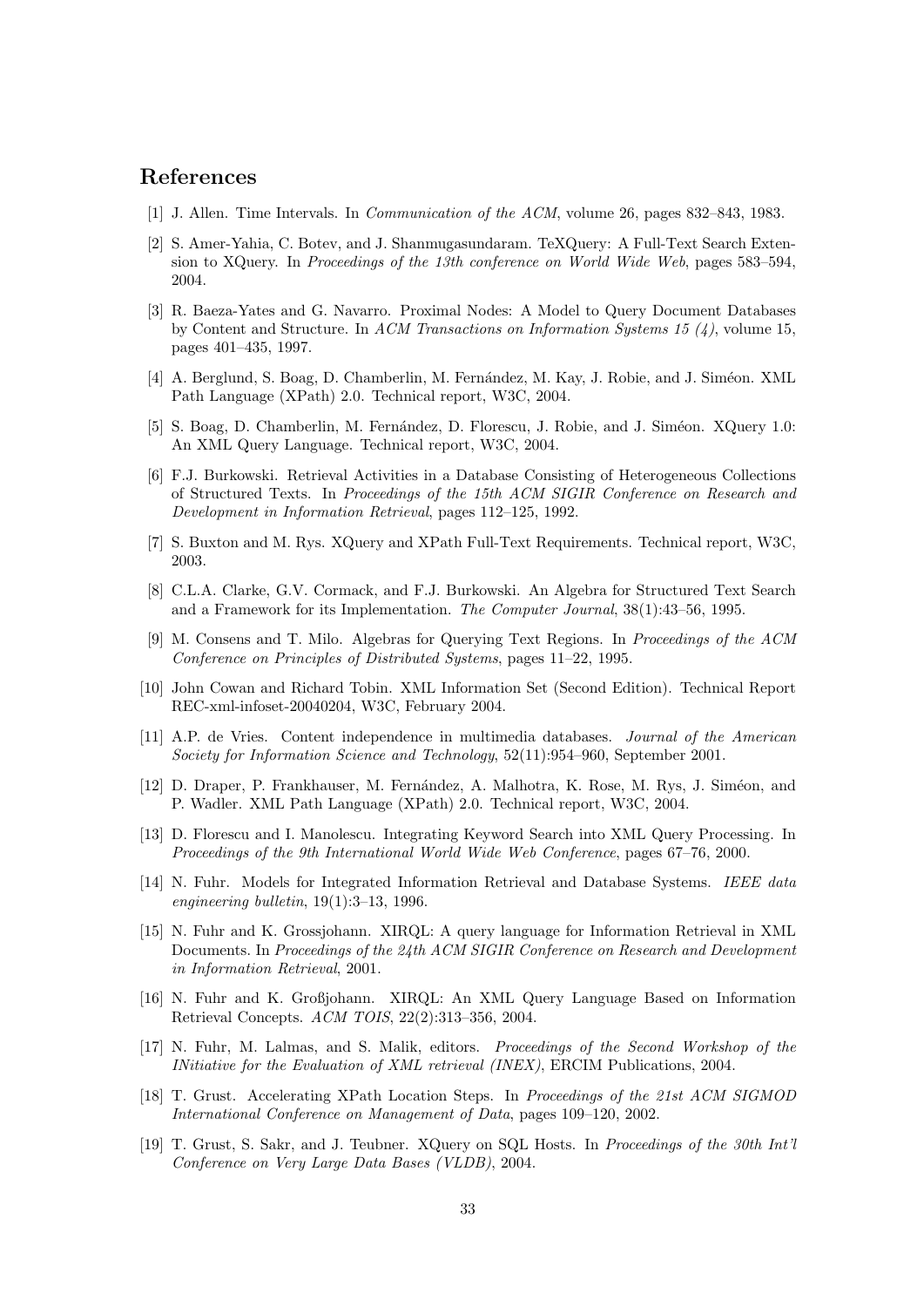- [20] T. Grust and M. van Keulen. Tree Awareness for Relational DBMS Kernels: Staircase Join. In H. M. Blanken, T. Grabs, H.-J. Schek, R. Schenkel, and G. Weikum, editors, Intelligent Search on XML, volume 2818 of Lecture Notes in Computer Science/Lecture Notes in Artificial Intelligence (LNCS/LNAI), pages 179–192. Springer-Verlag, Berlin, New York, etc., August 2003.
- [21] D. Hiemstra. Using Language Models for Information Retrieval. PhD thesis, University of Twente, Twente, The Netherlands, 2001.
- [22] D. Hiemstra. A database approach to content-based XML retrieval. In Proceedings of the First Workshop of the Initiative for the Evaluation of XML Retrieval, 2002.
- [23] J. Jaakkola and P. Kilpelainen. Using sgrep for Querying Structured Text Files. Technical Report C-1996-83, Department of Computer Science, University of Helsinki, 1996.
- [24] J. Jaakkola and P. Kilpelainen. Nested Text-Region Algebra. Technical Report C-1999-2, Department of Computer Science, University of Helsinki, 1999.
- [25] J. List, V. Mihajlović, A. de Vries, G. Ramirez, and D. Hiemstra. The TIJAH XML-IR System at INEX 2003. In Proceedings of the 2nd Initiative on the Evaluation of XML Retrieval (INEX 2003), ERCIM Workshop Proceedings, 2004.
- [26] K. Masuda. A Ranking Model of Proximal and Structural Text Retrieval Based on Region Algebra. In Proceedings of the ACL-2003 Student Research Workshop, pages 50–57, 2003.
- [27] K. Masuda, T. Ninomiya, Y. Miyao, T. Ohta, and J. Tsujii. A Robust Retrieval Engine for Proximal and Structural Search. In Proceedings of HLT-NAACL 2003 Short papers, pages 58–60, 2003.
- [28] V. Mihajlović, D. Hiemstra, and P. Apers. On Region Algebras, XML Databases, and Information Retrieval. In Proceedings of the 4th Dutch-Belgian Information Retrieval Workshop, 2003.
- [29] V. Mihajlović, G. Ramírez, A. P. de Vries, D. Hiemstra, and H. E. Blok. TIJAH at INEX 2004: Modeling Phrases and Relevance Feedback. In Proceedings of the Third Workshop of the INitiative for the Evaluation of XML retrieval (INEX), to appear, 2005.
- [30] R.C. Miller. Light-Weight Structured Text Processing. PhD thesis, Computer Science Department, Carnegie-Mellon University, 2002.
- [31] R.C. Miller and B.A. Myers. Lightweight Structured Text Processing. In Proceedings of 1999 USENIX Annual Technical Conference, pages 131–144, 1999.
- [32] G. Ramirez and A. P. de Vries. Combinining Indexing Schemes to Accelerate Querying XML on Content and Structure. In Proceedings of the first Twente Data Management Workshop  $(TDM'04)$ , to apear, 2004.
- [33] S. E. Robertson and S. Walker. Some Simple Effective Approximations to the 2-Poisson Model for Probabilistic Weighted Retrieval. In Proceedings of 17th ACM SIGIR Conference on Research and Development in Information Retrieval, pages 232–241, 1994.
- [34] A. Salminen and F.W. Tompa. PAT Expressions: An Algebra for Text Search. In Proceedings of the 2nd International Conference in Computational Lexicography, COMPLEX'92, pages 309–332, 1992.
- [35] G. Salton and M. J. McGill. *Introduction to Modern Information Retrieval.* McGrow-Hill, New York, NY, USA, 1st edition, 1983.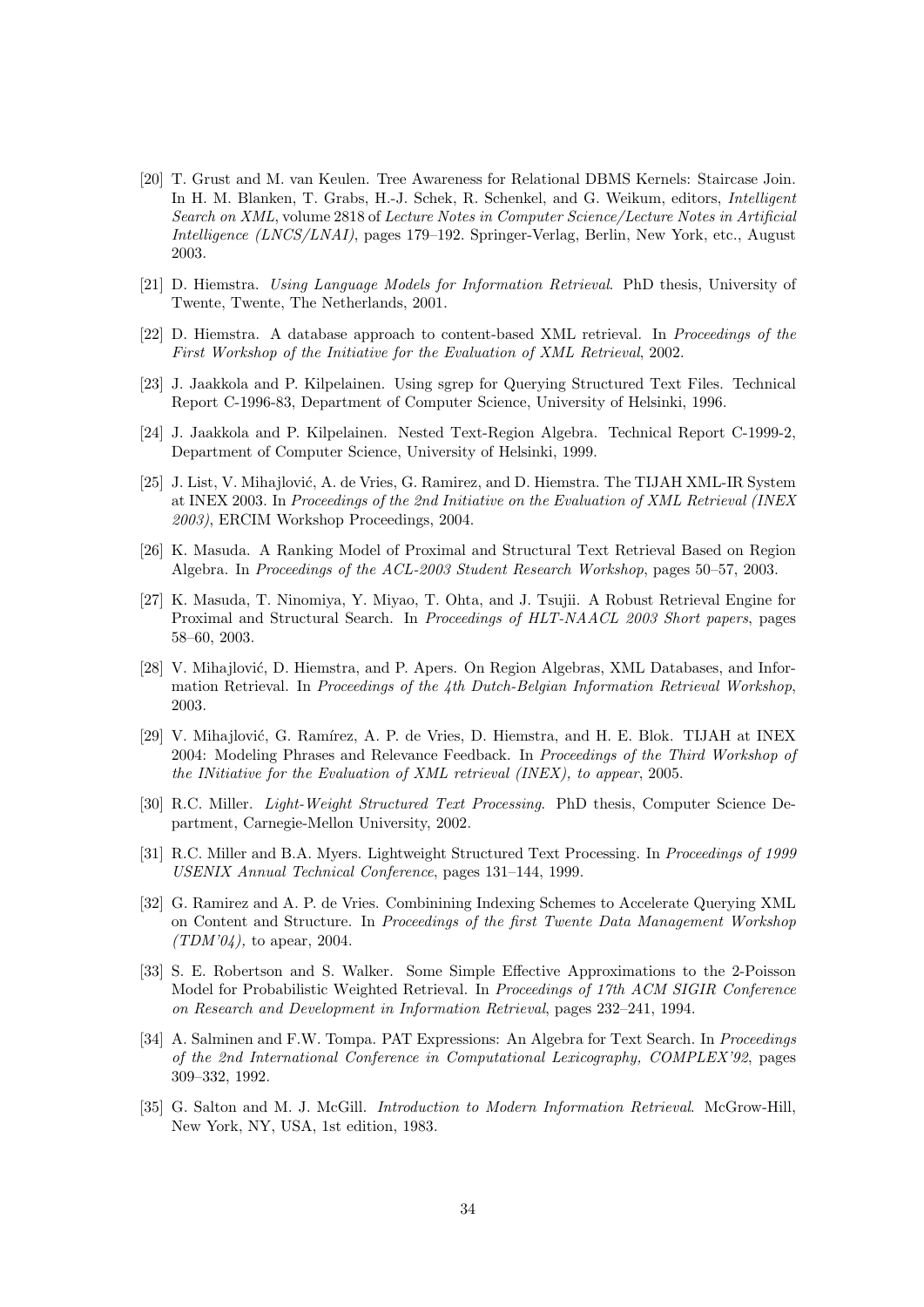- [36] B. Sigurbjörnsson, J. Kamps, and M. de Rijke. An element-based approach to XML retrieval. In N. Fuhr, M. Lalmas, and S. Malik, editors, *Proceedings of the Second Workshop of the* INitiative for the Evaluation of XML retrieval (INEX), ERCIM Publications, 2004.
- [37] A. Trotman and R. A. O'Keefe. The Simplest Query Language That Could Possibly Work. In N. Fuhr, M. Lalmas, and S. Malik, editors, Proceedings of the Second Workshop of the INitiative for the Evaluation of XML retrieval (INEX), ERCIM Publications, 2004.
- [38] D. Tsichritzis and A. Klug. The ANSI/X3/SPARC DBMS framework report of the study group on database management systems. Information systems, 3:173–191, 1978.
- [39] C. Zhang, J. Naughton, D. DeWitt, Q. Luo, and G. Lohman. On Supporting Containment Queries in Relational Database Management Systems. In Proceedings of the 2001 ACM SIGMOD international conference on Management of data, pages 425–436, 2001.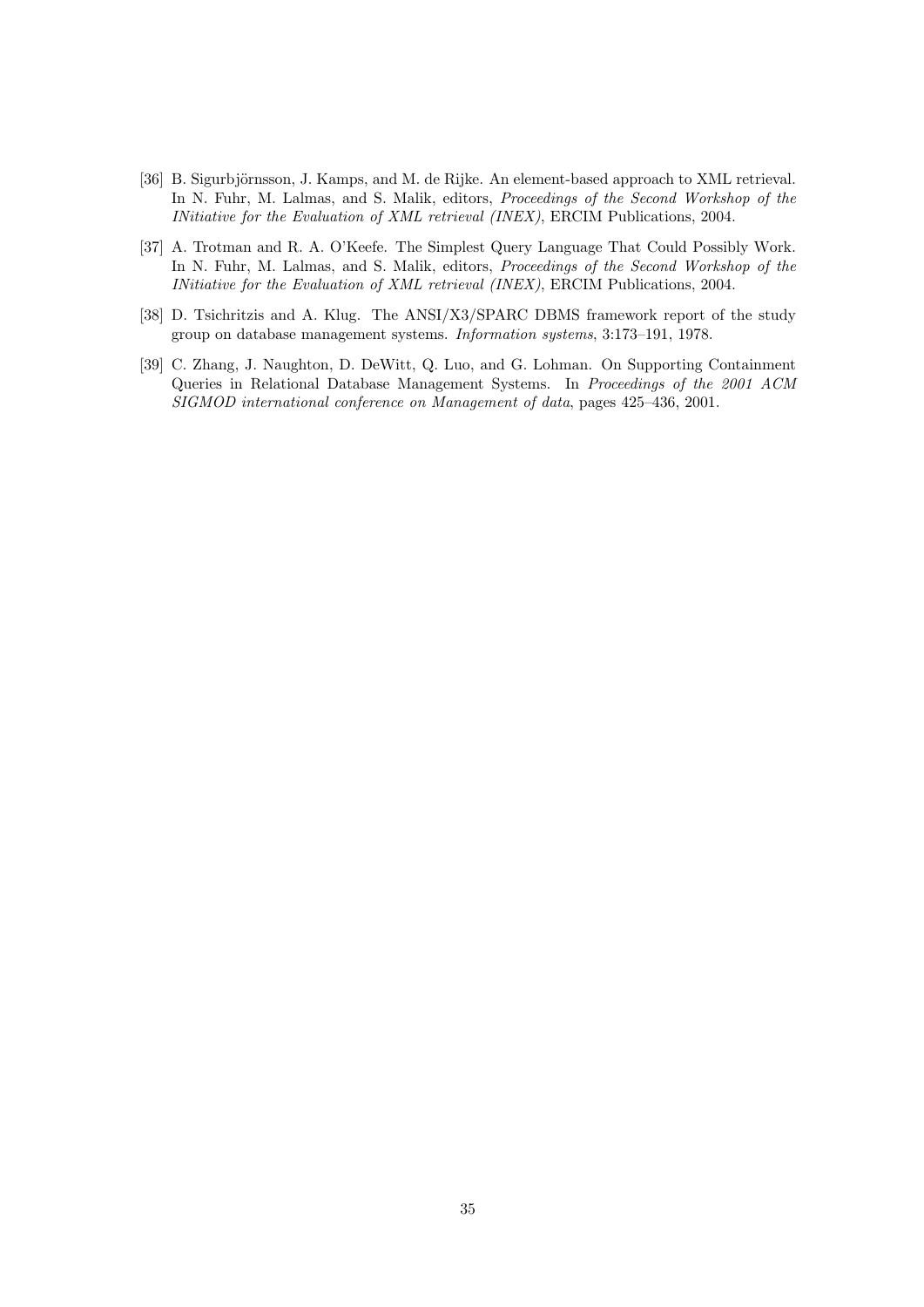# A Plain Region Algebra Operator Properties

Here we list the properties of plain region algebra (region algebra without score operators) operators. A numerous examples are given as a proof of different operator properties mentioned in the paper that do not hold<sup>12</sup>.

#### A.1 Operators  $\Box$  and  $\Box$

Identity:

$$
R \not\sqsupseteq Root = R
$$

$$
R \not\sqsupseteq \emptyset = R
$$

Inverse:

$$
Root \not\sqsupset R = \emptyset, R \neq Root
$$

Commutativity:

$$
R_1 \sqsupset R_2 \neq R_2 \sqsupset R_1
$$
  

$$
R_1 \not\sqsupset R_2 \neq R_2 \not\sqsupset R_1
$$

Example 1: If  $R_1 = \{(5, 25), (50, 75)\}\$  and  $R_2 = \{(1, 35)\}\$  are two SRA sets then  $R_1 \supseteq R_2 = \emptyset$ , and  $R_2 \supseteq R_1 = \{(5, 25)\}.$  Furthermore,  $R_1 \not\supseteq R_2 = R_1$  and  $R_2 \not\supseteq R_1 = \emptyset.$ 

Associativity:

 $(R_1 \sqsupset R_2) \sqsupset R_3 \neq R_1 \sqsupset (R_2 \sqsupset R_3)$  $(R_1 \not\sqsupset R_2) \not\sqsupset R_3 \neq R_1 \not\sqsupset (R_2 \not\sqsupset R_3)$ 

Example 2: If  $R_1 = \{(5, 50), (65, 95)\}\$ ,  $R_2 = \{(25, 45), (70, 90)\}\$ , and  $R_3 = \{(10, 15), (80, 85)\}\$  are three SRA sets then  $(R_1 \square R_2) \square R_3 = \{(5, 50), (65, 95)\}\$  and  $R_1 \square (R_2 \square R_3) = \{(65, 95)\}\$ . Similarly,  $(R_2 \not\sqsupseteq R_3) \not\sqsupseteq R_1 = \{(25, 45)\}\$ and  $R_2 \not\sqsupseteq (R_3 \not\sqsupseteq R_1) = \emptyset$ .

#### Distributivity:

 $R_1 \sqsupset (R_2 \not\sqsupset R_3) \neq (R_1 \sqsupset R_2) \not\sqsupset (R_1 \sqsupset R_3)$  $R_1 \not\sqsupset (R_2 \sqsupset R_3) \neq (R_1 \not\sqsupset R_2) \sqsupset (R_1 \not\sqsupset R_3)$ 

Example 3: If  $R_1 = \{(5, 50), (65, 95)\}, R_2 = \{(25, 45), (70, 90)\}, \text{ and } R_3 = \{(10, 15), (80, 85)\}\$ are three SRA sets then  $R_1 \rightrightarrows (R_2 \not\sqsupseteq R_3) = \{(5, 50)\}\$ and  $(R_1 \rightrightarrows R_2) \not\sqsupseteq (R_1 \rightrightarrows R_3) = \emptyset$ . Also  $R_1 \rightrightarrows (R_2 \rightrightarrows R_3) =$  $\{(15, 50)\}\$ and  $(R_1 \not\sqsupseteq R_2) \sqsupseteq (R_1 \not\sqsupseteq R_3) = \emptyset$ .

$$
R_1 \sqsupset (R_2 \sqsubset R_3) \neq (R_1 \sqsupset R_2) \sqsubset (R_1 \sqsupset R_3)
$$
  

$$
R_1 \npreceq (R_2 \sqsubset R_3) \neq (R_1 \npreceq R_2) \sqsubset (R_1 \npreceq R_3)
$$

Example 4: If  $R_1 = \{(5, 50), (65, 95)\}, R_2 = \{(10, 15), (80, 85)\}, \text{ and } R_3 = \{(25, 45), (70, 90)\}, \text{ are } R_3 = \{(10, 15), (10, 15)\}$ three SRA sets then  $R_1 \rightrightarrows (R_2 \rightrightarrows R_3) = \{(65, 95)\}\$  and  $(R_1 \rightrightarrows R_2) \rightrightarrows (R_1 \rightrightarrows R_3) = \emptyset$ . Similarly  $R_1 \not\supset (R_2 \sqsubset R_3) = \{(5, 50)\}\$ and  $(R_1 \not\supset R_2) \sqsubset (R_1 \not\supset R_3) = \emptyset$ .

 $R_1 \sqsupset (R_2 \sqcap R_3) \neq (R_1 \sqsupset R_2) \sqcap (R_1 \sqsupset R_3)$ 

$$
R_1 \not\sqsupset (R_2 \sqcap R_3) \neq (R_1 \not\sqsupset R_2) \sqcap (R_1 \not\sqsupset R_3)
$$

<sup>12</sup>We used only start and end information since these operands operate only on these region attributes.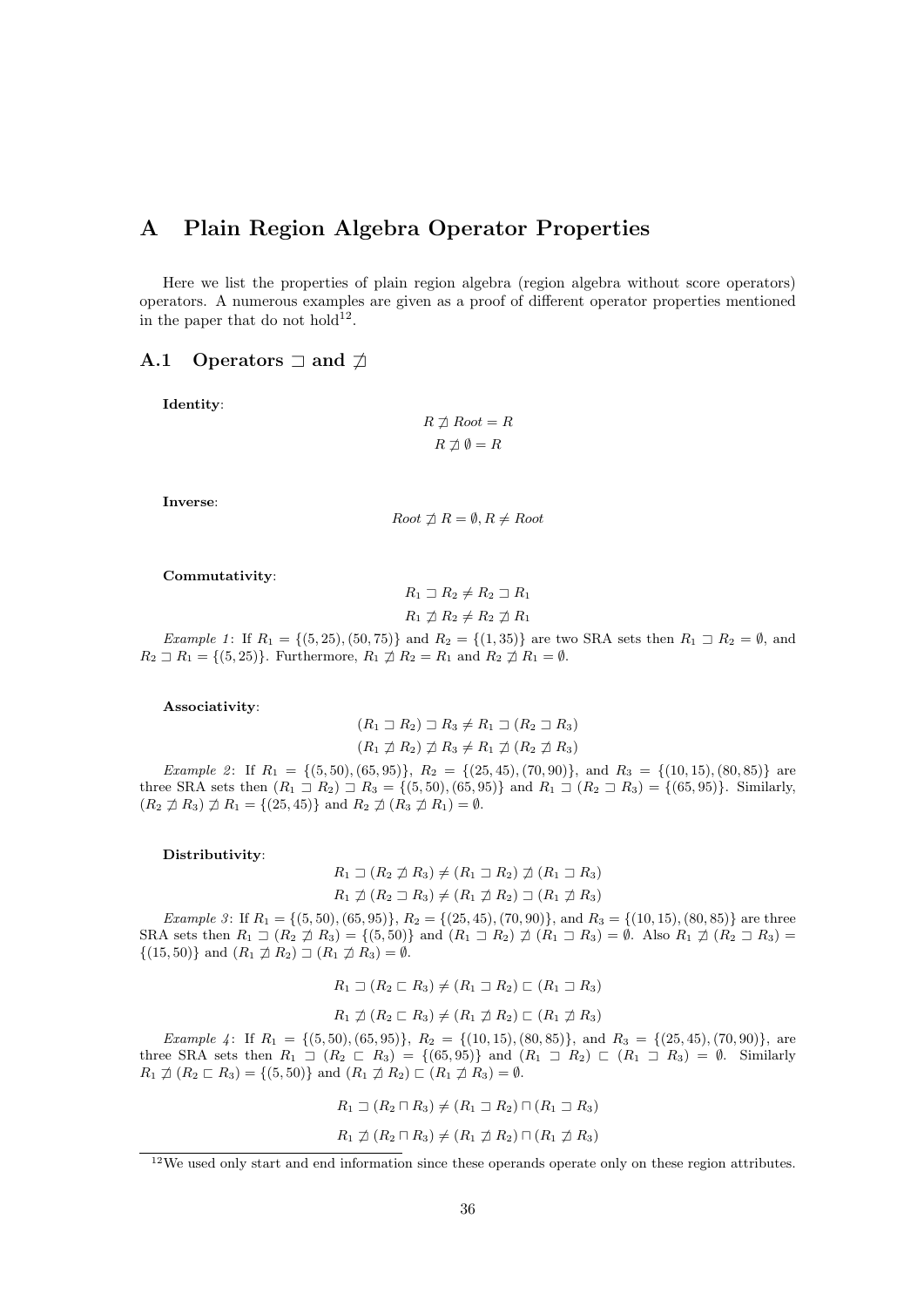Example 5: If  $R_1 = \{(5, 50), (65, 95)\}, R_2 = \{(10, 15), (80, 85)\}, \text{ and } R_3 = \{(25, 45), (70, 90)\}, \text{ are } R_3 = \{(10, 15), (10, 15), (10, 15)\}$ three SRA sets then  $R_1 \square (R_2 \square R_3) = \emptyset$  and  $(R_1 \square R_2) \square (R_1 \square R_3) = \{(5, 50), (65, 95)\}.$  Also  $R_1 \not\supset (R_2 \sqcap R_3) = \{(5, 50), (65, 95)\}\$ and  $(R_1 \not\supseteq R_2) \sqcap (R_1 \not\supseteq R_3) = \emptyset$ .

 $R_1 \sqsupset (R_2 \sqcup R_3) = (R_1 \sqsupset R_2) \sqcup (R_1 \sqsupset R_3)$ 

 $R_1 \not\supset (R_2 \sqcup R_3) \neq (R_1 \not\supset R_2) \sqcup (R_1 \not\supset R_3)$ 

Example 6: If  $R_1 = \{(25, 45), (70, 90)\}, R_2 = \{(5, 50), (65, 95)\}, \text{ and } R_3 = \{(10, 15), (80, 85)\}, \text{ are }$ three SRA sets then  $R_1 \not\supseteq (R_2 \sqcup R_3) = \{(25, 45)\}\$ and  $(R_1 \not\supseteq R_2) \sqcup (R_1 \not\supseteq R_3) = \{(25, 45), (70, 90)\}\$ . The prof for the first expression is trivial and can be derived from the definition of the operators  $\Box$  and  $\Box$ .

## A.2 Operators  $\Box$  and  $\not\Box$

Identity:

$$
R \sqsubset Root = R, \ R \neq Root
$$

$$
R \not\sqsubset \emptyset = R
$$

Inverse:

 $\emptyset \not\sqsubset R = \emptyset$ 

Commutativity:

$$
R_1 \sqsubset R_2 \neq R_2 \sqsubset R_1
$$
  

$$
R_1 \not\sqsubset R_2 \neq R_2 \not\sqsubset R_1
$$

Example 7: If  $R_1 = \{(5, 25), (50, 75)\}$  and  $R_2 = \{(1, 35)\}$  are two SRA sets then  $R_1 \sqsubset R_2 = \{(5, 25)\}$ and  $R_2 \rvert R_1 = \emptyset$ , and similarly  $R_1 \not\subset R_2 = \{(50, 75)\}\$  and  $R_2 \not\subset R_1 = \{(1, 35)\}\$ .

#### Associativity:

$$
(R_1 \sqsubset R_2) \sqsubset R_3 \neq R_1 \sqsubset (R_2 \sqsubset R_3)
$$
  

$$
(R_1 \not\sqsubset R_2) \not\sqsubset R_3 \neq R_1 \not\sqsubset (R_2 \not\sqsubset R_3)
$$

Example 8: If  $R_1 = \{(10, 15), (80, 85)\}, R_2 = \{(25, 45), (65, 95)\}, \text{ and } R_3 = \{(5, 50), (70, 90)\}$  are three SRA sets then  $(R_1 \nsubseteq R_2) \nsubseteq R_3 = \{(80, 85)\}\$ and  $R_1 \nsubseteq (R_2 \nsubseteq R_3) = \emptyset$ . Also  $(R_1 \nsubseteq R_2) \nsubseteq R_3 = \emptyset$  and  $R_1 \not\sqsubset (R_2 \not\sqsubset R_3) = \{(10, 15)\}.$ 

#### Distributivity:

 $R_1 \sqsubset (R_2 \sqsupset R_3) \neq (R_1 \sqsubset R_2) \sqsupset (R_1 \sqsubset R_3)$  $R_1 \not\sqsubset (R_2 \sqsupset R_3) \neq (R_1 \not\sqsubset R_2) \sqsupset (R_1 \not\sqsubset R_3)$ 

Example 9: If  $R_1 = \{(10, 15), (80, 85)\}\$ ,  $R_2 = \{(25, 45), (65, 95)\}\$ , and  $R_3 = \{(5, 50), (70, 90)\}\$  are three SRA sets then  $R_1 \rvert R_2 \rvert R_3$  = {(80, 85)} and  $(R_1 \rvert R_2) \rvert R_1 \rvert R_3$  = Ø. Also  $R_1 \not\subset (R_2 \rvert R_3)$  =  $\{(10, 15)\}\$  and  $(R_1 \not\sqsubset R_2) \sqsupset (R_1 \not\sqsubset R_3) = \emptyset$ .

$$
R_1 \sqsubset (R_2 \not\sqsubset R_3) \neq (R_1 \sqsubset R_2) \not\sqsubset (R_1 \sqsubset R_3)
$$

$$
R_1 \not\sqsubset (R_2 \sqsubset R_3) \neq (R_1 \not\sqsubset R_2) \sqsubset (R_1 \not\sqsubset R_3)
$$

Example 10: If  $R_1 = \{(10, 15), (80, 85)\}, R_2 = \{(5, 50), (70, 90)\}, \text{ and } R_3 = \{(25, 45), (65, 95)\}$  are three SRA sets then  $R_1 \n\sqsubset (R_2 \not\sqsubset R_3) = \{(10, 15)\}\$ and  $(R_1 \sqsubset R_2) \not\sqsubset (R_1 \sqsubset R_3) = \{(10, 15), (80, 85)\}\$ . Also  $R_1 \not\sqsubset (R_2 \sqsubset R_3) = \{(10, 15)\}\$ and  $(R_1 \not\sqsubset R_2) \sqsubset (R_1 \not\sqsubset R_3) = \emptyset$ .

$$
R_1 \sqsubset (R_2 \sqcap R_3) \neq (R_1 \sqsubset R_2) \sqcap (R_1 \sqsubset R_3)
$$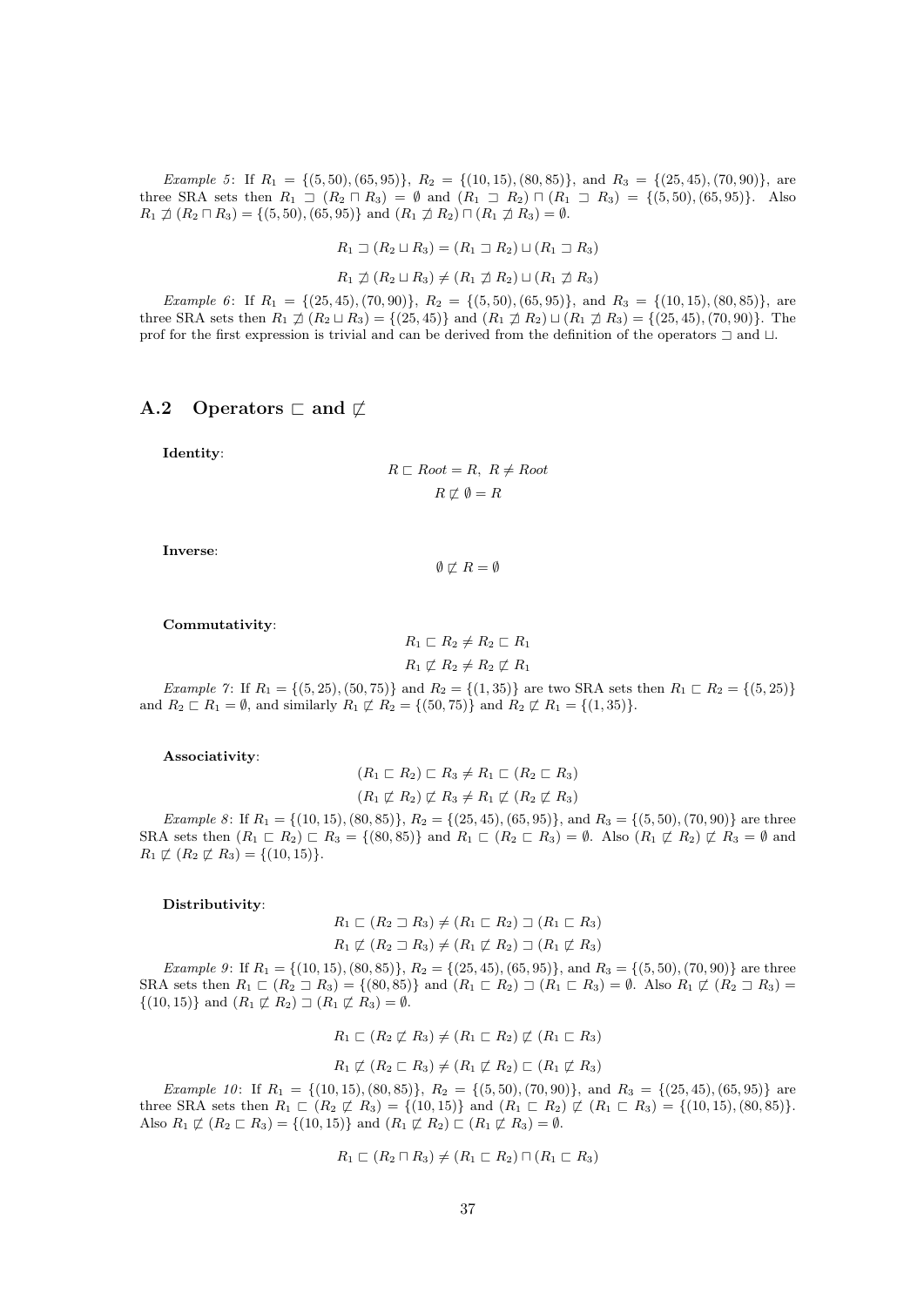#### $R_1 \not\sqsubset (R_2 \sqcap R_3) \neq (R_1 \not\sqsubset R_2) \sqcap (R_1 \not\sqsubset R_3)$

Example 11: If  $R_1 = \{(10, 15), (80, 85)\}, R_2 = \{(5, 50), (65, 95)\}, \text{ and } R_3 = \{(25, 45), (70, 90)\}$  are three SRA sets then  $R_1 \rvert R_2 \rvert R_3$  =  $\emptyset$  and  $(R_1 \rvert R_2) \rvert R_1 \rvert R_3$  = {(80, 85)}. Similarly  $R_1 \rvert R_2$  $(R_2 \sqcap R_3) = \{(10, 15), (80, 85)\}\$ and  $(R_1 \not\sqsubset R_2) \sqcap (R_1 \not\sqsubset R_3) = \emptyset.$ 

 $R_1 \sqsubset (R_2 \sqcup R_3) = (R_1 \sqsubset R_2) \sqcup (R_1 \sqsubset R_3)$ 

 $R_1 \not\sqsubset (R_2 \sqcup R_3) \neq (R_1 \not\sqsubset R_2) \sqcup (R_1 \not\sqsubset R_3)$ 

Example 12: If  $R_1 = \{(10, 15), (80, 85)\}, R_2 = \{(5, 50), (65, 95)\}, \text{ and } R_3 = \{(25, 45), (70, 90)\}$  are three SRA sets then  $R_1 \not\sqsubset (R_2 \sqcup R_3) = \emptyset$  and  $(R_1 \not\sqsubset R_2) \sqcup (R_1 \not\sqsubset R_3) = \{(10, 15)\}\.$  The first equality can be easily proven following the definition of operators  $\sqsubset$  and  $\sqcup.$ 

## A.3 Operator  $\Box$

Identity:

 $R \sqcap C = R$  $C\sqcap R = R$ 

Inverse:

Commutativity:

 $R_1 \sqcap R_2 = R_2 \sqcap R_1$ 

Associativity:

$$
(R_1 \sqcap R_2) \sqcap R_3 = R_1 \sqcap (R_2 \sqcap R_3)
$$

Distributivity:

$$
R_1 \sqcap (R_2 \sqsupset R_3) \neq (R_1 \sqcap R_2) \sqsupset (R_1 \sqcap R_3)
$$
  

$$
R_1 \sqcap (R_2 \sqsubset R_3) \neq (R_1 \sqcap R_2) \sqsubset (R_1 \sqcap R_3)
$$

*Proof:* In case  $R_1 \equiv R_2$  the equations become  $R_2$  op  $R_3 \neq R_2$  op  $(R_2 \sqcap R_3)$ , where  $op = {\sqsupset}$ , If there exist a region in  $R_2$  such that  $R_2$  op  $R_3 \neq \emptyset$ , and  $R_2 \cap R_3 = \emptyset$  then  $R_2$  op  $(R_2 \cap R_3) = \emptyset$  and the equations are true.

$$
R_1 \sqcap (R_2 \not\sqsupseteq R_3) \neq (R_1 \sqcap R_2) \not\sqsupseteq (R_1 \sqcap R_3)
$$
  

$$
R_1 \sqcap (R_2 \not\sqsubset R_3) \neq (R_1 \sqcap R_2) \not\sqsubset (R_1 \sqcap R_3)
$$

*Proof:* If  $(R_1 \sqcap R_3) = \emptyset$ , and there exist a region set R' such that  $R_1 \sqcap R_1 = R' \neq \emptyset$  and R' op  $R_3 = \emptyset$ for  $op = {\{\,\neq\,}\, \varphi\}$ , the left side of the equation will become  $R_1 \sqcap (R_2 \ op R_3) = \emptyset$  and the right side will be  $(R_1 \sqcap R_2)$  op  $(R_1 \sqcap R_3) = R'$ .

$$
R_1 \sqcap (R_2 \sqcup R_3) = (R_1 \sqcap R_2) \sqcup (R_1 \sqcap R_3)
$$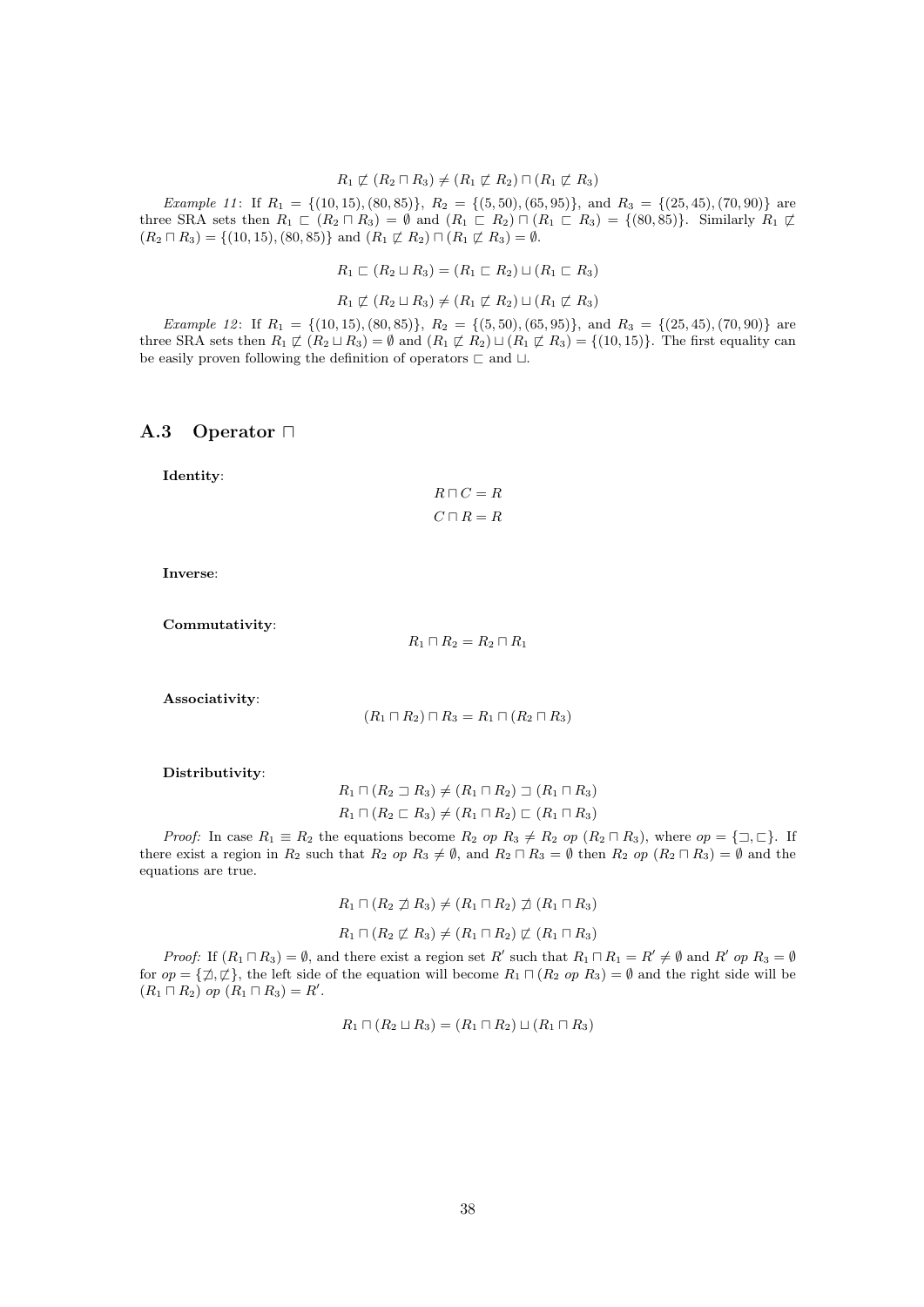# A.4 Operator  $\Box$

Identity:

$$
R \sqcup \emptyset = R
$$

$$
\emptyset \sqcup R = R
$$

Inverse:

Commutativity:

 $R_1 \sqcup R_2 = R_2 \sqcup R_1$ 

Associativity:

 $(R_1 \sqcup R_2) \sqcup R_3 = R_1 \sqcup (R_2 \sqcup R_3)$ 

Distributivity:

 $R_1 \sqcup (R_2 \sqsupset R_3) \neq (R_1 \sqcup R_2) \sqsupset (R_1 \sqcup R_3)$  $R_1 \sqcup (R_2 \sqsubset R_3) \neq (R_1 \sqcup R_2) \sqsubset (R_1 \sqcup R_3)$ 

*Proof:* If there exist a region set  $R' \subset R_1$  which is unique (i.e.,  $R' \cap R_2 = \emptyset$  and  $R' \cap R_3 = \emptyset$ ), and R' op R' = Ø for op = { $\exists, \sqsubset$ }, the region set R' will be in the result region set on the left side but not in the result of the right side of the equation.

> $R_1 \sqcup (R_2 \not\sqsupseteq R_3) \neq (R_1 \sqcup R_2) \not\sqsupseteq (R_1 \sqcup R_3)$  $R_1 \sqcup (R_2 \not\sqsubset R_3) \neq (R_1 \sqcup R_2) \not\sqsubset (R_1 \sqcup R_3)$

*Proof:* If there exist a region set  $R' \subset R_1$  which is unique (i.e.,  $R' \cap R_2 = \emptyset$  and  $R' \cap R_3 = \emptyset$ ), and R' op R' = Ø for op = { $\not\exists$ ,  $\not\sqsubset$ }, the region set R' will be in the result region set on the left side but not in the result of the right side of the equation.

$$
R_1 \sqcup (R_2 \sqcap R_3) = (R_1 \sqcup R_2) \sqcap (R_1 \sqcup R_3)
$$

### A.5 Special cases of associativity and distributivity

Special cases of operator associativity:

$$
(R_1 \supseteq R_2) \supseteq R_3 = (R_1 \supseteq R_3) \supseteq R_2
$$
  
\n
$$
(R_1 \npreceq R_2) \npreceq R_3 = (R_1 \npreceq R_3) \npreceq R_2
$$
  
\n
$$
(R_1 \sqsubset R_2) \sqsubset R_3 = (R_1 \sqsubset R_3) \sqsubset R_2
$$
  
\n
$$
(R_1 \not\sqsubset R_2) \not\sqsubset R_3 = (R_1 \not\sqsubset R_3) \not\sqsubset R_2
$$
  
\n
$$
(R_1 \sqsubset R_2) \sqsubset R_3 = (R_1 \sqsubset R_3) \sqsupseteq R_2
$$
  
\n
$$
(R_1 \sqsubset R_2) \sqsubset R_3 = (R_1 \sqsubset R_3) \not\sqsupseteq R_2
$$
  
\n
$$
(R_1 \sqsubset R_2) \sqsupseteq R_3 = (R_1 \sqcup R_3) \sqsubset R_2
$$
  
\n
$$
(R_1 \not\sqsubset R_2) \sqsupseteq R_3 = (R_1 \sqcup R_3) \not\sqsubset R_2
$$
  
\n
$$
(R_1 \not\sqsubset R_2) \not\sqsupseteq R_3 = (R_1 \sqcup R_3) \not\sqsubset R_2
$$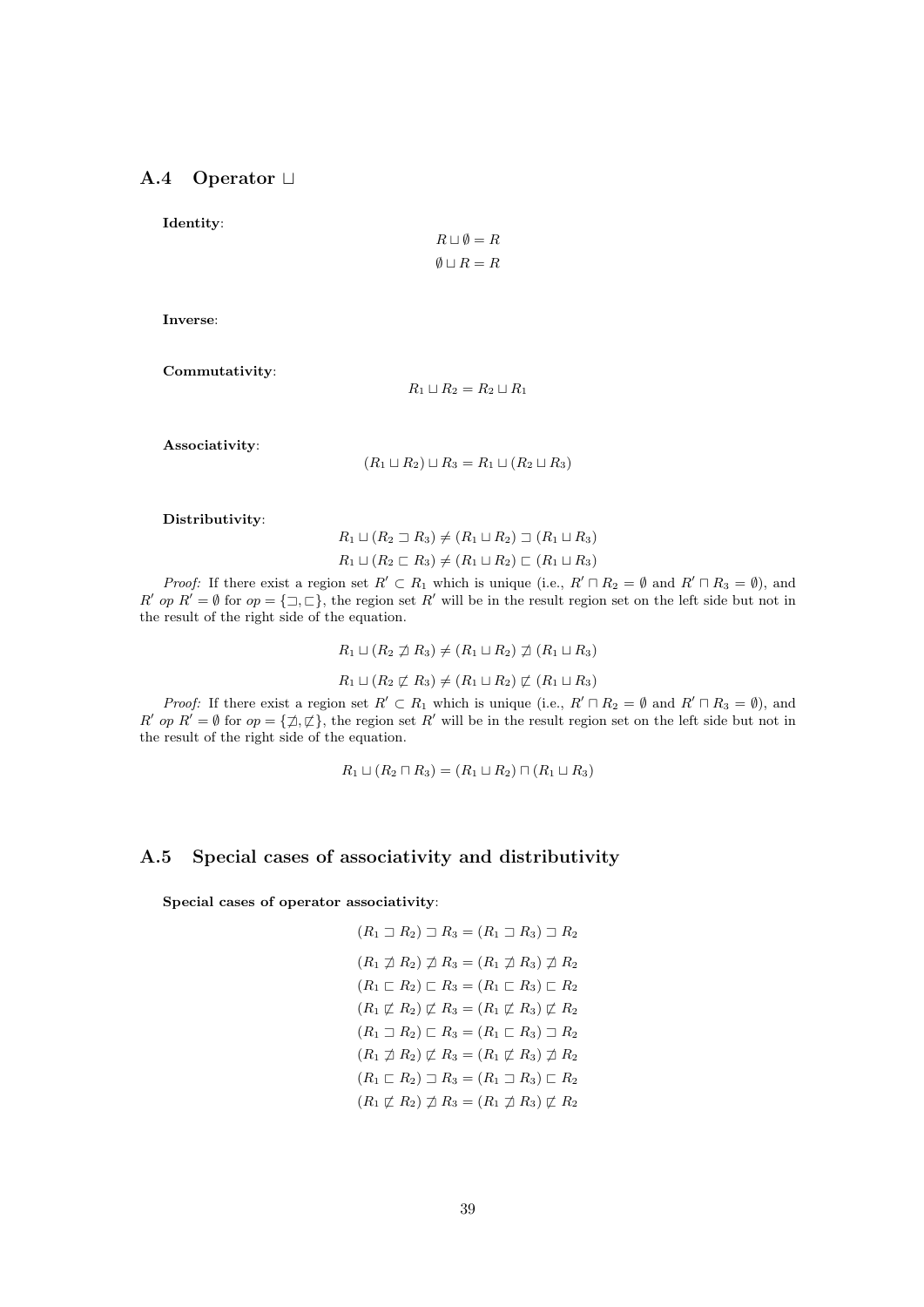Special cases of operator normalization:

$$
(R_1 \supset R_2) \supset R_3 = (R_1 \supset R_2) \cap (R_1 \supset R_3)
$$
  
\n
$$
(R_1 \npreceq R_2) \npreceq R_3 = (R_1 \npreceq R_2) \cap (R_1 \npreceq R_3)
$$
  
\n
$$
(R_1 \nsubseteq R_2) \nsubseteq R_3 = (R_1 \nsubseteq R_2) \cap (R_1 \nsubseteq R_3)
$$
  
\n
$$
(R_1 \nsubseteq R_2) \nsubseteq R_3 = (R_1 \nsubseteq R_2) \cap (R_1 \nsubseteq R_3)
$$
  
\n
$$
(R_1 \nsubseteq R_2) \nsubseteq R_3 = (R_1 \nsubseteq R_2) \cap (R_1 \nsubseteq R_3)
$$
  
\n
$$
(R_1 \nsubseteq R_2) \nsubseteq R_3 = (R_1 \nsubseteq R_2) \cap (R_1 \nsubseteq R_3)
$$
  
\n
$$
(R_1 \nsubseteq R_2) \nsubseteq R_3 = (R_1 \nsubseteq R_2) \cap (R_1 \nsubseteq R_3)
$$
  
\n
$$
(R_1 \nsubseteq R_2) \npreceq R_3 = (R_1 \nsubseteq R_2) \cap (R_1 \nsubseteq R_3)
$$

Set-containment operator distributivity:

$$
(R_1 \sqcap R_2) \sqsupset R_3 = (R_1 \sqsupset R_3) \sqcap (R_2 \sqsupset R_3)
$$
  
\n
$$
(R_1 \sqcap R_2) \not\supset R_3 = (R_1 \not\supset R_3) \sqcap (R_2 \not\supset R_3)
$$
  
\n
$$
(R_1 \sqcap R_2) \sqsubset R_3 = (R_1 \sqsubset R_3) \sqcap (R_2 \sqsubset R_3)
$$
  
\n
$$
(R_1 \sqcap R_2) \not\sqsubset R_3 = (R_1 \not\sqsubset R_3) \sqcap (R_2 \not\sqsubset R_3)
$$
  
\n
$$
(R_1 \sqcup R_2) \sqsupset R_3 = (R_1 \sqsupset R_3) \sqcup (R_2 \sqsupset R_3)
$$
  
\n
$$
(R_1 \sqcup R_2) \not\sqsupset R_3 = (R_1 \not\sqsupset R_3) \sqcup (R_2 \not\sqsupset R_3)
$$
  
\n
$$
(R_1 \sqcup R_2) \sqsubset R_3 = (R_1 \sqsubset R_3) \sqcup (R_2 \sqsubset R_3)
$$
  
\n
$$
(R_1 \sqcup R_2) \not\sqsubset R_3 = (R_1 \sqsubset R_3) \sqcup (R_2 \sqsubset R_3)
$$
  
\n
$$
(R_1 \sqcup R_2) \not\sqsubset R_3 = (R_1 \sqsubset R_3) \sqcup (R_2 \sqsubset R_3)
$$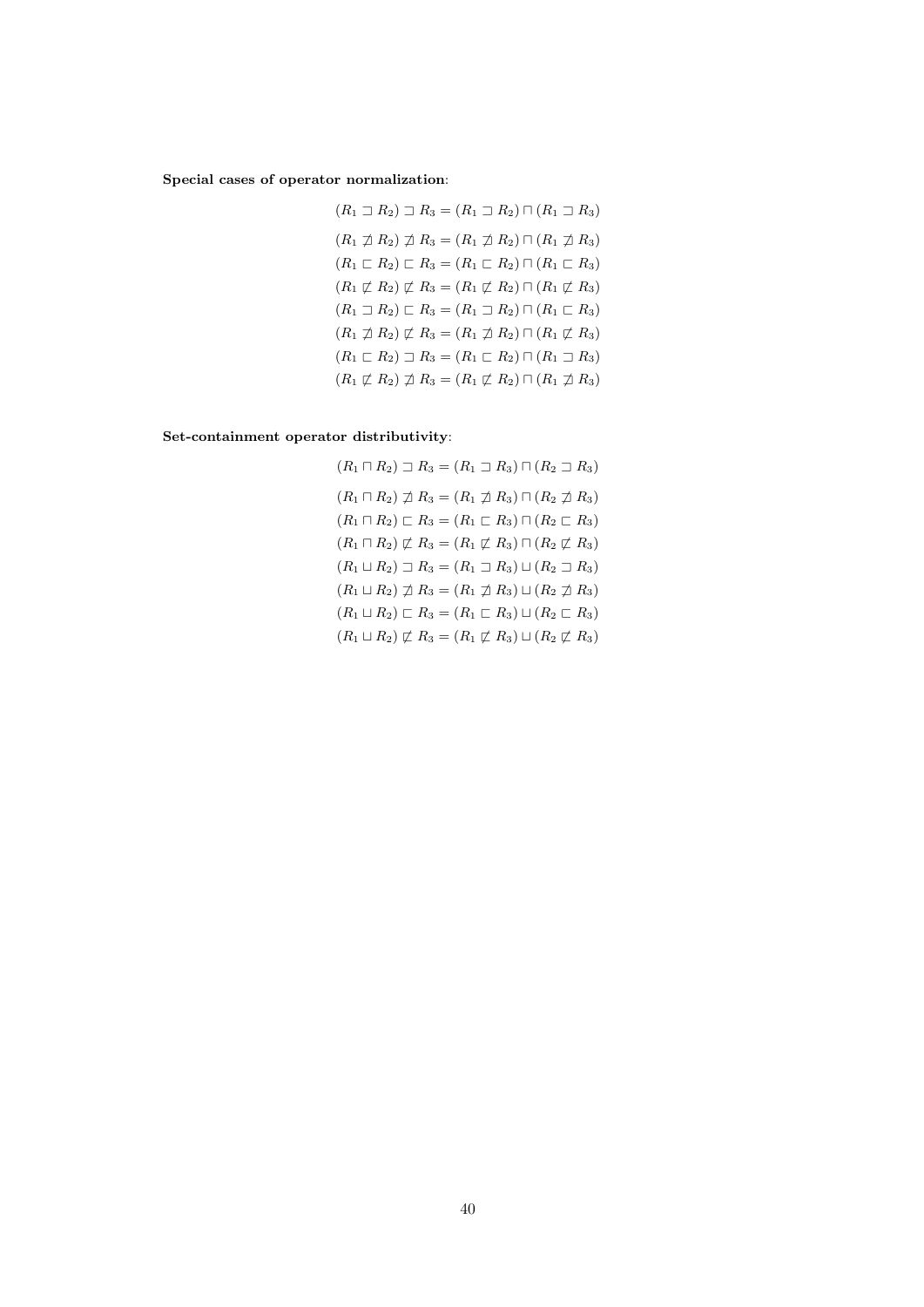# B Properties of Scoring Operators in SRA

This appendix lists the properties of scoring operators in SRA with a short description of the region scoring results after the application of score operators. We give only the most important properties that hold.

## **B.1** Operator  $\Box_p$

Identity:

$$
R \sqcap_p C = R, \text{ i.e., } p \cdot 1 = p, \forall r \in R
$$
  

$$
C \sqcap_p R = R, \text{ i.e., } 1 \cdot p = p, \forall r \in R
$$

Inverse:

#### Commutativity:

$$
R_1 \sqcap_p R_2 = R_2 \sqcap_p R_1
$$

i.e.,  $p_1 \cdot p_2 = p_2 \cdot p_1, \forall r_1, r_2 \in R_1 \sqcap R_2$ 

#### Associativity:

 $(R_1 \sqcap_p R_2) \sqcap_p R_3 = R_1 \sqcap (R_2 \sqcap_p R_3)$ i.e.,  $(p_1 \cdot p_2) \cdot p_3 = p_1 \cdot (p_2 \cdot p_3), \forall r_1, r_2, r_3 \in (R_1 \sqcap R_2) \sqcap R_3$ 

#### Distributivity:

 $R_1 \sqcap_p (R_2 \sqcup_p R_3) = (R_1 \sqcap_p R_2) \sqcup_p (R_1 \sqcap_p R_3)$ 

i.e.,  $p_1 \cdot (p_2 + p_3) = (p_1 \cdot p_2) + (p_1 \cdot p_3), \forall r_1, r_2, r_3 \in R_1 \cap (R_2 \sqcup R_3)$ 

# **B.2** Operator  $\Box_p$

Identity:

$$
R \sqcup_p \emptyset = R, \text{ i.e., } p + 0 = p, \forall r \in R
$$
  

$$
\emptyset \sqcap_p R = R, \text{ i.e., } 0 + p = p, \forall r \in R
$$

Inverse:

#### Commutativity:

$$
R_1 \sqcup_p R_2 = R_2 \sqcup_p R_1
$$

i.e.,  $p_1 + p_2 = p_2 + p_1, \forall r_1, r_2 \in R_1 \sqcap R_2$ 

#### Associativity:

 $(R_1 \sqcup_p R_2) \sqcup_p R_3 = R_1 \sqcup (R_2 \sqcup_p R_3)$ i.e.,  $(p_1 + p_2) + p_3 = p_1 + (p_2 + p_3), \forall r_1, r_2, r_3 \in (R_1 \sqcup R_2) \sqcup R_3$